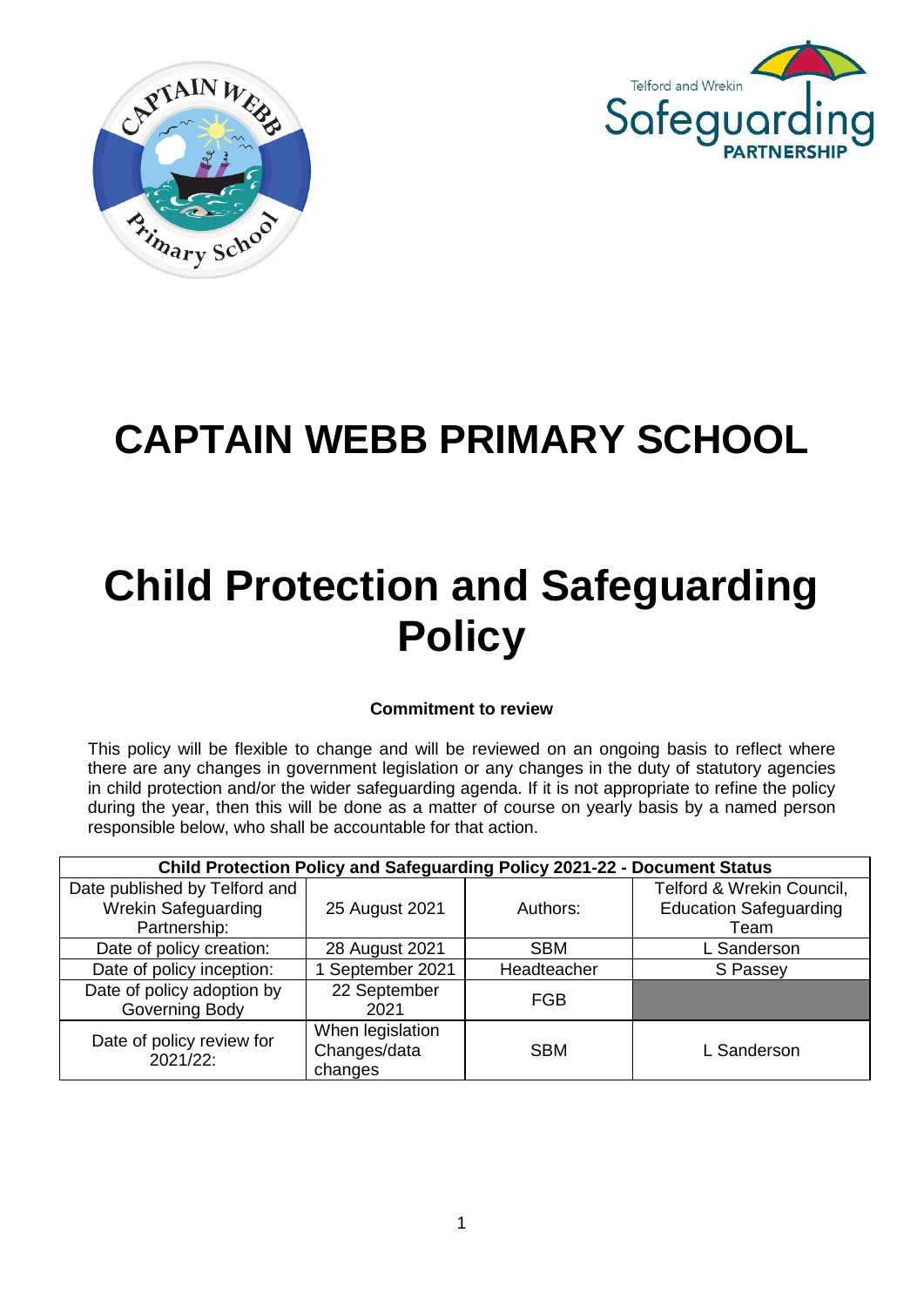# **Contents**

| Our safeguarding team                | Page 3  |
|--------------------------------------|---------|
| Summary & aims                       | Page 4  |
| Part one: Safeguarding information   | Page 5  |
| Part two: Management of safeguarding | Page 33 |
| Part three: Safer recruitment        | Page 43 |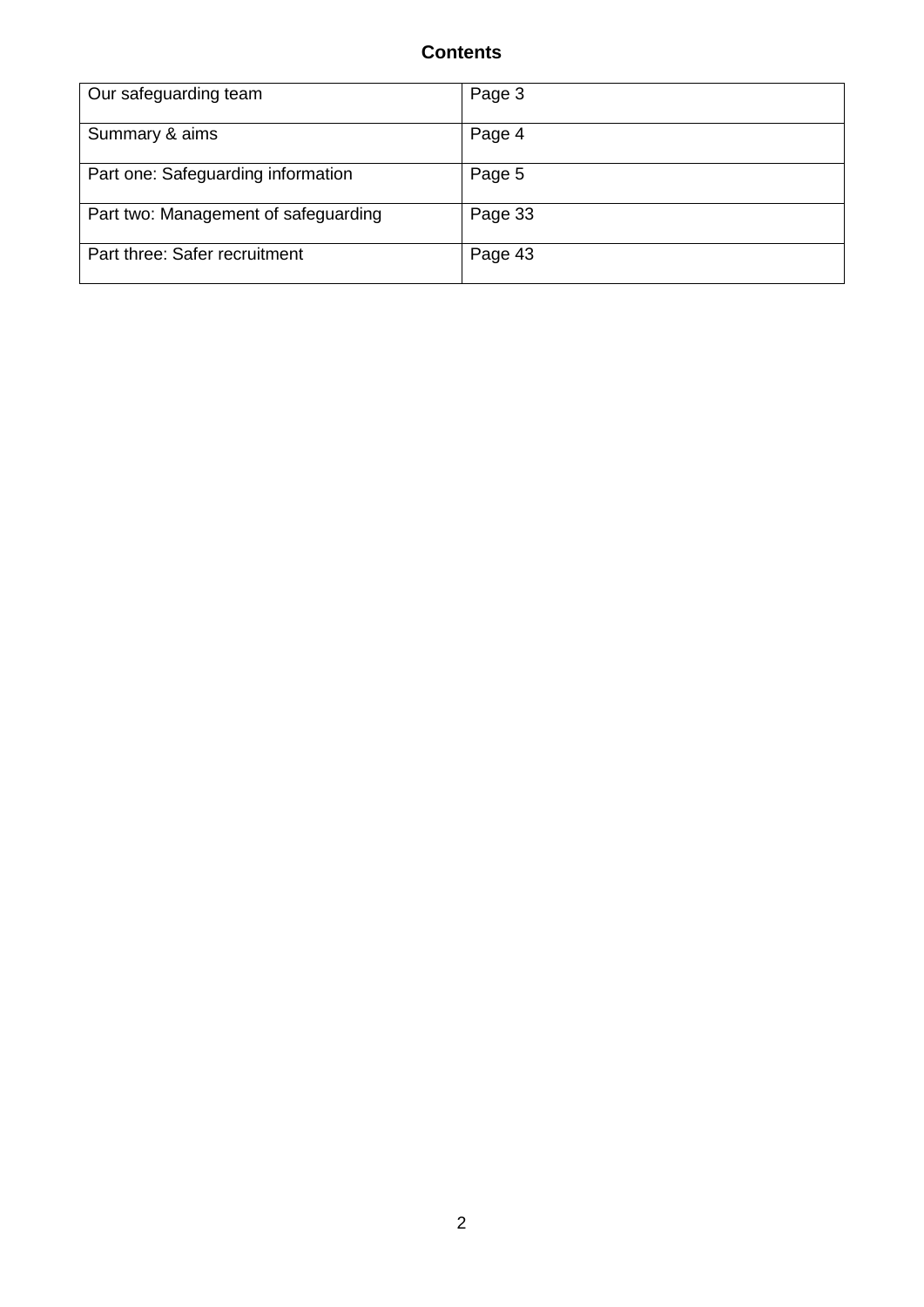| Our safeguarding team                         |                                                    |  |  |  |  |  |
|-----------------------------------------------|----------------------------------------------------|--|--|--|--|--|
| <b>Designated Safeguarding Lead</b>           | Sarah Passey<br>(Headteacher)                      |  |  |  |  |  |
| Deputy Designated Safeguarding<br>Lead        | Diane Jones<br>Pastoral Manager                    |  |  |  |  |  |
| Deputy Designated Safeguarding<br>Lead        | <b>Claire Watkins</b><br><b>Pastoral Assistant</b> |  |  |  |  |  |
| Deputy Designated Safeguarding<br>Lead        | Nicola Weston<br>Deputy Head                       |  |  |  |  |  |
| <b>Deputy Designated Safeguarding</b><br>Lead | <b>Fran Tranter</b><br><b>OOH's Supervisor</b>     |  |  |  |  |  |
| Teacher for looked after children             | Sarah Passey<br>Headteacher                        |  |  |  |  |  |
| <b>Safeguarding Governor</b>                  | Jenny Kiernan                                      |  |  |  |  |  |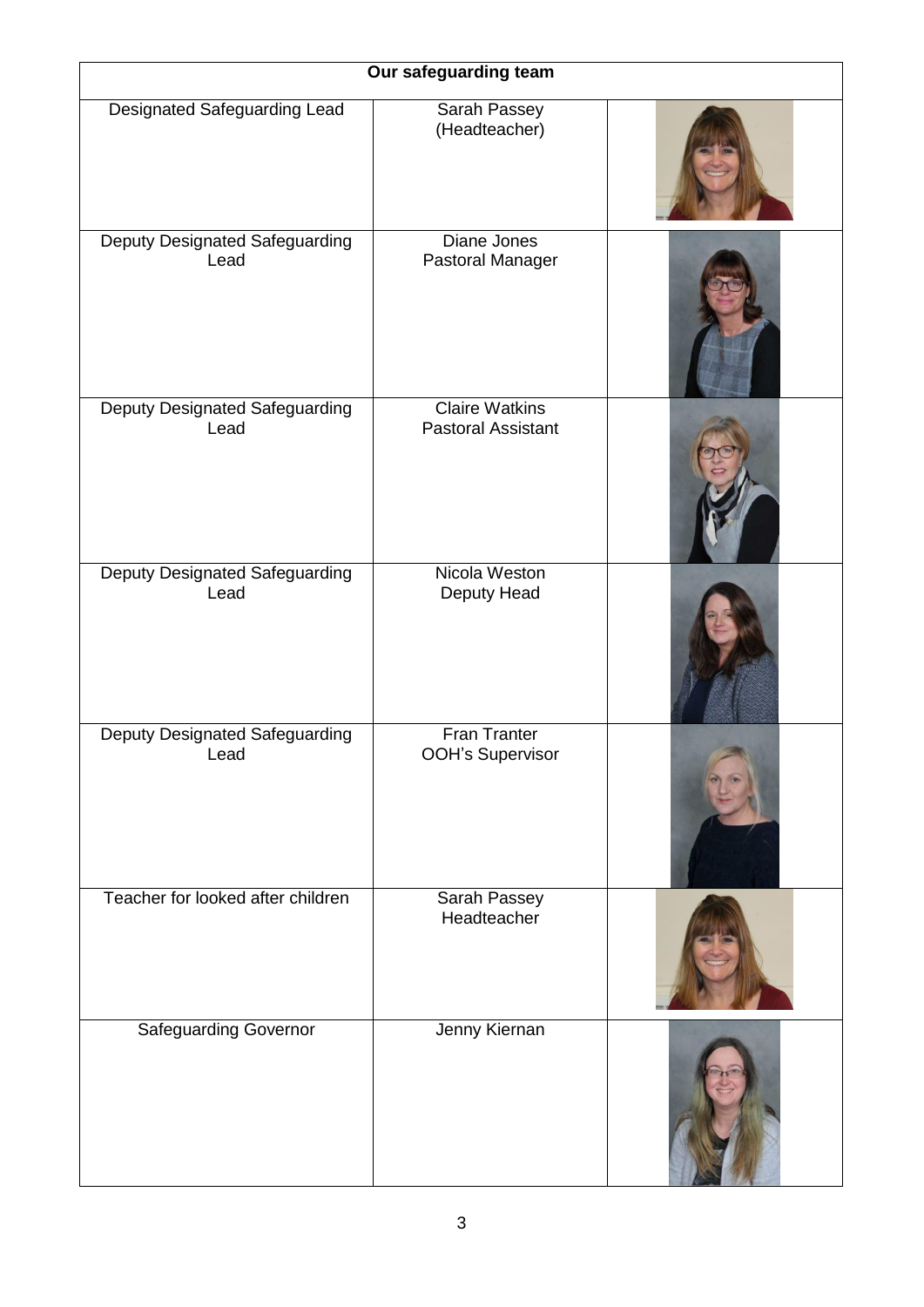## **Summary & aims**

We have regard for the statutory quidance from the Department for Education (DfE) issued under Section 175 of the Education Act 2002, the Education (Independent School Standards) Regulations 2014, the Non-Maintained Special Schools (England) Regulations 2015 and the Education and training (Welfare of Children) Act 2021. This policy has been developed in line with legal obligations, including, where applicable, the Human Rights Act 1998, the European Convention on Human Rights, the Domestic Abuse Act 2021, the Children and Social Work Act 2017, the Equality Act 2010 and the Public Sector Equality Duty.

We will adhere to the statutory guidance [Working Together to Safeguard Children 2018](https://www.gov.uk/government/publications/working-together-to-safeguard-children--2) and Keeping [Children Safe in Education 2021](https://www.gov.uk/government/publications/keeping-children-safe-in-education--2) (KCSIE). We will follow the DfE of [What to do if you are](https://www.gov.uk/government/publications/what-to-do-if-youre-worried-a-child-is-being-abused--2)  [Worried a Child is Being Abused -](https://www.gov.uk/government/publications/what-to-do-if-youre-worried-a-child-is-being-abused--2) Advice for Practitioners, and have regard to [Sexual violence and](https://www.gov.uk/government/publications/sexual-violence-and-sexual-harassment-between-children-in-schools-and-colleges)  [sexual harassment between children in schools and colleges](https://www.gov.uk/government/publications/sexual-violence-and-sexual-harassment-between-children-in-schools-and-colleges) (September 2021). We recognise the [NSPCC](https://www.nspcc.org.uk/support-us/ways-to-give/donate/?source=ppc-brand&gclsrc=aw.ds&ds_rl=1279303&ds_rl=1279303&gclid=EAIaIQobChMI1PP3q6Wi6wIVmK3tCh1x_QvxEAAYASAAEgKCLPD_BwE&gclsrc=aw.ds) website also provides us additional information on abuse and neglect and what to look out for.

We provide early years provision and adhere to the Statutory Framework for the Early Years Foundation Stage 2021 (EYFS).

All child protection matters will be dealt with in line with the arrangements of Telford and Wrekin [Safeguarding Partnership \(TWSP\)](https://www.telfordsafeguardingboard.org.uk/info/13/i_work_with_children_young_people_and_parents/20/policies_procedures_and_guidance) and [West Midlands Child Protection and Safeguarding](http://westmidlands.procedures.org.uk/)  [Procedures](http://westmidlands.procedures.org.uk/) or, if relevant, the safeguarding partnership area children reside in or are under the care of.

This policy replaces the previous policy of April 2021.

We have a duty of care to all staff, pupils and their families. The safety and protection of all children is of paramount importance to all those involved in education. The aim of this policy is to make all within our setting feel safe, promote their welfare and have clear roles and responsibilities in place for that to happen. We are committed to inter-agency working to keep children safe. All of our community believe that our setting should provide a caring, positive, safe and stimulating environment, which promotes the social, physical and moral development of the individual child.

The governing body will ensure that **all staff** have read at least part one of KCSIE (or annex A if appropriate) and those working with children will also read Annex B of KCSIE. All members of the governing body and the Designated Safeguarding Lead (DSL) and their deputies will read all parts of KCSIE, relevant parts of Working Together to Safeguard Children and Part three: safeguarding and welfare of the EYFS. We will maintain a record of this. We recognise that best practice would be for all staff to be acquainted with all parts of KCSIE. The governing bodywill ensure that mechanisms are in place to assist staff to understand and discharge their role and responsibilities as set out in Part one (or Annex A if appropriate) of KCSIE.

Our policy and all supplementary policies are procedures are published on our website for all to view.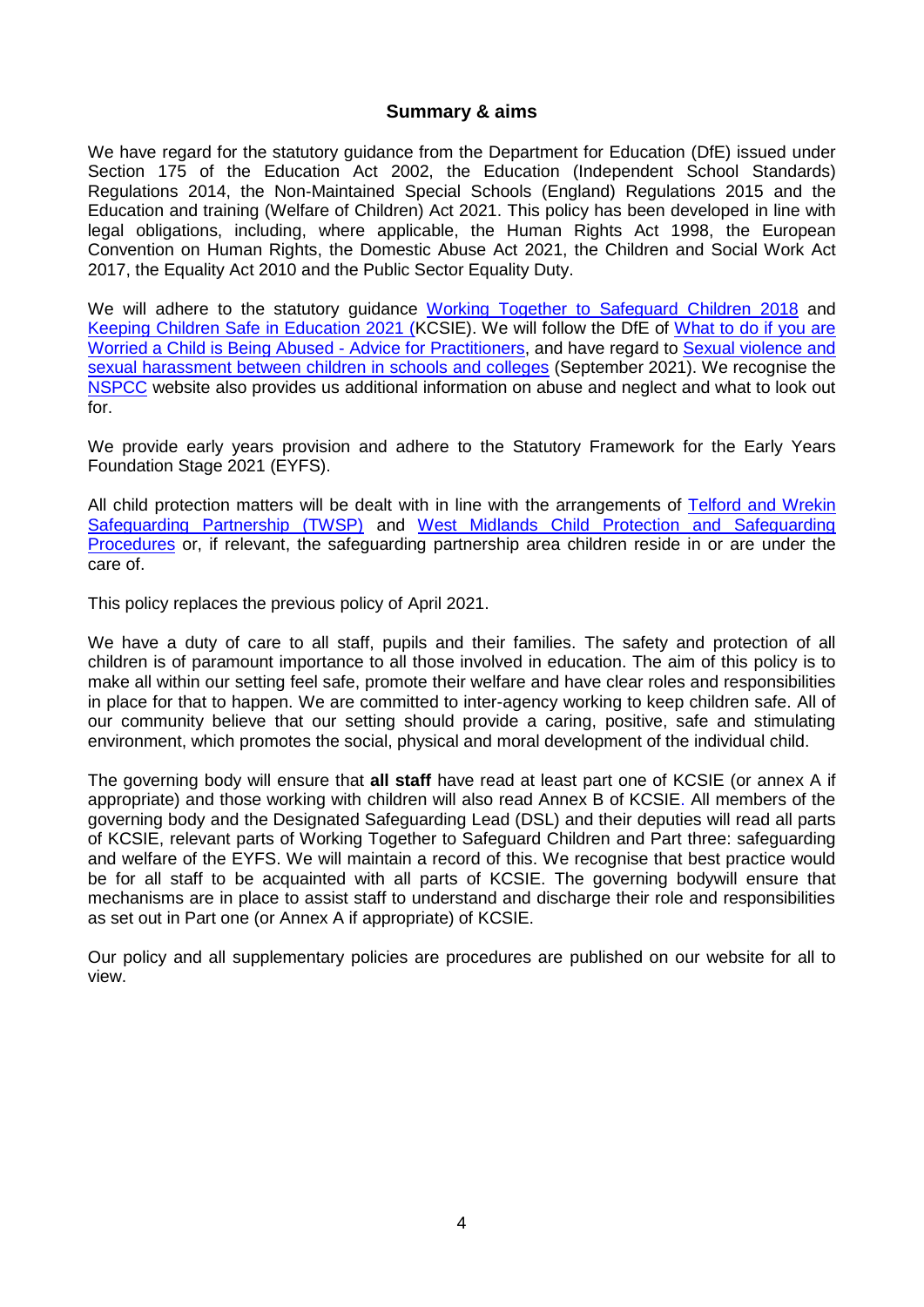# **Part one: Safeguarding information**

# **Our approach to safeguarding**

All of our staff are an important part of the wider safeguarding system for our pupils.

It is everyone's responsibility to safeguard and promote the welfare of children; this includes everyone who comes into contact with children and their families. Everyone will consider, at all times, what is in the best interest for the child and ensure their practice is child-centred.

No one will manage concerns about a child in insolation. **Everyone** will identify concerns, share information and take prompt action to help children and families receive the right help at the right time.

For the purpose of this policy, safeguarding and promoting the welfare of children is defined as:

- protecting children from maltreatment;
- preventing impairment of children's mental and physical health or development;
- ensuring that children grow up in circumstances consistent with the provision of safe and effective care; and
- taking action to enable all children to have the best outcomes.

Children includes everyone under the age of 18.

#### **The role of our staff**

Our staff will identify concerns early, provide help for children, and prevent concerns from escalating. They will provide a safe environment in which children can learn.

We are committed to identifying children who may benefit from early help. Early help means providing support as soon as a problem emerges at any point in a child's life.

The DSL and their deputies role is to advise on safeguarding concerns, support others to carry out their safeguarding duties and liaise with other agencies.

All teachers, including the Headteacher in accordance with the Teachers' Standards 2012 will safeguard children's well-being and maintain public trust in the teaching profession as part of their professional duties.

#### **Staff training and induction**

All staff will receive an induction so they are aware of our safeguarding systems. This will include the child protection policy, behaviour policy, staff behaviour policy, safeguarding response to children who go missing and role of the DSL (including the identity of the DSL and any deputies). We will provide copies of policies and a copy of Part one (or Annex A, if appropriate) or KCSIE to all staff at induction.

Staff will receive appropriate safeguarding and child protection training (including online safety) at induction. This training will be updated regularly (as a minimum every three years). All staff will also receive at least annual child protection and safeguarding updates, to provide them with relevant skills and knowledge to safeguard children effectively.

All staff will be made aware of the following:

- Telford & Wrekin early help process and their role within it;
- the process for making referrals to children's social care and for statutory assessments under the Children Act 1989 and the role they might be expected to play in such assessments, and
- what to do if a child tells them he/she is being abused, exploited or neglected.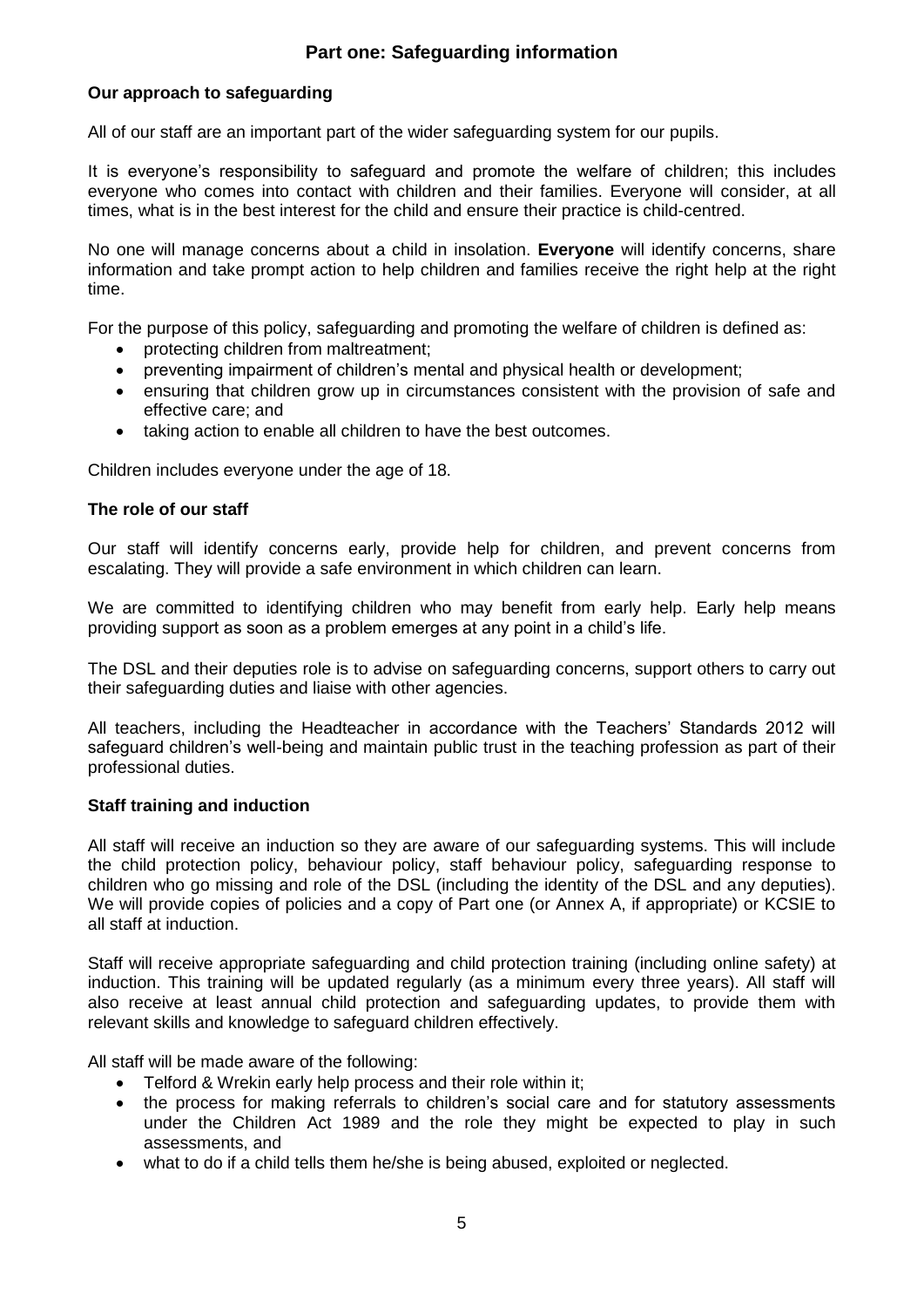Staff know how to manage the requirement to maintain an appropriate level of confidentiality. This means only involving those who need to be involved, such as the DSL (or a deputy) and children's social care. Staff will never promise a child that they will not tell anyone about a report of any form of abuse, as this may ultimately not be in the best interests of the child. All staff will reassure victims that they are being taken seriously and that they will be supported and kept safe. A victim will never be given the impression that they are creating a problem by reporting abuse, sexual violence or sexual harassment. Nor will a victim ever be made to feel ashamed for making a report.

# **Early help**

We believe that **any** child may benefit from early help and we ensure that all staff are alert to the potential need for early help for a child who:

- is disabled or has certain health conditions and has specific additional needs:
- has special educational needs (whether or not they have a statutory Education, Health and Care Plan);
- has a mental health need
- is a young carer;
- is showing signs of being drawn in to anti-social or criminal behaviour, including gang involvement and association with organised crime groups;
- is frequently missing/goes missing from care or from home;
- is at risk of modern slavery, trafficking or exploitation;
- is at risk of being radicalised or exploited;
- has a family member in prison, or is affected by parental offending;
- is in a family circumstance presenting challenges for the child, such as drug and alcohol misuse, adult mental health issues and domestic abuse;
- is misusing drugs or alcohol themselves;
- has returned home to their family from care;
- is at risk of 'honour'-based such as Female Genital Mutilation or Forced Marriage;
- is a privately fostered child; and
- is persistently absent from education, including persistent absences for part of the school day.

# **Abuse and neglect**

All staff are trained on the indicators of abuse and neglect to help them to identify children who may be in need of help or protection. We believe that abuse, neglect and safeguarding issues are rarely stand-alone events. All staff are aware that safeguarding incidents and/or behaviours can be associated with factors outside the setting and/or can occur between children outside of these environments. All staff, but especially the DSL and deputies will consider whether children are at risk of abuse or exploitation in situations outside their families. Staff will be vigilant and always raise any concerns with their DSL (or deputy), even if they are unsure.

All staff are aware that technology is a significant component in many safeguarding and wellbeing issues. We understand children are at risk of abuse online as well as face-to-face. In many cases, abuse will take place concurrently via online channels and in daily life. Children can also abuse their peers online, this can take the form of abusive, harassing, and misogynistic messages, the non-consensual sharing of indecent images, especially around chat groups, and the sharing of abusive images and pornography, to those who do not want to receive such content.

# **Indicators of abuse and neglect**

**Abuse**: a form of maltreatment of a child. Somebody may abuse or neglect a child by inflicting harm or by failing to act to prevent harm. Children may be abused in a family or in an institutional or community setting by those known to them or, more rarely, by others. Abuse can take place wholly online, or technology may be used to facilitate offline abuse. Children may be abused by an adult or adults or by another child or children.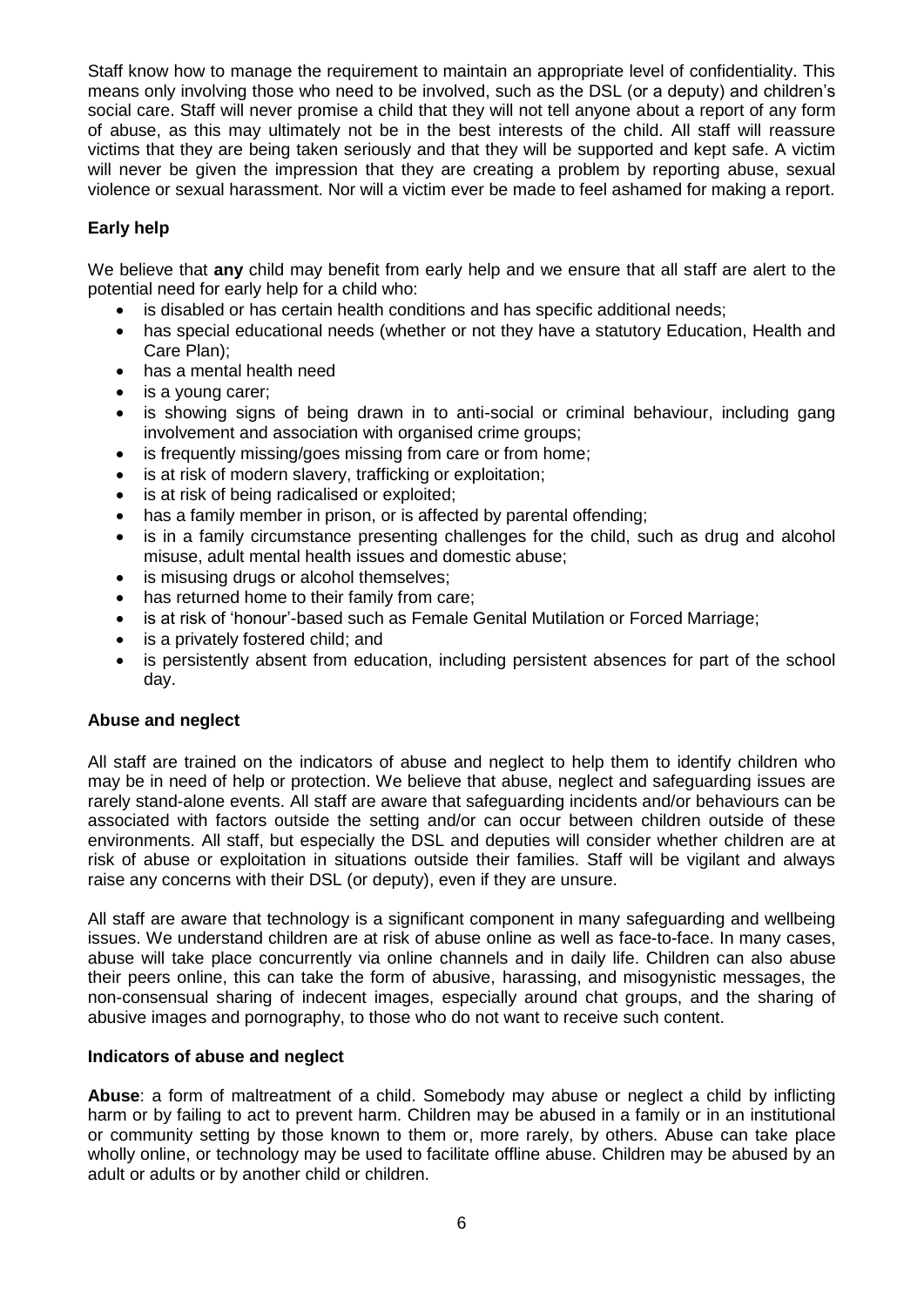**Physical abuse**: a form of abuse which may involve hitting, shaking, throwing, poisoning, burning or scalding, drowning, suffocating or otherwise causing physical harm to a child. Physical harm may also be caused when a parent or carer fabricates the symptoms of, or deliberately induces, illness in a child.

The fabrication or induction of illness (FII) in children is a relatively rare form of child abuse. Where concerns exist about FII, it requires professionals to work together, evaluating all the available evidence, in order to reach an understanding of the reasons for the child's signs and symptoms of illness. At all times professionals need to keep an open mind to ensure that they have not missed a vital piece of information'. We adopt the guidance **Safeguarding children in whom illness is** [fabricated or induced](https://www.gov.uk/government/publications/safeguarding-children-in-whom-illness-is-fabricated-or-induced) and TWSP FII Best Practice Guidance.

**Emotional abuse**: the persistent emotional maltreatment of a child such as to cause severe and adverse effects on the child's emotional development. It may involve conveying to a child that they are worthless or unloved, inadequate, or valued only insofar as they meet the needs of another person. It may include not giving the child opportunities to express their views, deliberately silencing them or 'making fun' of what they say or how they communicate. It may feature age or developmentally inappropriate expectations being imposed on children. These may include interactions that are beyond a child's developmental capability as well as overprotection and limitation of exploration and learning, or preventing the child from participating in normal social interaction. It may involve seeing or hearing the ill-treatment of another. It may involve serious bullying (including cyberbullying), causing children frequently to feel frightened or in danger, or the exploitation or corruption of children. Some level of emotional abuse is involved in all types of maltreatment of a child, although it may occur alone.

**Sexual abuse**: involves forcing or enticing a child or young person to take part in sexual activities, not necessarily involving a high level of violence, whether or not the child is aware of what is happening. The activities may involve physical contact, including assault by penetration (for example rape or oral sex) or non-penetrative acts such as masturbation, kissing, rubbing and touching outside of clothing. They may also include non-contact activities, such as involving children in looking at, or in the production of, sexual images, watching sexual activities, encouraging children to behave in sexually inappropriate ways, or grooming a child in preparation for abuse. Sexual abuse can take place online, and technology can be used to facilitate offline abuse. Sexual abuse is not solely perpetrated by adult males. Women can also commit acts of sexual abuse, as can other children. The sexual abuse of children by other children is a specific safeguarding issue in education and all staff are aware of the settings policy and procedures of dealing with this.

**Neglect**: the persistent failure to meet a child's basic physical and/or psychological needs, likely to result in the serious impairment of the child's health or development. Neglect may occur during pregnancy, for example, as a result of maternal substance abuse. Once a child is born, neglect may involve a parent or carer failing to: provide adequate food, clothing and shelter (including exclusion from home or abandonment); protect a child from physical and emotional harm or danger; ensure adequate supervision (including the use of inadequate caregivers); or ensure access to appropriate medical care or treatment. It may also include neglect of, or unresponsiveness to, a child's basic emotional needs.

# **Safeguarding issues**

All staff are trained on safeguarding issues that can put children at risk of harm.

# **Child Sexual Exploitation (CSE) and Child Criminal Exploitation (CCE)**

We recognise both CSE and CCE are forms of abuse. They both occur where an individual or group takes advantage of an imbalance in power to coerce, manipulate or deceive a child into sexual or criminal activity, in exchange for something the victim needs or wants, and/or for the financial advantage or increased threat of violence. CSE and CCE can affect children, both male and female and can include children who have been moved for the purpose of exploitation.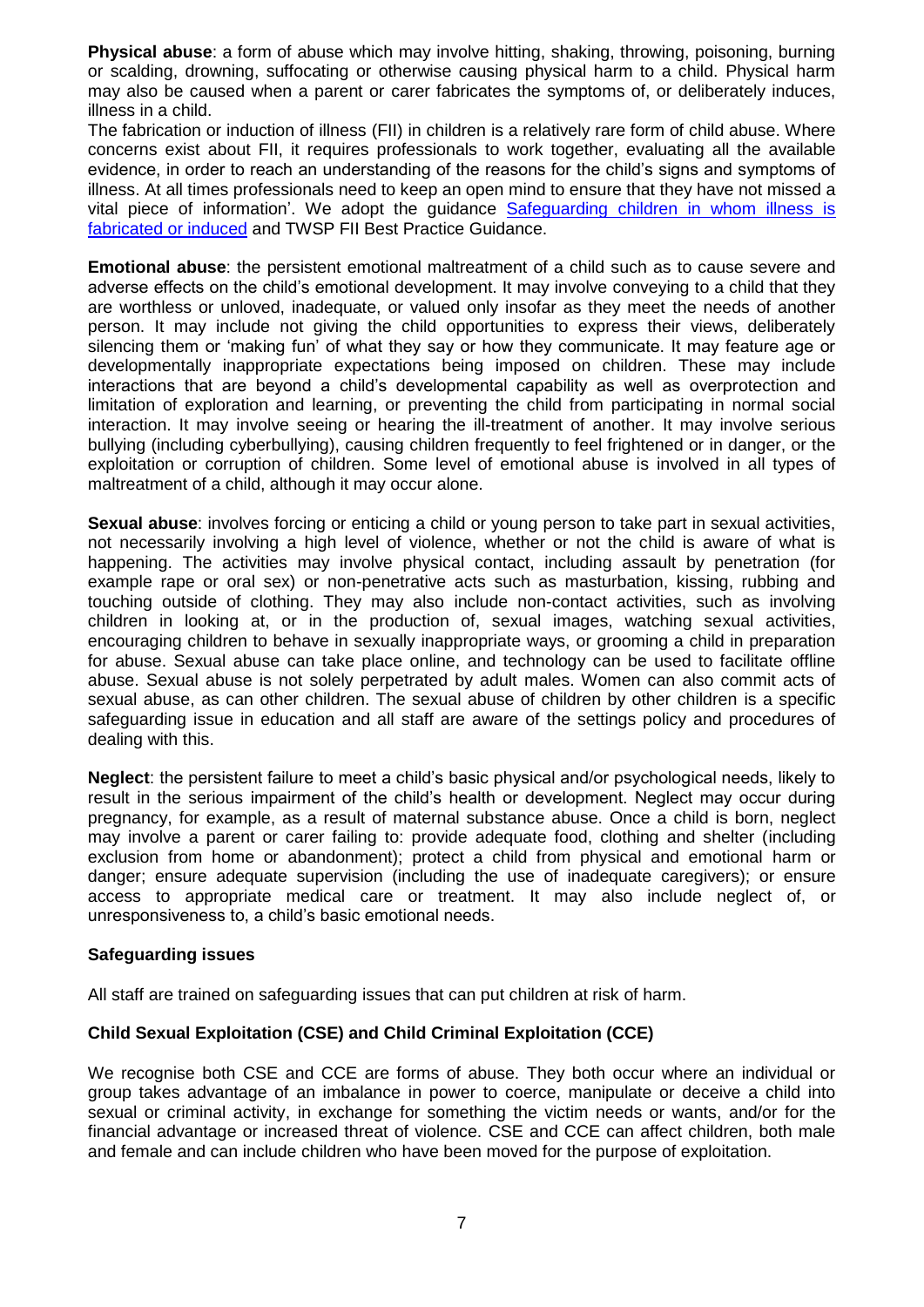Children can be exploited by adult males or females, as individuals or in groups. They may also be exploited by other children, who themselves may be experiencing exploitation – where this is the case, it is important that the child perpetrator is also recognised as a victim.

Whilst the age of the child may be a contributing factor for an imbalance of power, there are a range of other factors that could make a child more vulnerable to exploitation, including, sexual identity, cognitive ability, learning difficulties, communication ability, physical strength, status, and access to economic or other resources.

Some of the following can be indicators of both child criminal and sexual exploitation where children:

- appear with unexplained gifts, money or new possessions:
- associate with other children involved in exploitation;
- suffer from changes in emotional well-being;
- misuse drugs and alcohol;
- go missing for periods of time or regularly come home late; and
- regularly miss school or education or do not take part in education.

We will provide additional support to children who have been exploited to help maintain them in education.

Staff understand that the experience of girls who are criminally exploited can be very different to that of boys. The indicators may not be the same, they are aware that girls are at risk of criminal exploitation too. It is also important to note that both boys and girls being criminally exploited may be at higher risk of sexual exploitation.

If we feel that children may be being abused through exploitation, we will consult in the normal way with the relevant local authority social care team to seek advice. In Telford & Wrekin we will consider whether the incident follows a [CSE care and support Pathway.](https://westmidlands.procedures.org.uk/local-content/4cjN/exploitation-tools-and-pathways/?b=Telford+%26+Wrekin) The concerns will be followed through sensitively and appropriately with fellow professionals and the CSE referral form will be completed. In relation to the fortnightly CATE Risk Panels, where concerns are expressed around a child attending our setting, we will ensure attendance whenever possible as part of the established multi-agency process. Alongside this, we have taken the same steps and made all staff aware of the TWSP [A guide for professionals CATE leaflet.](https://westmidlands.procedures.org.uk/local-content/4cjN/exploitation-tools-and-pathways/?b=Telford+%26+Wrekin) Due to the high number of reports in our borough, we will be particularly alert to the CSE and CCE.

We will make parents and carers, and children and young people aware of the relevant TWSP [CATE leaflets.](https://westmidlands.procedures.org.uk/local-content/4cjN/exploitation-tools-and-pathways/?b=Telford+%26+Wrekin) We will provide them with information on [CEOP](https://www.ceop.police.uk/Safety-Centre/Should-I-make-a-report-to-CEOP-YP/) the Child Exploitation and Online Protection command. Children and adults can use CEOP to report if they are concerned that a child is being sexually abused or groomed online.

# **Child Criminal Exploitation (CCE)**

Some specific forms of CCE can include children being forced or manipulated into transporting drugs or money through county lines, working in cannabis factories, shoplifting or pickpocketing. They can also be forced or manipulated into committing vehicle crime or threatening/committing serious violence to others.

We recognise that this type of exploitation can trap children as perpetrators can threaten victims (and their families) with violence, or entrap and coerce them into debt. They may be coerced into carrying weapons such as knives or begin to carry a knife for a sense of protection from harm from others. As children involved in criminal exploitation often commit crimes themselves, their vulnerability as victims is not always recognised by adults and professionals, (particularly older children), and they are not treated as victims despite the harm they have experienced. They may still have been criminally exploited even if the activity appears to be something they have agreed or consented to.

# **Child Sexual Exploitation (CSE)**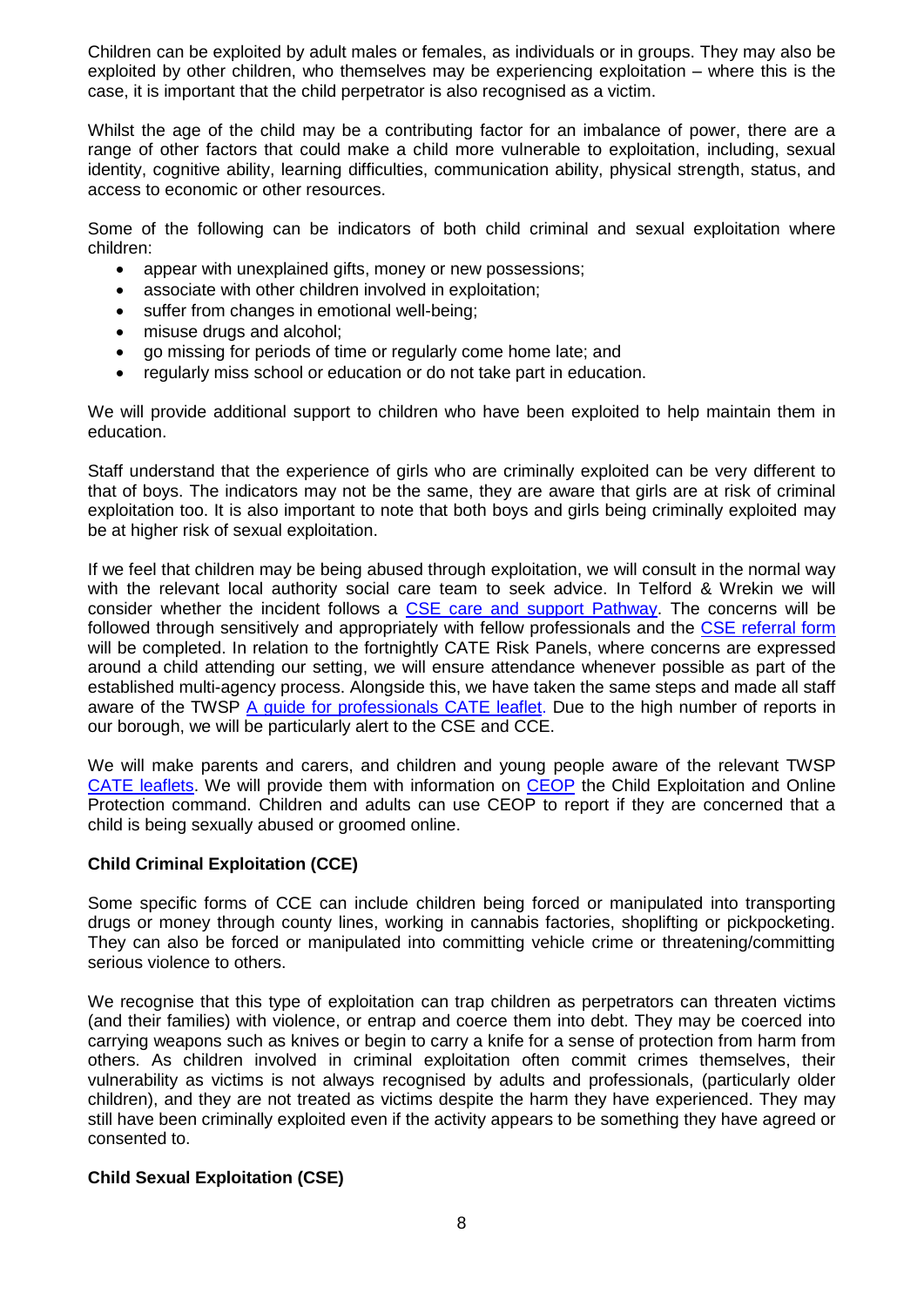CSE is a form of child sexual abuse. Sexual abuse may involve physical contact, including assault by penetration (for example, rape or oral sex) or non-penetrative acts such as masturbation, kissing, rubbing, and touching outside clothing. It may include non-contact activities, such as involving children in the production of sexual images, forcing children to look at sexual images or watch sexual activities, encouraging children to behave in sexually inappropriate ways or grooming a child in preparation for abuse including via the internet.

CSE can affect any child, who has been coerced into engaging in sexual activities. This includes 16 and 17 year olds who can legally consent to have sex. Some children may not realise they are being exploited e.g. they believe they are in a genuine romantic relationship.

CSE can be a one-off occurrence or a series of incidents over time and range from opportunistic to complex organised abuse. It can involve force and/or enticement-based methods of compliance and may, or may not, be accompanied by violence or threats of violence. It may happen without the child's immediate knowledge e.g. through others sharing videos or images of them on social media.

Some additional specific indicators that may be present in CSE are children who:

- have older bovfriends or girlfriends; and
- suffer from sexually transmitted infections, display sexual behaviours beyond expected sexual development or become pregnant.

We will make the following further information on signs of a child's involvement in sexual exploitation available to staff. [Child sexual exploitation: guide for practitioners](https://www.gov.uk/government/publications/child-sexual-exploitation-definition-and-guide-for-practitioners)

# **County lines**

County lines is a term used to describe gangs and organised criminal networks involved in exporting illegal drugs using dedicated mobile phone lines or other form of "deal line". This activity can happen locally as well as across the UK - no specified distance of travel is required. Children and vulnerable adults are exploited to move, store and sell drugs and money. Offenders will often use coercion, intimidation, violence (including sexual violence) and weapons to ensure compliance of victims.

Children can be targeted and recruited into county lines in a number of locations including our setting, other education settings, children's homes and care homes.

Children are also increasingly being targeted and recruited online using social media. Children can easily become trapped by this type of exploitation as county lines gangs can manufacture drug debts which need to be worked off or threaten serious violence and kidnap towards victims (and their families) if they attempt to leave the county lines network.

A number of the indicators for CSE and CCE as detailed above may be applicable to where children are involved in county lines. Some additional specific indicators that may be present where a child is criminally exploited through involvement in county lines are children who:

- go missing and are subsequently found in areas away from their home;
- have been the victim or perpetrator of serious violence (e.g. knife crime);
- are involved in receiving requests for drugs via a phone line, moving drugs, handing over and collecting money for drugs;
- are exposed to techniques such as 'plugging', where drugs are concealed internally to avoid detection;
- are found in accommodation that they have no connection with, often called a 'trap house or cuckooing' or hotel room where there is drug activity;
- owe a 'debt bond' to their exploiters; and
- have their bank accounts used to facilitate drug dealing.

We will make the [Home Office](https://assets.publishing.service.gov.uk/government/uploads/system/uploads/attachment_data/file/863323/HOCountyLinesGuidance_-_Sept2018.pdf) guidance on the signs of a child's involvement in county lines available to staff.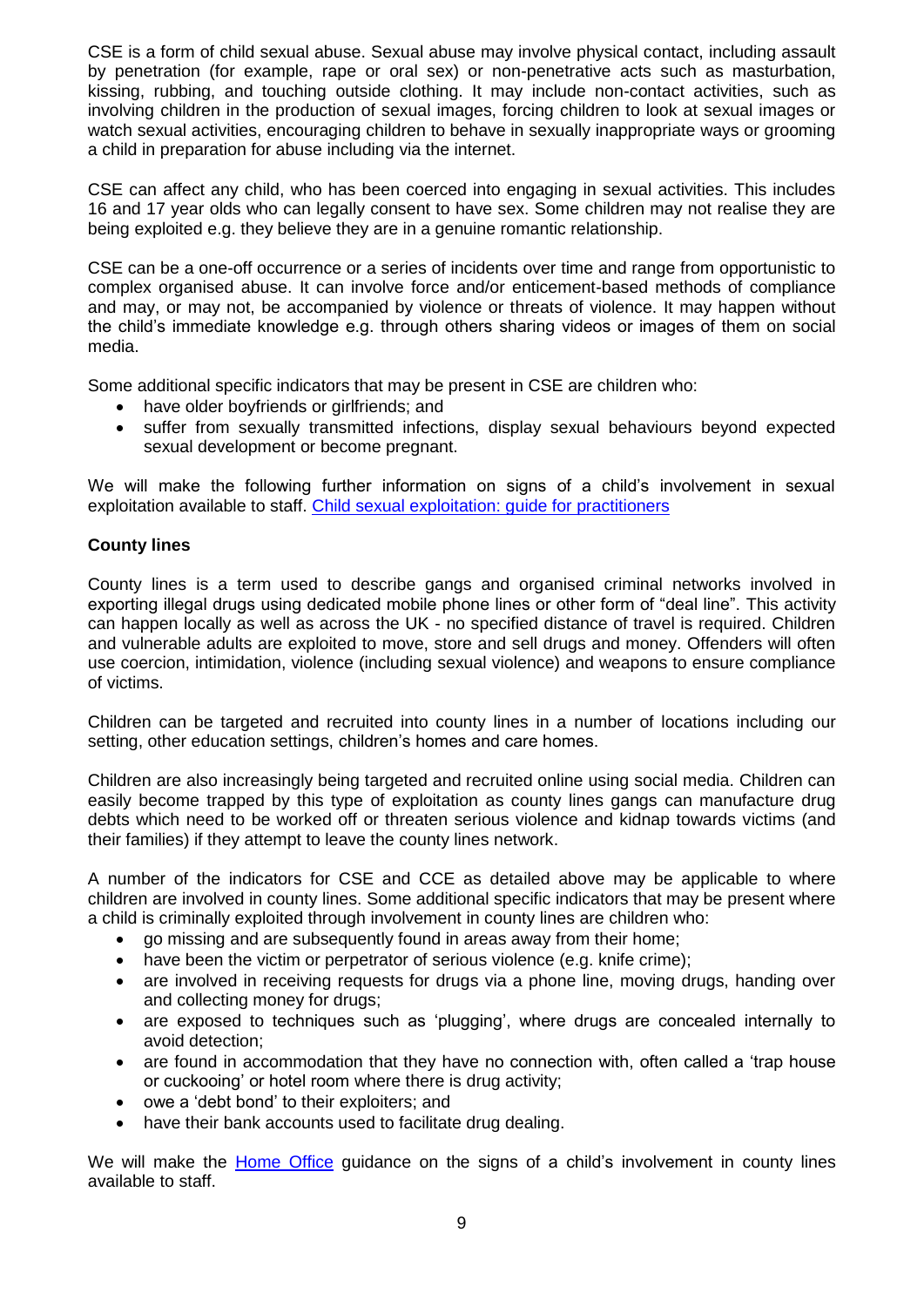If a child is suspected to be at risk of or involved in county lines, a safeguarding referral will also be considered alongside consideration of availability of local services/third sector providers who offer support to victims of county lines exploitation, such as [CLIMB.](https://www.childrenssociety.org.uk/what-we-do/our-services/climb)

# **Modern Slavery and the National Referral Mechanism (NRM)**

Staff understand that Modern slavery encompasses human trafficking and slavery, servitude and forced or compulsory labour. Exploitation can take many forms, including: sexual exploitation, forced labour, slavery, servitude, forced criminality and the removal of organs.

We know that information on the signs that someone may be a victim of modern slavery, the support available to victims and how to refer them to the NRM is available in the Modern Slavery [Statutory Guidance.](https://www.gov.uk/government/collections/modern-slavery)

# **Mental Health**

All staff are aware that mental health problems can, in some cases, be an indicator that a child has suffered or is at risk of suffering abuse, neglect or exploitation.

We recognise only appropriately trained professionals should attempt to make a diagnosis of a mental health problem. Staff, however, are well placed to observe children day-to-day and identify those whose behaviour suggests that they may be experiencing a mental health problem or be at risk of developing one.

Where children have suffered abuse and neglect, or other potentially traumatic adverse childhood experiences, this can have a lasting impact throughout childhood, adolescence and into adulthood. Staff will be made aware of how these children's experiences; can affect their mental health, behaviour, and education.

If staff have a mental health concern about a child that is also a safeguarding concern, immediate action should be taken, by speaking to the DSL or a deputy and recording their concern.

We will follow the DfE guidance on **Mental Health and Behaviour in Schools**.

Please refer to our Mental Health & Well-being policy.

# **Peer on peer abuse (child on child)**

**All** staff are aware that children can abuse other children we refer to this as peer on peer abuse. This can happen inside or outside of our setting and online. If staff have **any** concerns regarding peer on peer abuse, even if there are no reports in our setting, they should still speak to the DSL (or deputy).

**All** staff are expected to challenge inappropriate behaviours between peers, many of which are listed below, that are actually abusive in nature. Downplaying certain behaviours, for example dismissing sexual harassment as "just banter", "just having a laugh", "part of growing up" or "boys being boys" can lead to a culture of unacceptable behaviours, an unsafe environment for children and in worst case scenarios a culture that normalises abuse leading to children accepting it as normal and not coming forward to report it.

Peer on peer abuse is most likely to include, but may not be limited to:

- bullying (including cyberbullying, prejudice-based and discriminatory bullying);
- abuse in intimate personal relationships between peers;
- physical abuse such as hitting, kicking, shaking, biting, hair pulling, or otherwise causing physical harm (this may include an element of online which facilitates, threatens and/or encourages physical abuse);
- sexual violence, such as rape, assault by penetration and sexual assault (this may include an online element which facilitates, threatens and/or encourages sexual violence);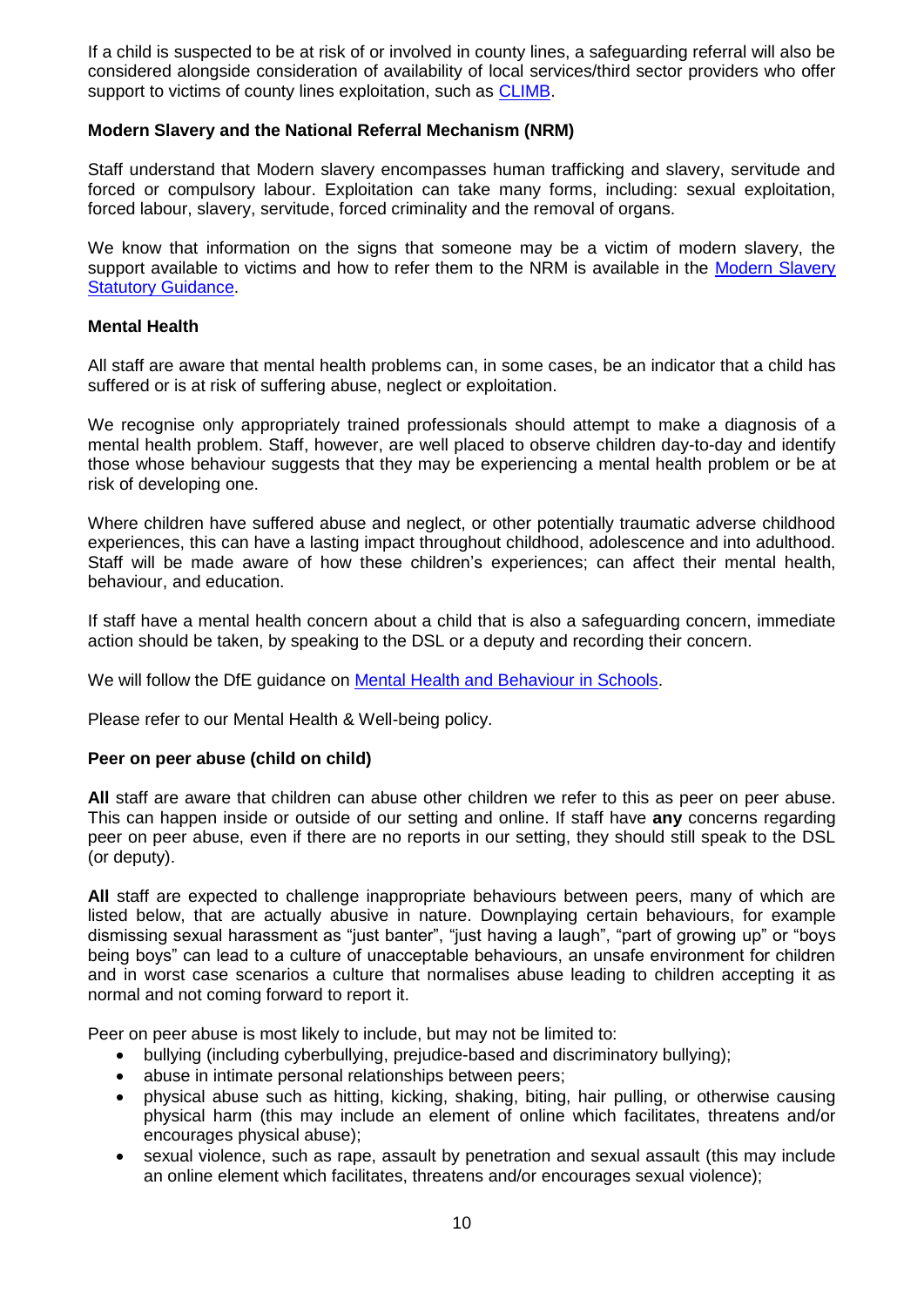- sexual harassment, such as sexual comments, remarks, jokes and online sexual harassment, which may be stand-alone or part of a broader pattern of abuse;
- causing someone to engage in sexual activity without consent, such as forcing someone to strip, touch themselves sexually, or to engage in sexual activity with a third party;
- consensual and non-consensual sharing of nudes and semi nudes images and or videos (also known as sexting or youth produced sexual imagery);
- up-skirting, which typically involves taking a picture under a person's clothing without them knowing, with the intention of viewing their genitals or buttocks to obtain sexual gratification, or cause the victim humiliation, distress or alarm;
- initiation/hazing type violence and rituals (this could include activities involving harassment, abuse or humiliation used as a way of initiating a person into a group and may also include an online element).

**All** staff will be trained in our settings policy and procedures with regards to peer on peer abuse and the important role they have to play in preventing it and responding where they believe a child may be at risk from it.

We will actively seek to raise awareness of and prevent all forms of peer on peer abuse by:

- educating all governors, its senior leadership team, staff, students, and parents about this issue;
- educating children about the nature and prevalence of peer on peer abuse, positive, responsible and safe use of social media, and the unequivocal facts about consent, via the curriculum;
- engaging parents on these issues;
- supporting the on-going welfare of the student body by drawing on multiple resources that prioritise student mental health, and by providing in-school counselling and therapy to address underlying mental health needs;
- working with governors, senior leadership team, and all staff, students and parents to address equality issues, to promote positive values, and to encourage a culture of tolerance and respect amongst all members of the school community;
- creating conditions in which our students can aspire to, and realise, safe and healthy relationships fostering a whole-school culture;
- responding to cases of peer on peer abuse promptly and appropriately; and
- ensuring that all peer on peer abuse issues are fed back to the DSL and deputies so that they can spot and address any concerning trends and identify students who may be in need of additional support.

We will actively engage with TWSP in relation to peer on peer abuse, and work closely with, for example, children's social care, the police and other schools. The relationships our setting has built with these partners is essential to ensuring that we are able to prevent, identify early, and appropriately handle cases of peer on peer abuse. The DSL (or deputy) will regularly review behaviour incident logs which can help to identify any changes in behaviour and/or concerning patterns or trends at an early stage.

We recognise that any child can be vulnerable to peer on peer abuse due to the strength of peer influence, especially during adolescence, and staff should be alert to signs of such abuse amongst all children. Individual and situational factors can increase a child's vulnerability to abuse by their peers. We know that research suggests:

- peer on peer abuse may affect boys differently from girls (i.e. that it is more likely that girls will be victims and boys perpetrators). However, all peer on peer abuse is unacceptable and will be taken seriously;
- children with Special Educational Needs and/or Disabilities (SEND) are three times more likely to be abused than their peers without , and
- some children may be more likely to experience peer on peer abuse than others as a result of certain characteristics such as sexual orientation, ethnicity, race or religious beliefs.

# **Sexual violence and sexual harassment between children**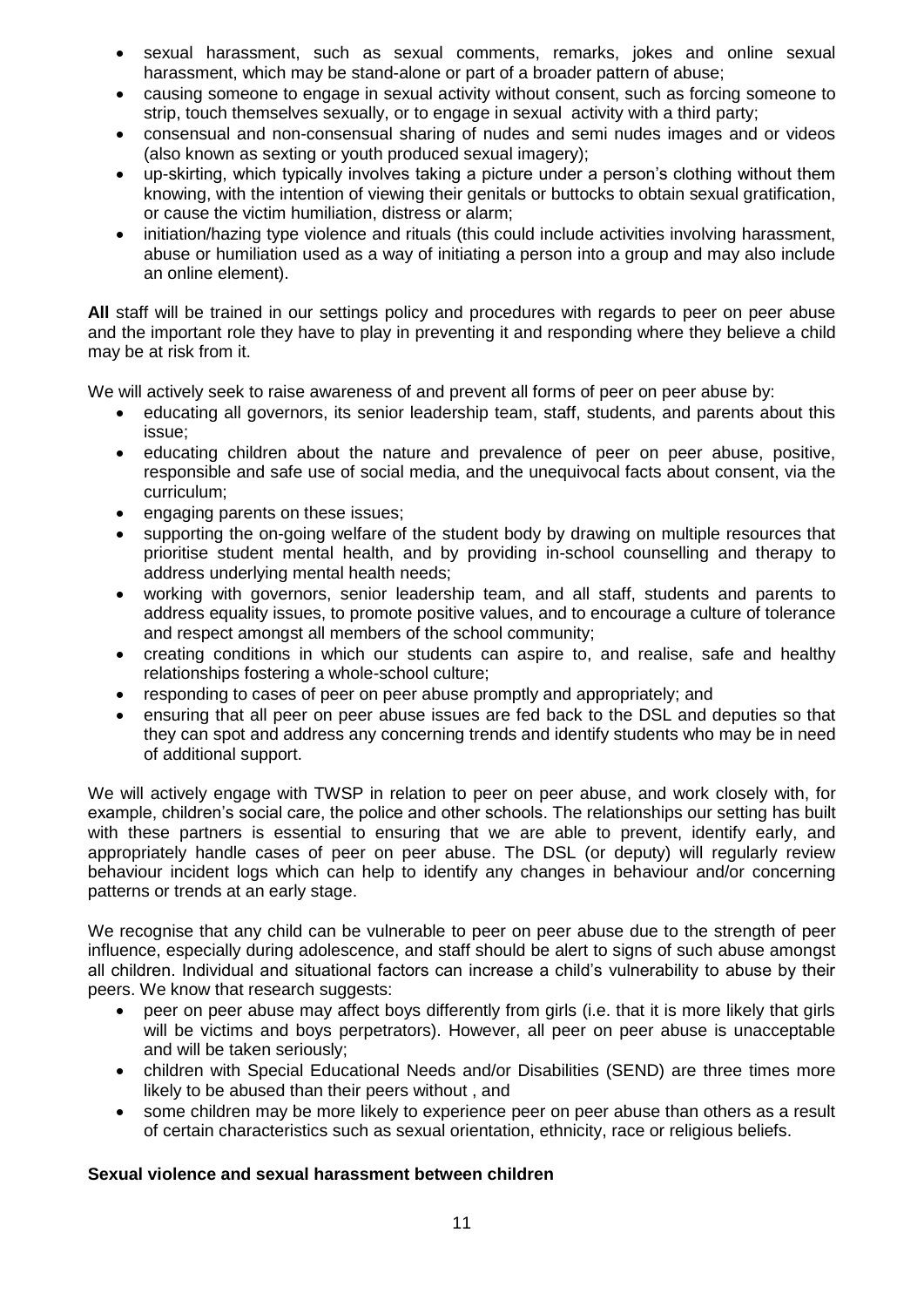All those part of our community believe that sexual violence and sexual harassment is not acceptable and will not be tolerated.

We understand that sexual violence and sexual harassment can occur between two children **of any age and sex.** It can occur online. It can also occur through a group of children sexually assaulting or sexually harassing a single child or group of children.

We recognise that children who are victims of sexual violence and sexual harassment will likely find the experience stressful and distressing. This will, in all likelihood, adversely affect their educational attainment and will be exacerbated if the alleged perpetrators(s) attends our setting. Sexual violence and sexual harassment exist on a continuum and may overlap, they can occur online and offline (both physical and verbal) and are never acceptable.

Staff are aware that some groups are potentially more at risk. We know that evidence shows girls, children with SEND and LGBT children are at greater risk.

We will ensure that staff are aware of the importance of:

- challenging inappropriate behaviours;
- making clear that sexual violence and sexual harassment is not acceptable, will never be tolerated and is not an inevitable part of growing up:
- not tolerating or dismissing sexual violence or sexual harassment; and,
- challenging physical behaviours (potentially criminal in nature), such as grabbing bottoms, breasts and genitalia, pulling down trousers, flicking bras and lifting up skirts. Dismissing or tolerating such behaviours risks normalising them.

For the purpose of this policy, we use the term 'victim', 'alleged perpetrator(s)' or where appropriate 'perpetrator(s)'. Ultimately, the use of appropriate terminology will be determined, as appropriate, on a case-by-case basis.

Along with providing support to children who are victims of sexual violence or sexual harassment, we will provide the alleged perpetrator(s) with an education, safeguarding support as appropriate and implement any disciplinary sanctions. We recognise that a child abusing another child may be a sign they have been abused themselves or a sign of wider issues that require addressing within the culture of our setting. Taking disciplinary action and providing appropriate support, can, and should, occur at the same time if necessary.

We understand that reports of sexual violence and sexual harassment are extremely complex to manage. We know it is essential that victims are protected, offered appropriate support and every effort is made to ensure their education is not disrupted. We also know it is also important that other children, adult students and our staff are supported and protected as appropriate.

We will try to be aware of, and respond appropriately to **all reports and concerns**, including those outside of our setting, and or online.

Whilst the focus of this policy is on protecting and supporting children, we will of course protect any adult students and engage with adult social care, support services and the police as required.

#### **Sexual violence**

Our staff are aware of sexual violence and the fact children can, and sometimes do, abuse their peers in this way both inside and outside of our setting. We refer to sexual violence as sexual offences under the Sexual Offences Act 2003 as described below:

**Rape:** A person (A) commits an offence of rape if: he intentionally penetrates the vagina, anus or mouth of another person (B) with his penis, B does not consent to the penetration and A does not reasonably believe that B consents.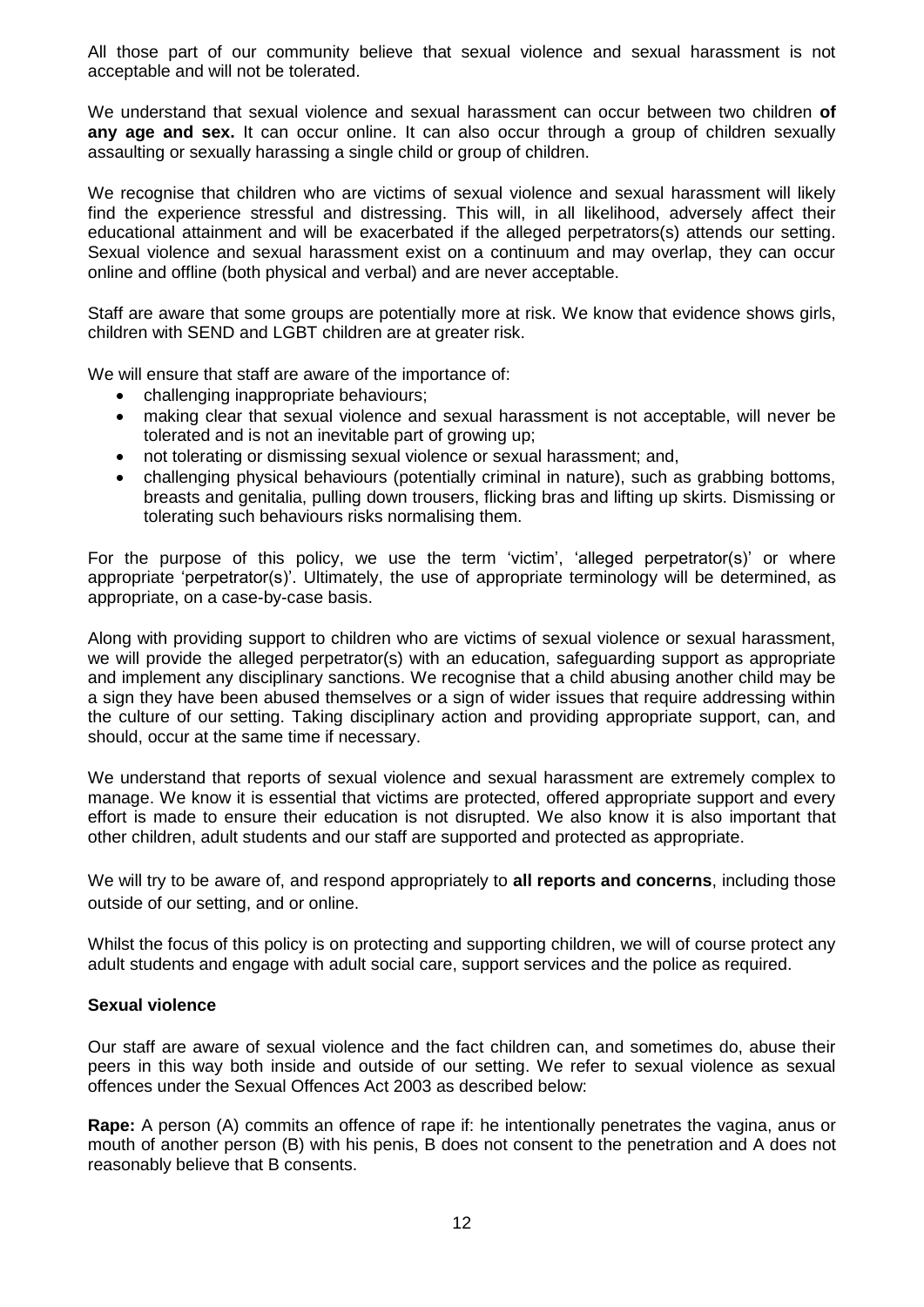**Assault by Penetration:** A person (A) commits an offence if: s/he intentionally penetrates the vagina or anus of another person (B) with a part of her/his body or anything else, the penetration is sexual, B does not consent to the penetration and A does not reasonably believe that B consents.

**Sexual Assault:** A person (A) commits an offence of sexual assault if: s/he intentionally touches another person (B), the touching is sexual, B does not consent to the touching and A does not reasonably believe that B consents.

**Causing someone to engage in sexual activity with consent:** A person (A) commits an offence if: s/he intentionally causes another person (B) to engage in an activity, the activity is sexual, B does not consent to engaging in the activity, and A does not reasonably believe that B consents. (This could include forcing someone to strip, touch themselves sexually, or to engage in sexual activity with a third party.)

We believe that **consent** is about having the freedom and capacity to choose. Consent to sexual activity may be given to one sort of sexual activity but not another, e.g.to vaginal but not anal sex or penetration with conditions, such as wearing a condom. Consent can be withdrawn at any time during sexual activity and each time activity occurs. Someone consents to vaginal, anal or oral penetration only if s/he agrees by choice to that penetration and has the freedom and capacity to make that choice.

Sexual consent

- a child under the age of 13 can never consent to any sexual activity;
- $\bullet$  the age of consent is 16;
- sexual intercourse without consent is rape.

# **Sexual harassment**

When referring to sexual harassment we mean 'unwanted conduct of a sexual nature' that can occur online and offline both inside and outside of our setting. When we reference sexual harassment, we do so in the context of child on child sexual harassment. Sexual harassment is likely to: violate a child's dignity, and/or make them feel intimidated, degraded or humiliated and/or create a hostile, offensive or sexualised environment.

Whilst not intended to be an exhaustive list, sexual harassment can include:

- sexual comments, such as: telling sexual stories, making lewd comments, making sexual remarks about clothes and appearance and calling someone sexualised names;
- sexual "jokes" or taunting:
- physical behaviour, such as: deliberately brushing against someone, interfering with someone's clothes and displaying pictures, photos or drawings of a sexual nature, and
- on-line sexual harassment. This may be standalone, or part of a wider pattern of sexual harassment and/or sexual violence. It may include:
- consensual and non-consensual sharing of nudes and semi-nudes images and/or videos.

We will follow the quidance set out in UKCIS Sharing nudes and semi-nudes: advice for education [settings working with children and young people.](https://www.gov.uk/government/publications/sharing-nudes-and-semi-nudes-advice-for-education-settings-working-with-children-and-young-people/sharing-nudes-and-semi-nudes-advice-for-education-settings-working-with-children-and-young-people)

# **Upskirting**

The Voyeurism (Offences) Act, which is commonly known as the Upskirting Act, came into force on 12 April 2019. We recognise 'Upskirting' is where someone takes a picture under a person's clothing (not necessarily a skirt) without their permission and or knowledge, with the intention of viewing their genitals or buttocks (with or without underwear) to obtain sexual gratification, or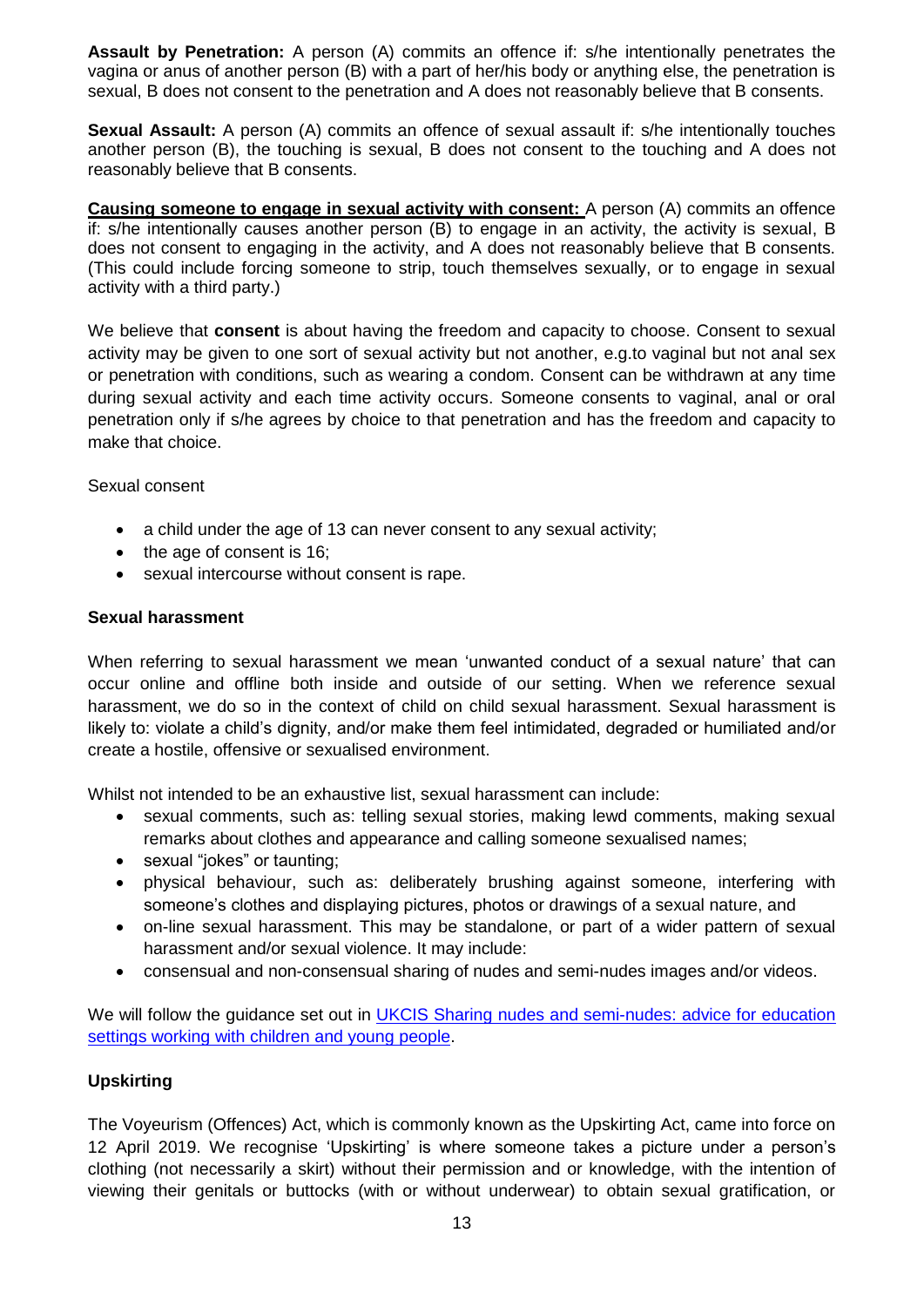cause the victim humiliation, distress or alarm. It is a criminal offence. Anyone of any sex, can be a victim.

# **Harmful sexual behaviour**

Children's sexual behaviour exists on a wide continuum, from normal and developmentally expected to inappropriate, problematic, abusive and violent. Problematic, abusive and violent sexual behaviour is developmentally inappropriate and may cause developmental damage. We use the term "harmful sexual behaviour" (HSB). **HSB can occur online and/or face to face and can also occur simultaneously between the two.** We will consider HSB in a child protection context.

We will follow the specialist support and advice on HSB available from the specialist sexual violence sector. Our DSL will undertake training in HSB and incorporate this into our approach to managing sexual violence and sexual harassment.

Addressing inappropriate behaviour **can** be an important intervention that helps prevent problematic, abusive and/or violent behaviour in the future. Children displaying HSB have often experienced their own abuse and trauma. We understand it is important that they are offered appropriate support.

#### **Our approach to preventing peer on peer on abuse, including child on child sexual violence and sexual harassment**

We will undertake pre-planning, training for staff and implement an effective peer on peer abuse policy to help us develop the foundation for a calm, considered and appropriate response to any reports.

We understand the best responses to peer on peer abuse are based on a whole setting approach to safeguarding and child protection and we will involve our whole community in this.

Systems are in place, well promoted throughout our setting, and understandable and accessible for our pupils to confidently report abuse, sexual violence and sexual harassment, knowing their concerns will be treated seriously, and that they can safely express their views and give feedback.

As part of our commitment to our pupils, we have identified the following deputy DSL's, who are not part of our settings senior leadership team, as staff in our setting, pupils can report peer on peer abuse too, if they choose not to report directly to a member of the senior leadership team.

- **Fran Tranter - TA/OOH's Club Supervisor**
- **Claire Watkins - Pastoral Assistant**
- **Diane Jones - Pastoral Manager**

All staff in our setting will undertake training in how to respond to peer on peer abuse, including reports of sexual violence or sexual harassment. Our DSL will undertake training to manage a report.

We accept the most effective preventative education programme will be through a whole setting approach that prepares pupils for life in modern Britain. Our setting will has a clear set of values and standards, and these will be upheld and demonstrated throughout all aspects of school life. This is underpinned by our behaviour policy and pastoral support system, and by our planned programme of evidence-based content delivered through the whole curriculum. Our programme is developed to be age and stage of development appropriate. The DSL will support teachers in their delivery of this part of our curriculum. We recognise good practice allows children an open forum to talk through things. Such discussions can lead to increased safeguarding reports. Children will be made aware of the processes to raise their concerns or make a report and how any report will be handled. This will include processes when they have a concern about a friend or peer. All staff are aware of how to support children and how to manage a safeguarding report from a child.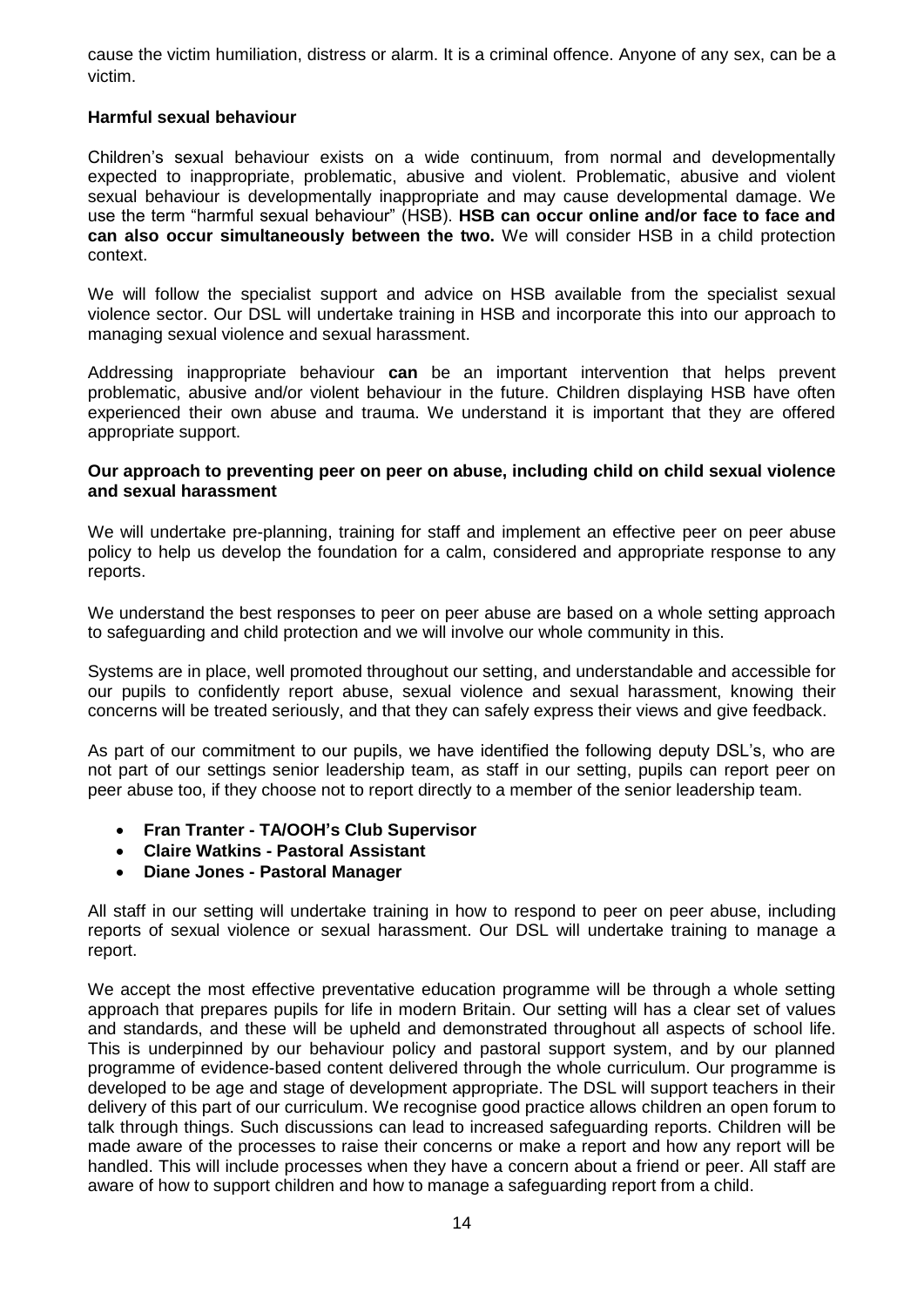The DSL will consider if external support or intervention is necessary as part of our approach to sexual violence and sexual harassment. We recognise specialist organisations can offer a different perspective and expert knowledge.

#### **Our response to peer on peer abuse, including reports of sexual violence or sexual harassment**

We will use the following guidance to assist in the managing of reports Sexual violence and sexual [harassment between children in schools and colleges:](https://www.gov.uk/government/publications/sexual-violence-and-sexual-harassment-between-children-in-schools-and-colleges) advice for governing bodies, proprietors, head [teachers, principals, senior leadership teams and designated safeguarding leads.](https://www.gov.uk/government/publications/sexual-violence-and-sexual-harassment-between-children-in-schools-and-colleges)

It is our aim to always recognise, acknowledge and understand the scale of harassment and abuse. We aim to never downplay some behaviours related to abuse that can lead to a culture of unacceptable behaviour, an unsafe environment and in worst case scenarios a culture that normalises abuse leading to children accepting it as normal and not coming forward to report it.

Where necessary we will work with other professionals, agencies and partners in our response. This may include the TWSP partners, the relevant local authority children's social care departments, the police, the NSPCC, the Anti-Bullying Alliance and online services, such as The UK Safer Internet Centre, Internet Watch Foundation and Thinkuknow.

We recognise that children may not find it easy to tell staff about their abuse verbally. Children can show signs or act in ways that they hope adults will notice and react. In some cases, the victim may not make a direct report.

# **The immediate response to a report**

If a member of staff thinks for whatever reason that a child may be at risk of or experiencing abuse by their peer(s), or that a child may be at risk of abusing or may be abusing their peer(s), they should discuss their concern with the DSL (or deputy) without delay.

We will reassure **all** victims that they are being taken seriously, regardless of how long it has taken them to come forward and that they will be supported and kept safe. Abuse that occurs online or outside of our setting will not be downplayed and will be treated equally seriously. We will never give a victim the impression that they are creating a problem by reporting peer on peer abuse, including sexual violence or sexual harassment. Nor will we make a victim feel ashamed for making a report.

#### **Risk assessment**

When there has been a report of sexual violence, the DSL (or a deputy) will make an immediate risk and needs assessment. Where there has been a report of sexual harassment, the need for a risk assessment will be considered on a case-by-case basis, but as good practice should be completed.

The risk and needs assessment should consider:

- the victim, especially their protection and support;
- whether there may have been other victims,
- the alleged perpetrator(s); and
- all the other children, (and, if appropriate, adult students and staff) at the school or college, especially any actions that are appropriate to protect them from the alleged perpetrator(s), or from future harms.

If any of the children involved has SEND, the DSL will liaise with the SENDCO to assist in the management of the report.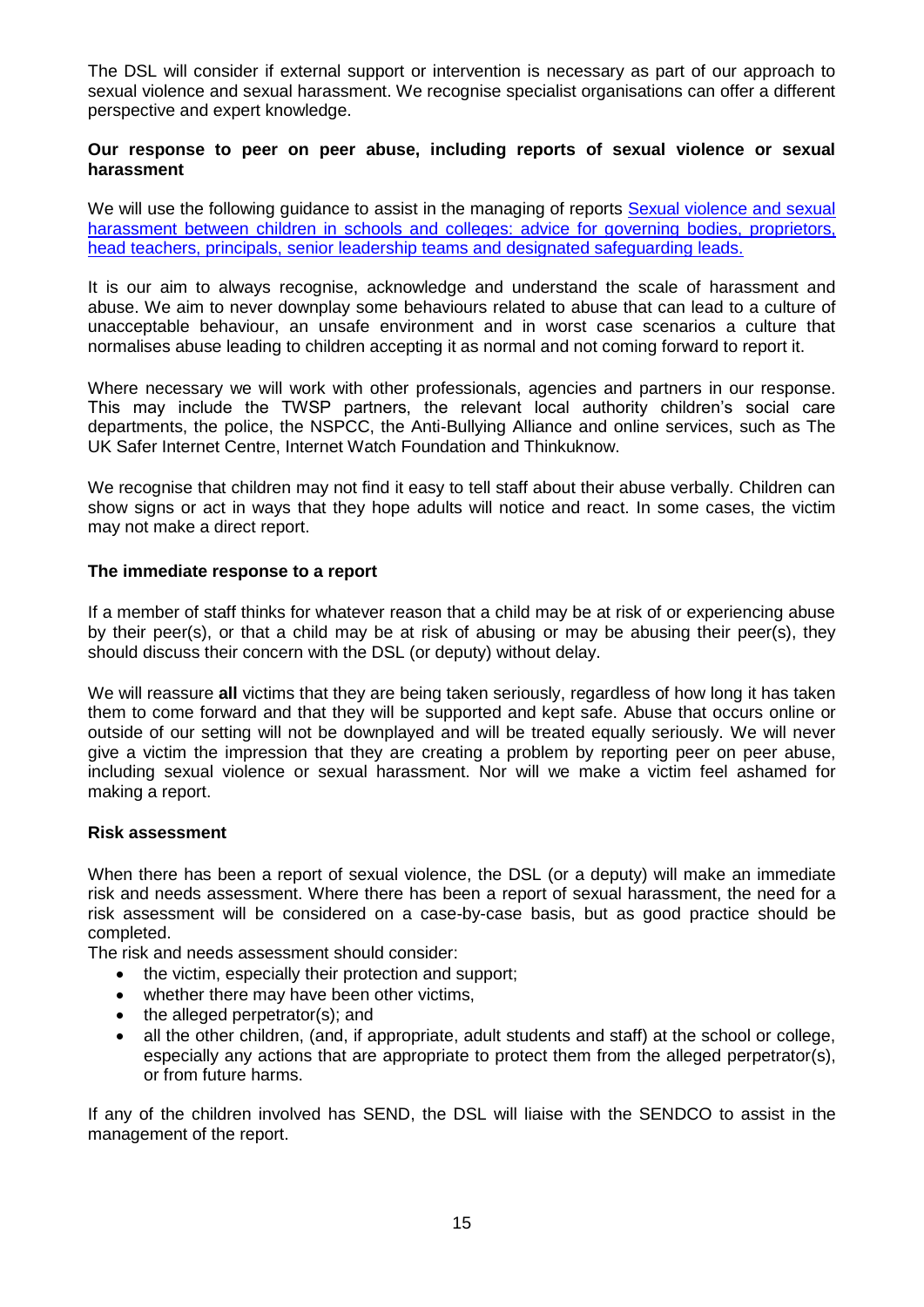Risk assessments must be recorded (written or electronic) and will be kept under review. At all times, we will be actively considering the risks posed to all of our pupils and students and put adequate measures in place to protect them and keep them safe.

The DSL (or a deputy) will engage with children's social care and specialist services as required. Where there has been a report of sexual violence, it is likely that professional risk assessments by social workers and or sexual violence specialists will be required. Our risk assessment is not intended to replace the detailed assessments of expert professionals. Any such professional assessments will be used to inform our approach to supporting and protecting our pupils and students and updating our own risk assessment.

The DSL may use and consider the [TWSP Sexually harmful behaviour -](http://www.telfordsafeguardingboard.org.uk/lscb/downloads/file/38/sexually_harmful_behaviour_-_risk_assessment_tool) risk assessment tool.

# **Action following a report of peer on peer abuse, including sexual violence and/or sexual harassment**

Our DSL (and deputies) have a complete safeguarding picture and they are the most appropriate people to advise on our initial response. Important considerations will include:

- the wishes of the victim in terms of how they want to proceed. This is especially important in the context of sexual violence and sexual harassment. Victims should be given as much control as is reasonably possible over decisions regarding how any investigation will be progressed and any support that they will be offered. This will however need to be balanced with our duty and responsibilities to protect other children;
- the nature of the alleged incident(s), including whether a crime may have been committed and/or whether HSB has been displayed;
- the ages of the children involved;
- the developmental stages of the children involved;
- any power imbalance between the children. For example, is the alleged perpetrator(s) significantly older, more mature or more confident? Does the victim have a disability or learning difficulty?;
- if the alleged incident is a one-off or a sustained pattern of abuse (sexual abuse can be accompanied by other forms of abuse and a sustained pattern may not just be of a sexual nature);
- that sexual violence and sexual harassment can take place within intimate personal relationships between peers;
- are there ongoing risks to the victim, other children, adult students or school or college staff; and,
- other related issues and wider context, including any links to child sexual exploitation and child criminal exploitation.

As always when concerned about the welfare of a child, all staff will act in the best interests of the child. In all cases, we will follow general safeguarding principles. Immediate consideration will be given as to how best to support and protect the victim and the alleged perpetrator(s) (and any other children involved/impacted).

The starting point regarding any report will always be that there is a zero tolerance approach to sexual violence and sexual harassment and it is never acceptable and it will not be tolerated.

As a matter of effective safeguarding practice, we will do all we reasonably can to protect the anonymity of any children involved in any report of sexual violence or sexual harassment, especially where a case is progressing through the criminal justice system.

# **Options to manage the report**

When to inform the alleged perpetrator(s) will be a decision that will be carefully considered. Where a report is going to be made to children's social care and/or the police, then, as a general rule, we will speak to the relevant agency and discuss next steps and how the alleged perpetrator(s) will be informed of the allegations. However, as per general safeguarding principles, this does not and will not stop us taking immediate action to safeguard our children, where required.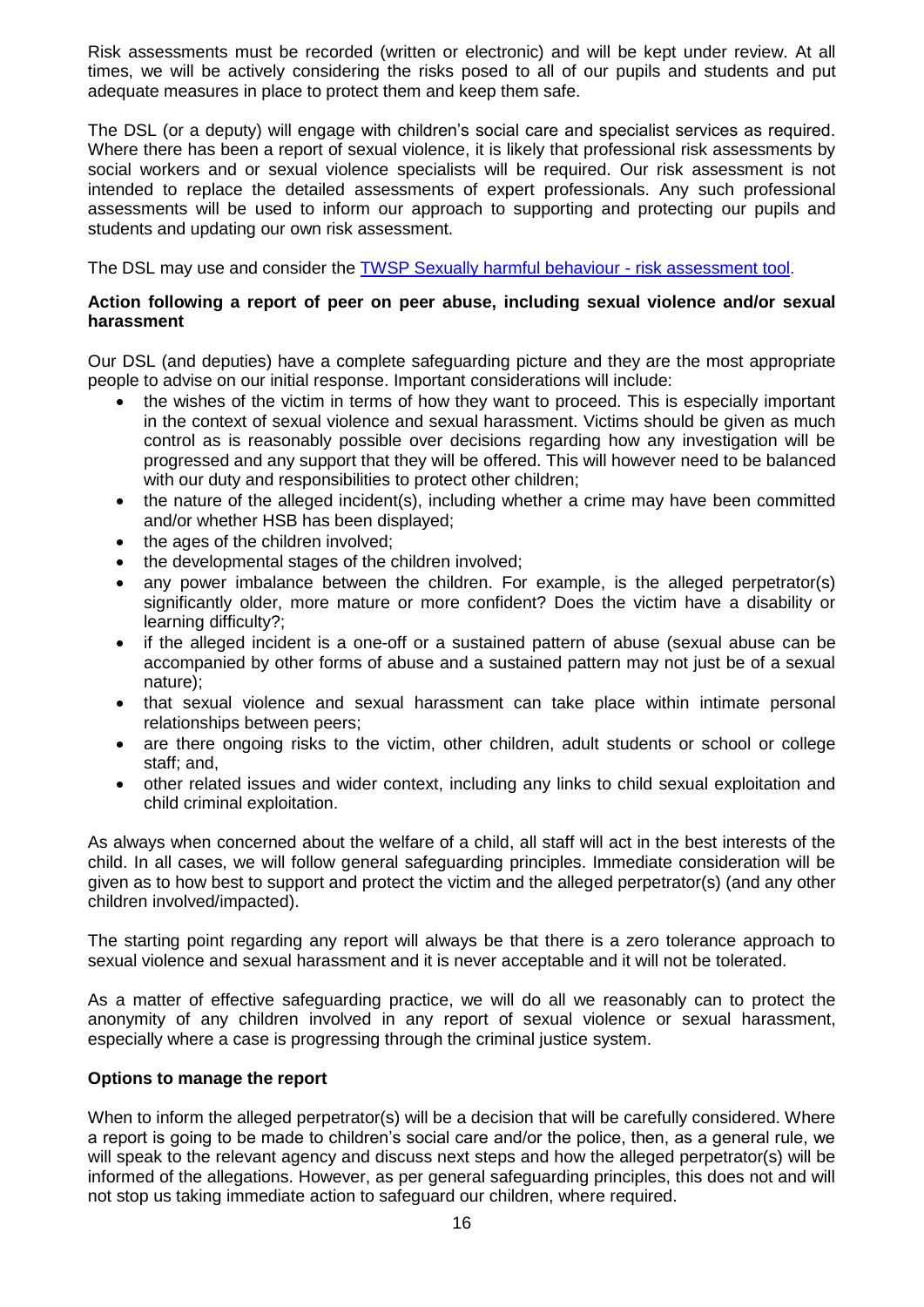We will regularly review our decisions and actions, consider our relevant policies and any lessons learnt. We will look out for potential patterns of concerning, problematic or inappropriate behaviour. Where a pattern is identified, we will decide on a course of action. Consideration will be given to whether there are wider cultural issues within our setting that enabled the inappropriate behaviour to occur and where appropriate extra teaching time and/or staff training could be delivered to minimise the risk of it happening again.

The DSL (or deputy) will use their professional judgement to: (a) assess the nature and seriousness of the alleged behaviour, and (b) determine whether it is appropriate for the alleged behaviour to be to be dealt with internally and, if so, whether any external specialist support is required.

In borderline cases the DSL (or deputy) may consult with Family Connect, and/or other relevant agencies on a no-names basis (where possible) to determine the most appropriate response.

Where the DSL (or deputy) considers or suspects that the alleged behaviour in question might be abusive or violent on a spectrum or where the needs and circumstances of the individual child/children in question might otherwise require it, the DSL (or deputy) will contact Family Connect or the local social care team for the child and/or the police immediately and, in any event, within 24 hours of the DSL (or deputy) becoming aware of the alleged behaviour. The DSL (or deputy) will discuss the concern(s) or allegation(s) with the agency and agree on a course of action, which may include:

- 1. manage internally;
- 2. early help;
- 3. referral to children's social care; and
- 4. reporting to the police.

**All** concerns, discussions, decisions, and reasons for decisions will be recorded (written or electronic).

If bail conditions are in place, we will consider what additional measures may be necessary to manage any assessed risk of harm that may arise within our setting.

There may be delays in any case that is being progressed through the criminal justice system. We will not wait for the outcome (or even the start) of a police investigation before protecting the victim, alleged perpetrator(s) and other children and adult students in the school or college. The DSL (or a deputy) will work closely with the police (and other agencies as required), to ensure any actions we take do not jeopardise the police investigation.

If a child is convicted or receives a caution for a sexual offence, we will update our risk assessment. We understand it is important that we ensure both the victim and alleged perpetrator(s) remain protected. Where cases are classified as "no further action" (NFA'd) by the police or Crown Prosecution Service, or where there is a not guilty verdict, we will continue to offer support to the victim and the alleged perpetrator(s).

If a report is determined to be unsubstantiated, unfounded, false or malicious, the DSL will consider whether the child and/or the person who has made the allegation is in need of help or may have been abused by someone else and this is a cry for help. In such circumstances, a referral to Family Connect or the relevant children's social care team may be appropriate. If a report is shown to be deliberately invented or malicious, we will consider whether any disciplinary action is appropriate against the individual who made it as per our own behaviour policy.

# **Ongoing response to peer on peer abuse, including sexual violence or sexual harassment**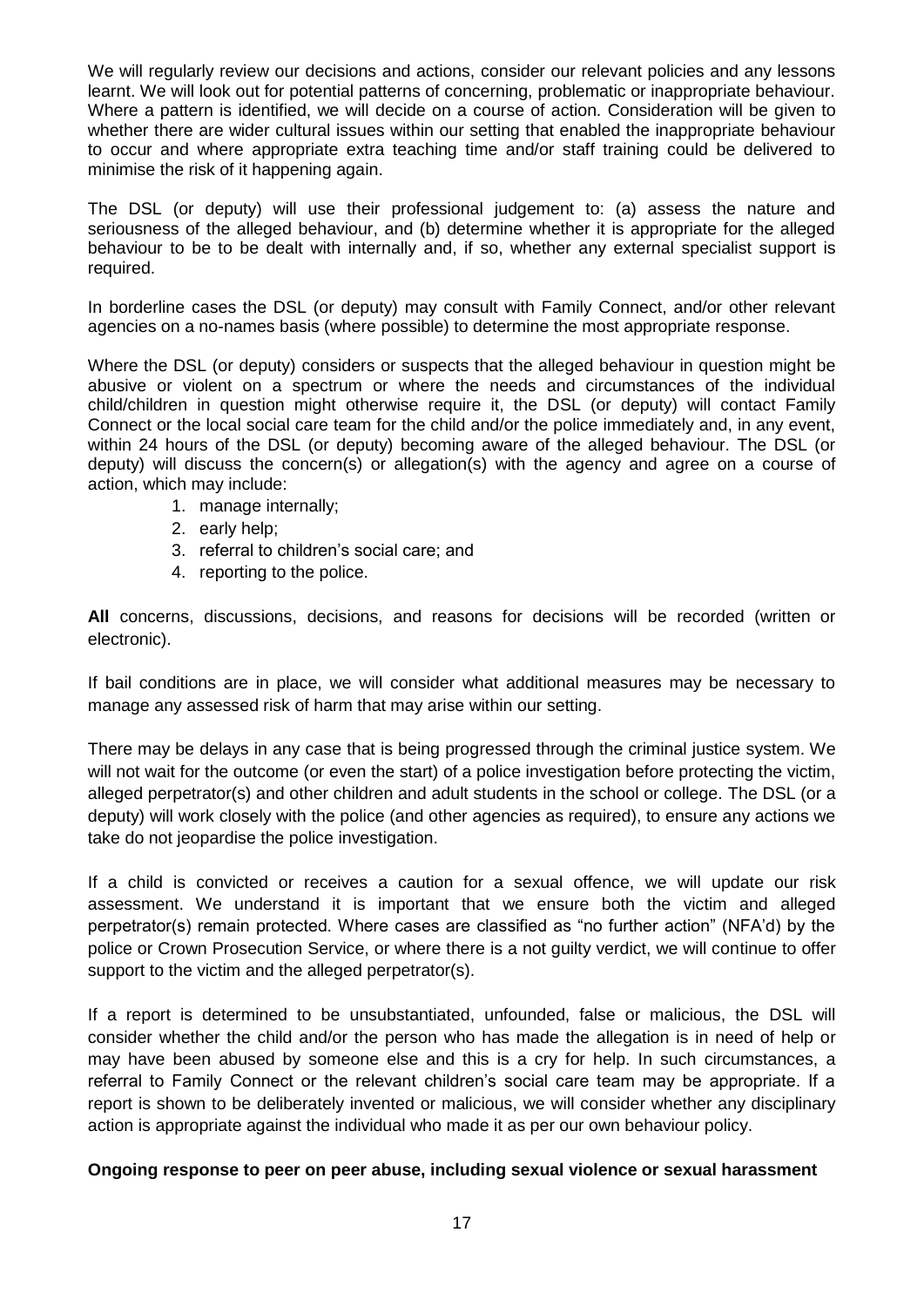We will consider the principles based on effective safeguarding practice and to help shape any decisions regarding safeguarding and supporting the victim and the alleged perpetrator(s).

Victims may not talk about the whole picture immediately. It is essential that dialogue is kept open and encouraged. We will offer victims a designated trusted adult in our setting to talk about their needs.

A victim of sexual violence is likely to be traumatised and, in some cases, may struggle in a normal classroom environment. We will avoid any action that would have the effect of isolating the victim, in particular from supportive peer groups, there may be times when the victim finds it difficult to maintain a full-time timetable and may express a wish to withdraw from lessons and activities. This will be because the victim wants to, not because it makes it easier to manage the situation. If required, we will provide a physical space for victims to withdraw.

Whilst we will give all the necessary support to victims to remain in our setting, if the trauma results in the victim being unable to do this, alternative provision or a move to another setting will be considered to enable them to continue to receive suitable education. This will only be at the request of the victim (and following discussion with their parents or carers).

Please refer to our policy and procedures with regard to peer on peer abuse.

# **Serious violence**

All staff are aware of the indicators, which may signal that children are at risk from, or are involved with serious violent crime. These may include increased absence from school, a change in friendships or relationships with older individuals or groups, a significant decline in performance, signs of self-harm or a significant change in wellbeing, or signs of assault or unexplained injuries. Unexplained gifts or new possessions could also indicate that children have been approached by, or are involved with, individuals associated with criminal networks or gangs and may be at risk of criminal exploitation.

Staff are aware of the associated risks and understand the measures in place to manage these. We will follow the advice provided in the Home Office's Preventing youth violence and gang [involvement](https://www.gov.uk/government/publications/advice-to-schools-and-colleges-on-gangs-and-youth-violence) and its [Criminal exploitation of children and vulnerable adults: county lines](https://www.gov.uk/government/publications/criminal-exploitation-of-children-and-vulnerable-adults-county-lines) guidance.

We recognise to help prevent violence in our setting this can require a mix of universal, targeted or specialist interventions. Our setting leaders will aim to:

- develop skills and knowledge to resolve conflict as part of the curriculum;
- challenge aggressive behaviour in ways that prevent the recurrence of such behaviour;
- understand risks for specific groups, including those that are gender-based, and target interventions;
- safeguard, and specifically organise child protection, when needed;
- carefully manage individual transitions between educational establishments, especially into Pupil Referral Units (PRUs) or alternative provision; and
- work with local partners to prevent anti-social behaviour or crime.

In order to tackle violence affecting our setting and the community, we know it is important to:

- understand the problems that young people are facing both in our setting and in their local community;
- consider possible avenues of support; and
- work with local partners (who may have valuable information, resources or expertise).

Working with the local community safety partnership, the youth offending team and the neighbourhood police team will help us to achieve a full understanding of the context we are working in. As part of our emergency management planning, we have in place systems for targeting and responding to individual or group violence. Even if violent incidents themselves do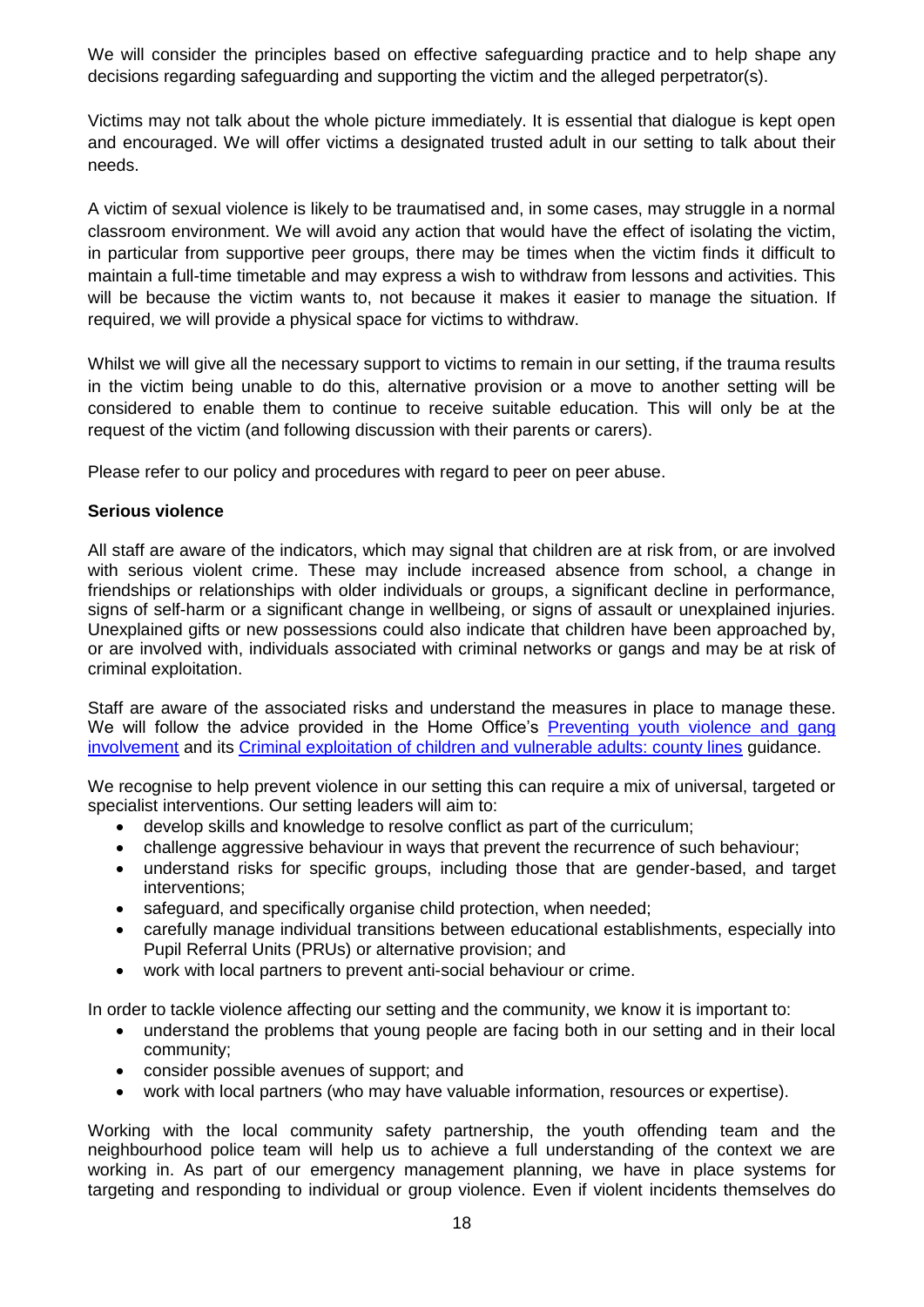not appear to be an immediate concern, there may be a need to build resilience to such problems for the future.

Evidence shows that early-stage intervention is an effective strategy for preventing children becoming involved in violence, crime or antisocial behaviour later in life. We will assess what will work best in preventing violence in our setting to decide who to involve in providing intervention.

#### **Child abduction and community safety incidents**

We recognise child abduction as the unauthorised removal or retention of a minor from a parent or anyone with legal responsibility for the child. Child abduction can be committed by parents or other family members; by people known but not related to the victim (such as neighbours, friends and acquaintances); and by strangers.

We know that other community safety incidents in the vicinity of our setting can raise concerns amongst children and parents, for example, people loitering nearby or unknown adults engaging children in conversation.

As children get older and are granted more independence (for example, as they start walking to school on their own) we will give them practical advice on how to keep themselves safe. This may include outdoor-safety lessons run by teachers or other professionals. We will aim to build on building children's confidence and abilities rather than simply warning them about all strangers.

#### **Children and the court system**

We recognise that sometimes children are required to give evidence in criminal courts, for crimes committed against them or for other crimes they have witnessed. We will follow the age appropriate guides to support children [5-11 year-olds](https://www.gov.uk/government/publications/young-witness-booklet-for-5-to-11-year-olds) and [12-17 year-olds.](https://www.gov.uk/government/publications/young-witness-booklet-for-12-to-17-year-olds)

We will follow these guides to ensure the correct process is followed and support and special measures are made available.

We understand that when child arrangements via the family courts are made following separation this can be a stressful and entrench conflict in families and this can be stressful for children. We will follow the quidance of the Ministry of Justice in managing these situations.

# **Children missing from education**

Where children have gone missing, we will follow the West Mercia Pathway for Children who go [Missing from Home, care or Education.](https://westmidlands.procedures.org.uk/assets/clients/6/Telford%20and%20Wrekin%20Downloads/West%20Mercia%20Missing%20Pathway%20%20-%20FINAL.pdf)

All staff are aware that children going missing, particularly repeatedly, can act as a vital warning sign of a range of safeguarding possibilities. This may include abuse and neglect, including sexual abuse or exploitation and child criminal exploitation, including involvement in county lines. It may indicate mental health problems, risk of substance abuse, risk of travelling to conflict zones, risk of female genital mutilation, 'honour'-based abuse or risk of forced marriage. We will use early help strategies if necessary to identify the existence of any underlying safeguarding risk and to help prevent the risks of a child going missing in future. As part of induction, staff will be made aware of our unauthorised absence and children missing from education procedures.

# **Elective Home Education (EHE)**

We understand that many home educated children have an overwhelmingly positive learning experience. We would expect that any parents' decision to home educate to be made with their child's best education at the heart of the decision. However, we know this is not the case for all, and home education can mean some children are less visible to the services that are there to keep them safe and supported in line with their needs.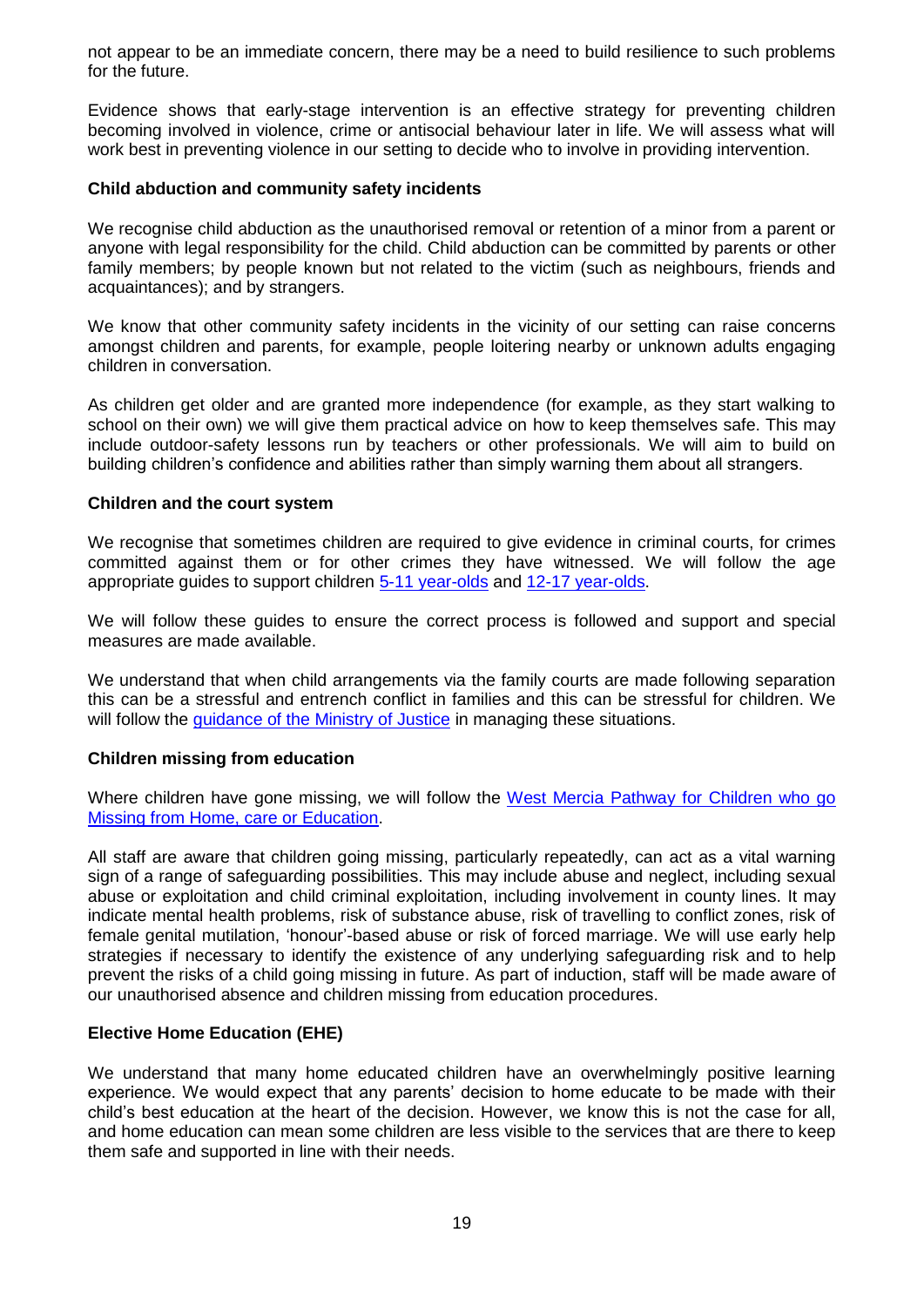From September 2016 the Education (Pupil Registration) (England) Regulations 2006 were amended. This means we inform Telford & Wrekin Council of all deletions from our admission register when a child is taken off roll.

Where a parent/carer has expressed their intention to remove a child from school with a view to educating at home, we will facilitate a meeting with the local authority education team, ourselves and other relevant schools, other key professionals and where possible parents/carers. Ideally, this will be before a final decision has been made, to ensure the parents/carers have considered what is in the best interests of each child. This is particularly important where a child has SEND, is vulnerable, and/or has a social worker. The school will invite the local authority education team by emailing [accessandinclusion@telford.gov.uk.](mailto:accessandinclusion@telford.gov.uk)

We understand it is our responsibility to identify parents or carers who we need to meet with to discuss EHE before they make their final decision. We will record if parents refuse to attend this meeting.

We will follow the Telford & Wrekin Council, EHE policy.

# **Children with family members in prison**

We recognise that children who have a parent in prison are at risk of poor outcomes including poverty, stigma, isolation and poor mental health. We will use the information from [NICCO,](https://www.nicco.org.uk/) to help mitigate negative consequences for those children.

# **Cybercrime**

We understand cybercrime is criminal activity committed using computers and/or the internet. It is broadly categorised as either 'cyber-enabled' (crimes that can happen off-line but are enabled at scale and at speed on-line) or 'cyber dependent' (crimes that can be committed only by using a computer). Cyber-dependent crimes include;

- unauthorised access to computers (illegal 'hacking'), for example accessing a school's computer network to look for test paper answers or change grades awarded;
- denial of Service (Dos or DDoS) attacks or 'booting'. These are attempts to make a computer, network or website unavailable by overwhelming it with internet traffic from multiple sources; and,
- making, supplying or obtaining malware (malicious software) such as viruses, spyware, ransomware, botnets and Remote Access Trojans with the intent to commit further offence, including those above.

Children with particular skill and interest in computing and technology may inadvertently or deliberately stray into cyber-dependent crime.

If there are concerns about a child in this area, the DSL (or a deputy), will consider referring into the **Cyber Choices** programme.

# **Domestic abuse**

Types of domestic abuse include intimate partner violence, abuse by family members, teenage relationship abuse and child/adolescent to parent violence and abuse. Anyone can be a victim of domestic abuse, regardless of sexual identity, age, ethnicity, socio-economic status, sexuality or background and domestic abuse can take place inside or outside of the home.

All children can witness and be adversely affected by domestic abuse in the context of their home life where domestic abuse occurs between family members. Experiencing domestic abuse and/or violence can have a serious, long lasting emotional and psychological impact on children. In some cases, children may blame themselves for the abuse or may have had to leave the family home as a result.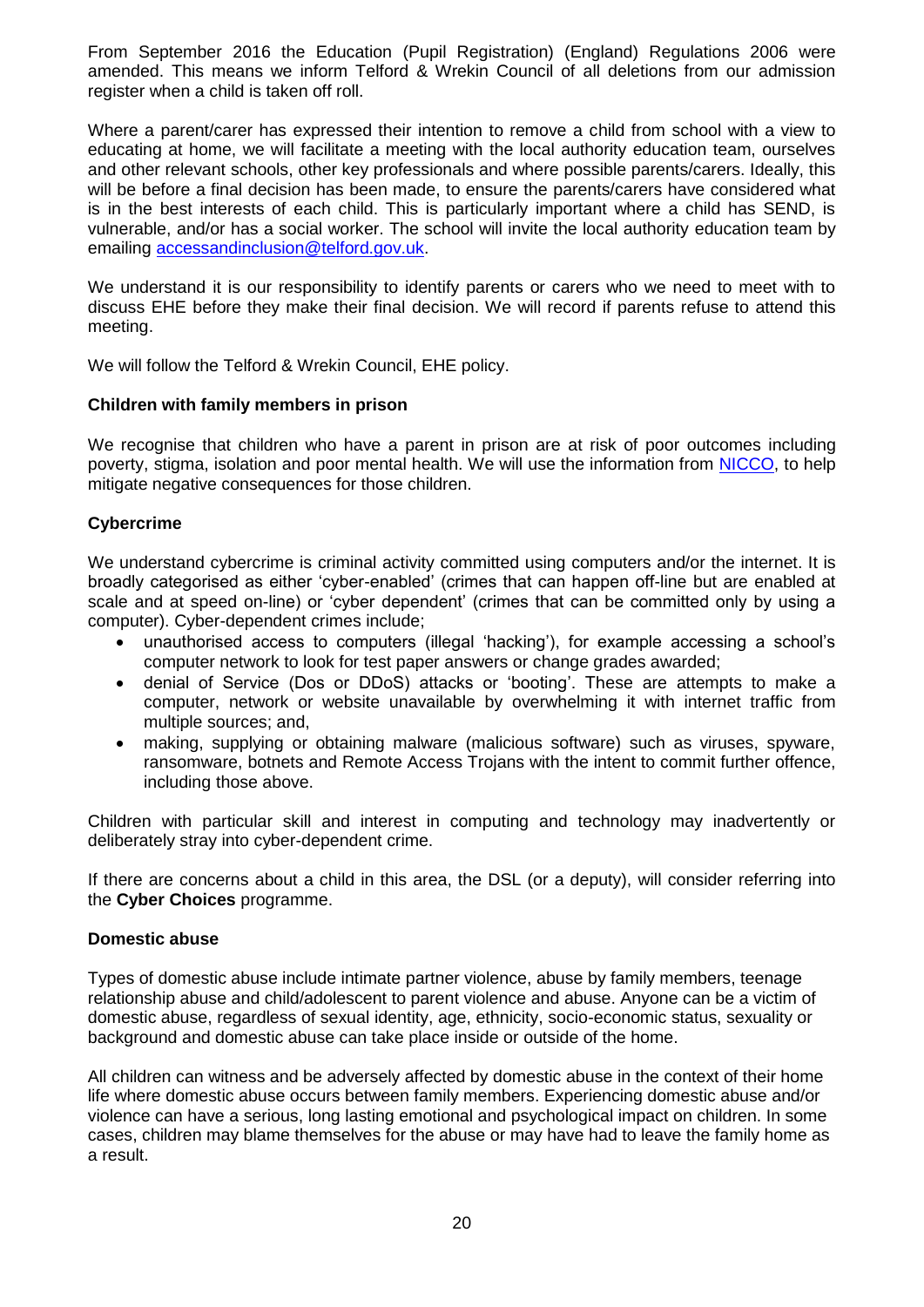Young people can also experience domestic abuse within their own intimate relationships. This form of peer on peer abuse is sometimes referred to as 'teenage relationship abuse'. Depending on the age of the young people, this may not be recognised in law under the statutory definition of 'domestic abuse' (if one or both parties are under 16). However, as with any child under 18, where there are concerns about safety or welfare, child-safeguarding procedures should be followed and both young victims and young perpetrators should be offered support.

We will always liaise with agencies in a two-way process where domestic abuse is a factor in a household. Children within our care will be supported where needed. We are part of the Operation ENCOMPASS process where domestic incidents are shared directly with us, so that we have an initial awareness. To this end, we will be part of any agency referral, in a two-way process, such as the Domestic Violence Multi-agency Risk Assessment Conference (MARAC) and Multi Agency Public Protection Arrangements (MAPPA) or any other named agencies where these specific issues are a factor that may impair and impact on children's development.

Refuge runs the National Domestic Abuse Helpline, which can be called free of charge and in confidence, 24 hours a day on 0808 2000 247. Its website provides guidance and support for potential victims, as well as those who are worried about friends and loved ones. It also has a form through which a safe time from the team for a call can be booked.

We will use the following additional advice on identifying children who are affected by domestic abuse and how they can be helped:

- NSPCC- [UK domestic-abuse Signs Symptoms Effects](https://www.nspcc.org.uk/what-is-child-abuse/types-of-abuse/domestic-abuse/)
- [Refuge what is domestic violence/effects of domestic violence on children](http://www.refuge.org.uk/get-help-now/support-for-women/what-about-my-children/)
- [SafeLives: young people and domestic abuse](https://safelives.org.uk/knowledge-hub/spotlights/spotlight-3-young-people-and-domestic-abuse)
- [Domestic abuse: specialist sources of support -](Domestic%20abuse:%20specialist%20sources%20of%20support%20-%20GOV.UK%20(www.gov.uk)) GOV.UK (www.gov.uk)
- Home: Operation Encompass

#### **Homelessness**

We understand that being homeless or being at risk of becoming homeless presents a real risk to a child's welfare. The DSL (and any deputies) are aware of contact details and referral routes in to the [Local Housing Authority](https://www.telford.gov.uk/info/20665/are_you_at_risk_of_becoming_homeless/22/homelessness) so they can raise/progress concerns at the earliest opportunity. Indicators that a family may be at risk of homelessness include household debt, rent arrears, domestic abuse and anti-social behaviour, as well as the family being asked to leave a property. As appropriate, we will make referrals and/or hold discussions with the Local Housing Authority. However, this does not, and will not, replace a referral into children's social care where a child has been harmed or is at risk of harm.

We will consider homelessness in the context of children who live with their families, and intervention will be on that basis.

# **So-called 'honour-based' abuse (including Female Genital Mutilation and Forced Marriage)**

We recognise that so-called 'honour-based' abuse (HBA) encompasses incidents or crimes which have been committed to protect or defend the honour of the family and/or the community, including female genital mutilation (FGM), forced marriage, and practices, such as breast ironing. Abuse committed in the context of preserving "honour" often involves a wider network of family or community pressure and can include multiple perpetrators. We are aware of this dynamic and will consider additional risk factors when deciding what form of safeguarding action to take. We see all forms of HBA as abuse (regardless of the motivation) and will handle and escalate as such. We will ensure our community are alert to the possibility of a child being at risk of HBA, or already having suffered HBA.

# **Actions**

If staff have a concern regarding a child that might be at risk of HBA or who has suffered from HBA, they should speak to the DSL (or deputy). As appropriate, they will activate the local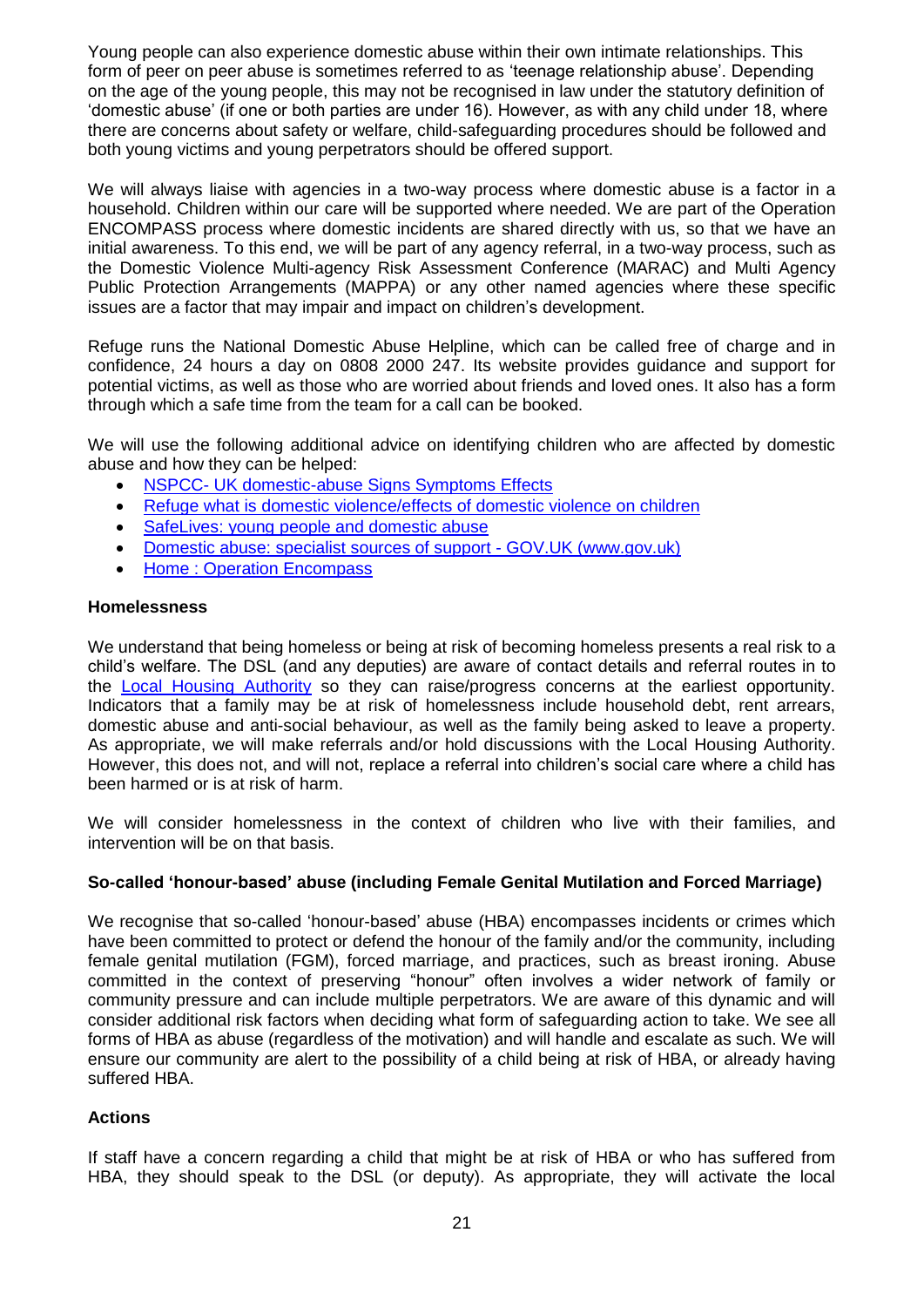safeguarding procedures by contacting Family Connect/local social care team for the child and if necessary the police.

# **FGM**

We understand that FGM comprises of all procedures involving partial or total removal of the external female genitalia or other injury to the female genital organs. It is illegal in the UK and a form of child abuse with long-lasting harmful consequences.

We will follow the National FGM Centre [Female Genital Mutilation: Guidance for](http://nationalfgmcentre.org.uk/wp-content/uploads/2019/06/FGM-Schools-Guidance-National-FGM-Centre.pdf) schools.

## **FGM mandatory reporting duty for teachers**

Section 5B of the Female Genital Mutilation Act 2003 (as inserted by section 74 of the Serious Crime Act 2015) places a statutory duty upon **teachers** along with regulated health and social care professionals in England and Wales, to report to the police where they discover (either through disclosure by the victim or visual evidence) that FGM appears to have been carried out on a girl under 18. Those failing to report such cases will face disciplinary sanctions. It will be rare for teachers to see visual evidence, and they should **not** be examining pupils or students, but the same definition of what is meant by "to discover that an act of FGM appears to have been carried out" is used for all professionals to whom this mandatory reporting duty applies. Information on when and how to make a report can be found at Mandatory reporting of female genital mutilation [procedural information.](https://www.gov.uk/government/publications/mandatory-reporting-of-female-genital-mutilation-procedural-information)

Teachers **must** personally report to the police cases where they discover that an act of FGM appears to have been carried out. Unless the teacher has good reason not to, they should still consider and discuss any such case with our DSL (or deputy) and involve children's social care as appropriate. The duty does not apply in relation to those at risk or suspected cases (i.e. where the teacher does not discover that an act of FGM appears to have been carried out, either through disclosure by the victim or visual evidence) or in cases where the woman is 18 or over. In these cases, teachers will follow our local safeguarding procedures and report to Family Connect or the local social care team for the child. The following is a useful summary of the FGM mandatory reporting duty: [FGM Fact Sheet.](https://assets.publishing.service.gov.uk/government/uploads/system/uploads/attachment_data/file/496415/6_1639_HO_SP_FGM_mandatory_reporting_Fact_sheet_Web.pdf)

In respect of FGM we will adopt the local [FGM Practice Guidelines and Resource Pack](https://westmidlands.procedures.org.uk/pkplt/regional-safeguarding-guidance/female-genital-mutilation) as part of safeguarding responsibilities and inform/educate our staff in this particular area.

# **Forced marriage**

We understand that forcing a person into a marriage is a crime in England and Wales. We know that a forced marriage is one entered into without the full and free consent of one or both parties and where violence, threats or any other form of coercion is used to cause a person to enter into a marriage. Threats can be physical or emotional and psychological. A lack of full and free consent can be where a person does not consent or where they cannot consent (if they have learning disabilities, for example). Nevertheless, some perpetrators use perceived cultural practices as a way to coerce a person into marriage. We play an important role in safeguarding children from forced marriage.

We will follow the Forced Marriage Unit published [statutory guidance](https://www.gov.uk/guidance/forced-marriage) and [Multi-agency guidelines.](https://assets.publishing.service.gov.uk/government/uploads/system/uploads/attachment_data/file/322307/HMG_MULTI_AGENCY_PRACTICE_GUIDELINES_v1_180614_FINAL.pdf) Our staff can contact the Forced Marriage Unit if they need advice or information, contact: 020 7008 0151 or email [fmu@fco.gov.uk](mailto:fmu@fco.gov.uk)

#### **Preventing radicalisation**

We understand children are vulnerable to extremist ideology and radicalisation. Similar to our role in protecting children from other forms of harms and abuse, we will also protect children from this risk as part of our safeguarding approach.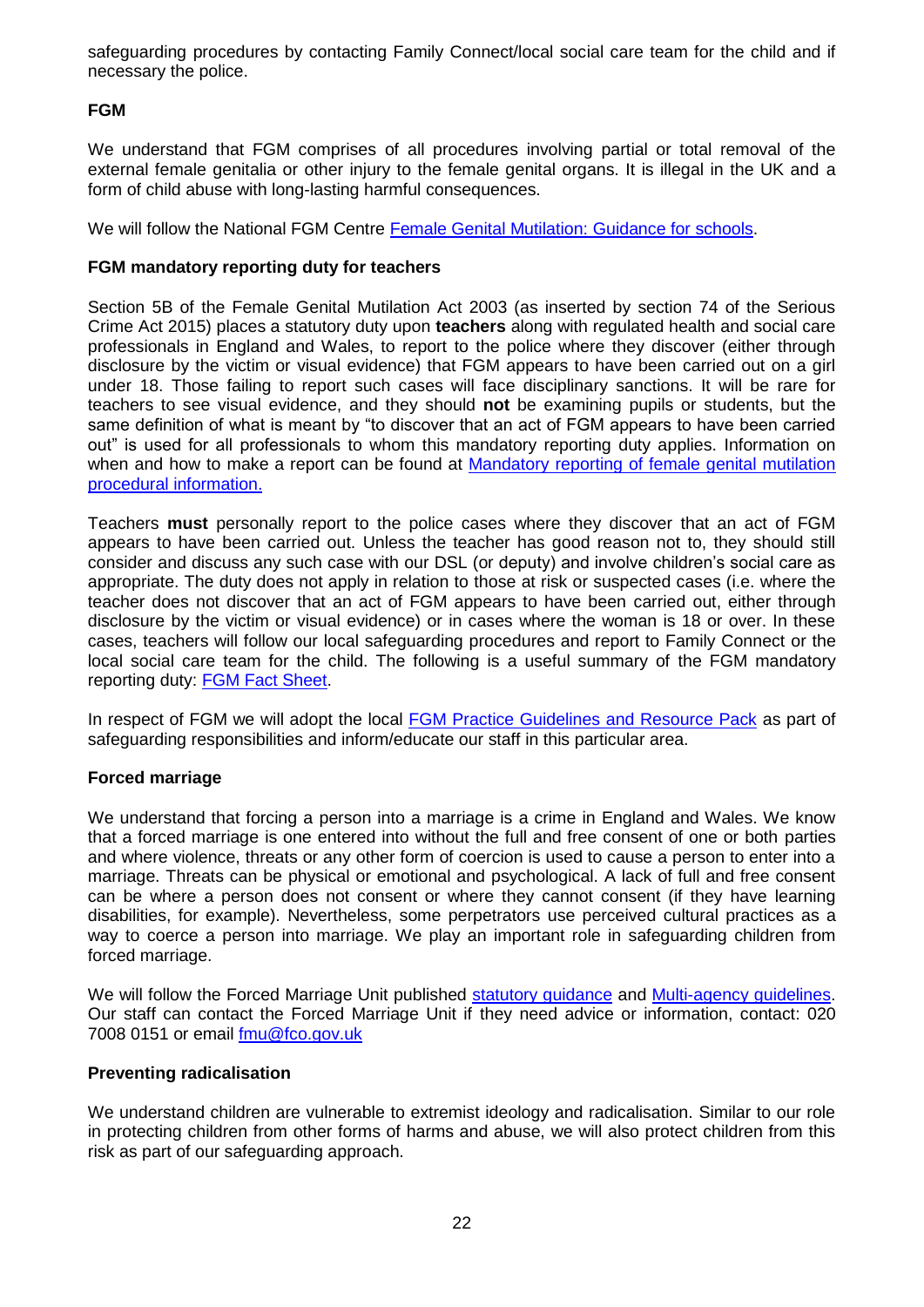- **Extremism** is the vocal or active opposition to our fundamental British values, including democracy, the rule of law, individual liberty and the mutual respect and tolerance of different faiths and beliefs. This also includes calling for the death of members of the armed forces.
- **Radicalisation** refers to the process by which a person comes to support terrorism and extremist ideologies associated with terrorist groups.
- **Terrorism** is an action that endangers or causes serious violence to a person/people; causes serious damage to property; or seriously interferes or disrupts an electronic system. The use or threat **must** be designed to influence the government or to intimidate the public and is made for the purpose of advancing a political, religious or ideological cause.

We accept that there is no single way of identifying whether a child is likely to be susceptible to an extremist ideology. Background factors combined with specific influences, such as family and friends may contribute to a child's vulnerability. Similarly, radicalisation can occur through many different methods (such as social media or the internet) and settings (such as within the home).

We understand it is, where possible, our role to protect vulnerable people from extremist ideology and intervene to prevent those at risk of radicalisation being radicalised. As with other safeguarding risks, through appropriate training staff will be alert to changes in children's behaviour, which could indicate that they may be in need of help or protection. Staff will use their judgement in identifying children who might be at risk of radicalisation and act proportionately which must include reporting their concerns to the DSL (or deputy) who will consider making a Prevent referral.

# **The Prevent duty**

We are subject to a duty under section 26 of the Counter-Terrorism and Security Act 2015 (the CTSA 2015), in the exercise of our functions, to have "due regard to the need to prevent people from being drawn into terrorism". This duty is known as the Prevent duty.

We see The Prevent duty as part of our wider safeguarding obligation. Our DSL and deputies and other senior leaders are familiar with the revised [Prevent duty guidance: for England and Wales,](https://www.gov.uk/government/publications/prevent-duty-guidance) especially paragraphs 57-76.

As a college/sixth form we will follow the additional guidance: [Prevent duty guidance: for further](https://www.gov.uk/government/publications/prevent-duty-guidance/prevent-duty-guidance-for-further-education-institutions-in-england-and-wales)  [education institutions in England and Wales](https://www.gov.uk/government/publications/prevent-duty-guidance/prevent-duty-guidance-for-further-education-institutions-in-england-and-wales) that applies to colleges.

We will follow the published advice for schools on the [Prevent duty.](https://www.gov.uk/government/publications/protecting-children-from-radicalisation-the-prevent-duty)

We aim to ensure all staff have completed training on the Prevent duty.

#### **Channel**

Channel is voluntary, as a confidential support programme which focuses on providing support at an early stage to people who are identified as being vulnerable to being drawn into terrorism. We will refer to the relevant Channel programme if we are concerned that an individual might be vulnerable to radicalisation. We will always seek the individual's consent to do so. We will attend and engage with the Channel panel to assist in any assessment.

We will follow the [Channel guidance.](https://www.gov.uk/government/publications/channel-guidance)

If we feel children are being abused through extremism or being radicalised, we will consult directly with the local police Counter Terrorism Unit (CTU). This is done with a [Prevent referral form,](https://www.telford.gov.uk/downloads/file/17302/referral_form) following the Prevent flowchart. The referral will be sent to the police. As with all referrals, this referral will be dealt with appropriately with professionals. If it is deemed from the Prevent team that the intervention is not criminal and does not warrant a Channel Panel, but needs local support, we will work with those professional leads for Telford & Wrekin Council. Presently that is **Jas Bedesha,** [jas.bedesha@telford.gov.uk.](mailto:jas.bedesha@telford.gov.uk) The education lead for Telford & Wrekin Council is **Scott Thomas-White**, [scott.thomaswhite@telford.gov.uk.](mailto:scott.thomaswhite@telford.gov.uk) Where necessary, the DSL (or deputy) will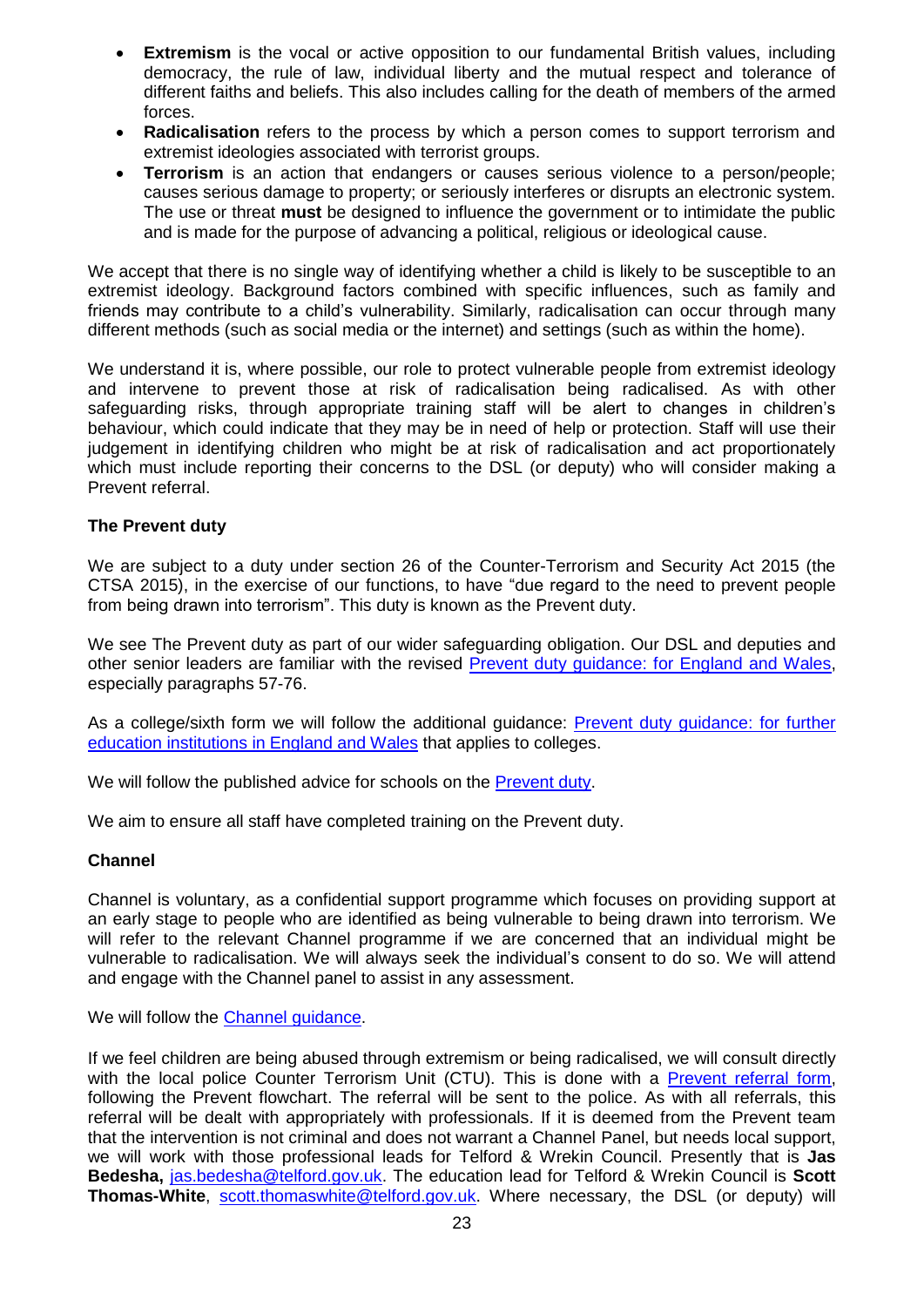consult with the Telford and Wrekin professional lead, education lead or CTU officer: Alison Potts, [a.potts@west-midlands.pnn.police.uk,](mailto:a.potts@west-midlands.pnn.police.uk) 07391019552, to seek advice on making prevent referrals.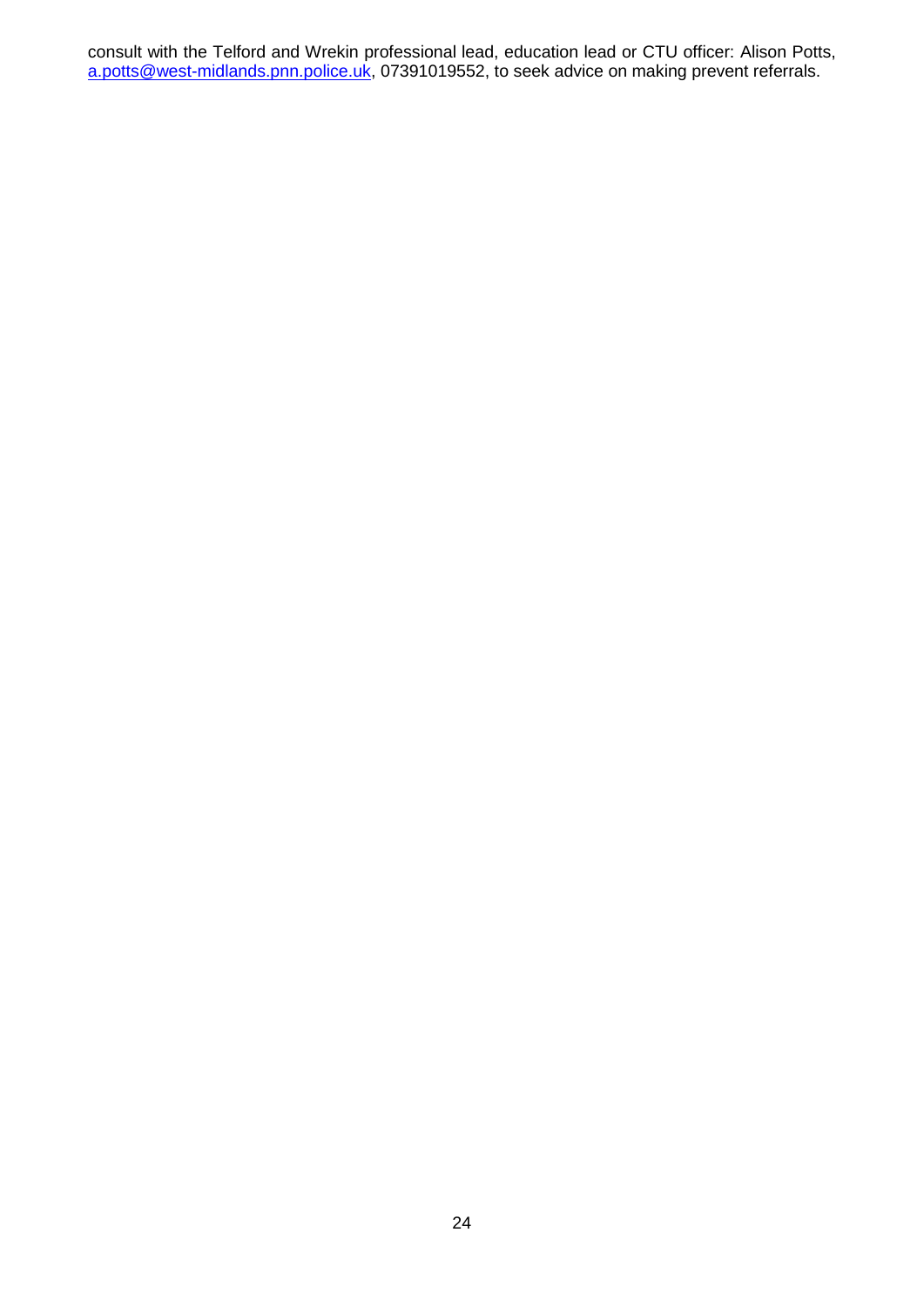Telford & Wrekin Prevent Pathway

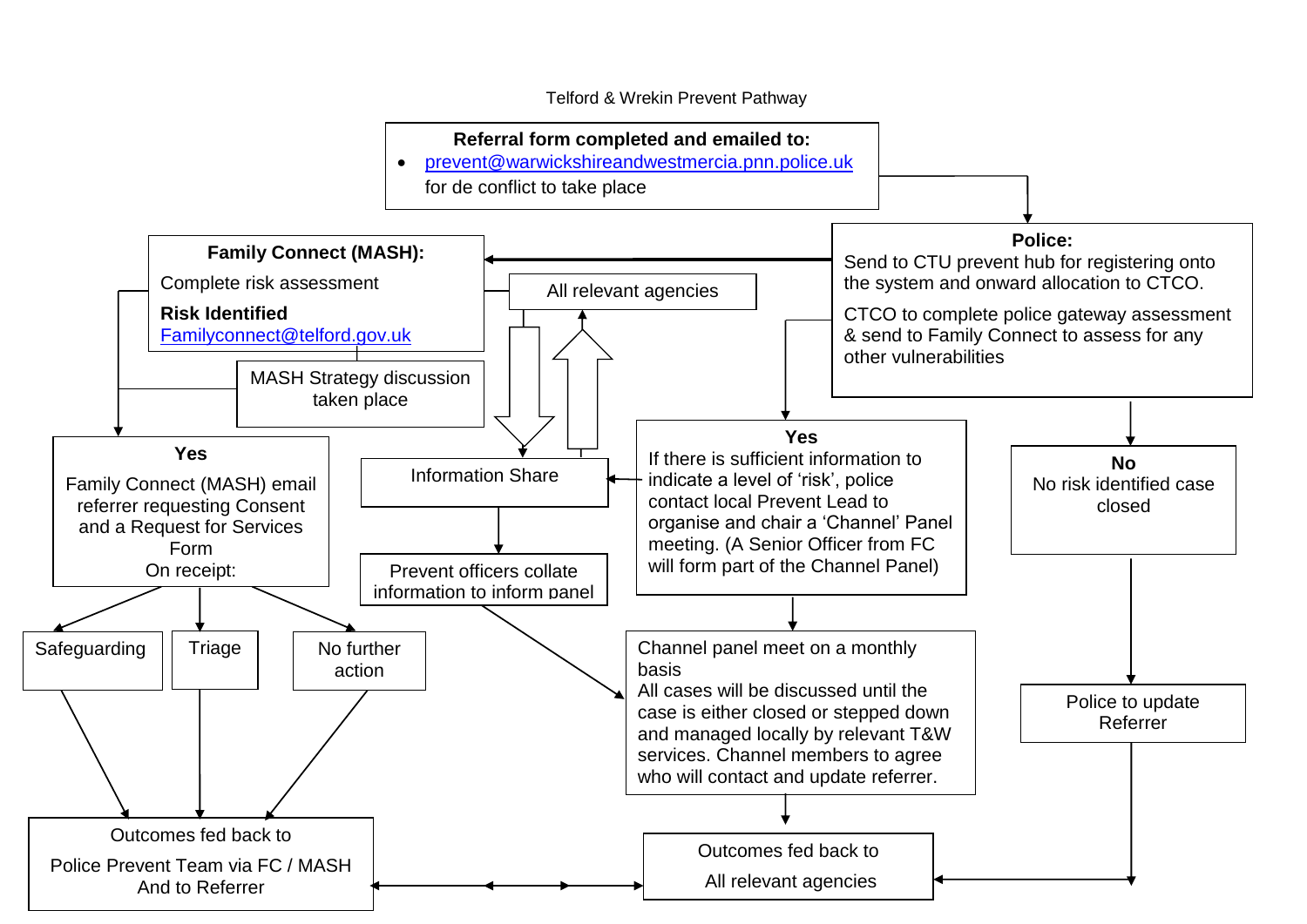- Family Connect (MASH) will discuss with Police HAU to support the completion of a risk assessment at the earliest opportunity
- If referral is adult led and children are identified being present / resident within the family home, the referral form will be shared with Family Connect along with all supporting evidence
- Safeguarding, Triage and No further action are key outcomes following the completion of 'Request for services' form
- Agreed outcomes will shared between Family connect and Police.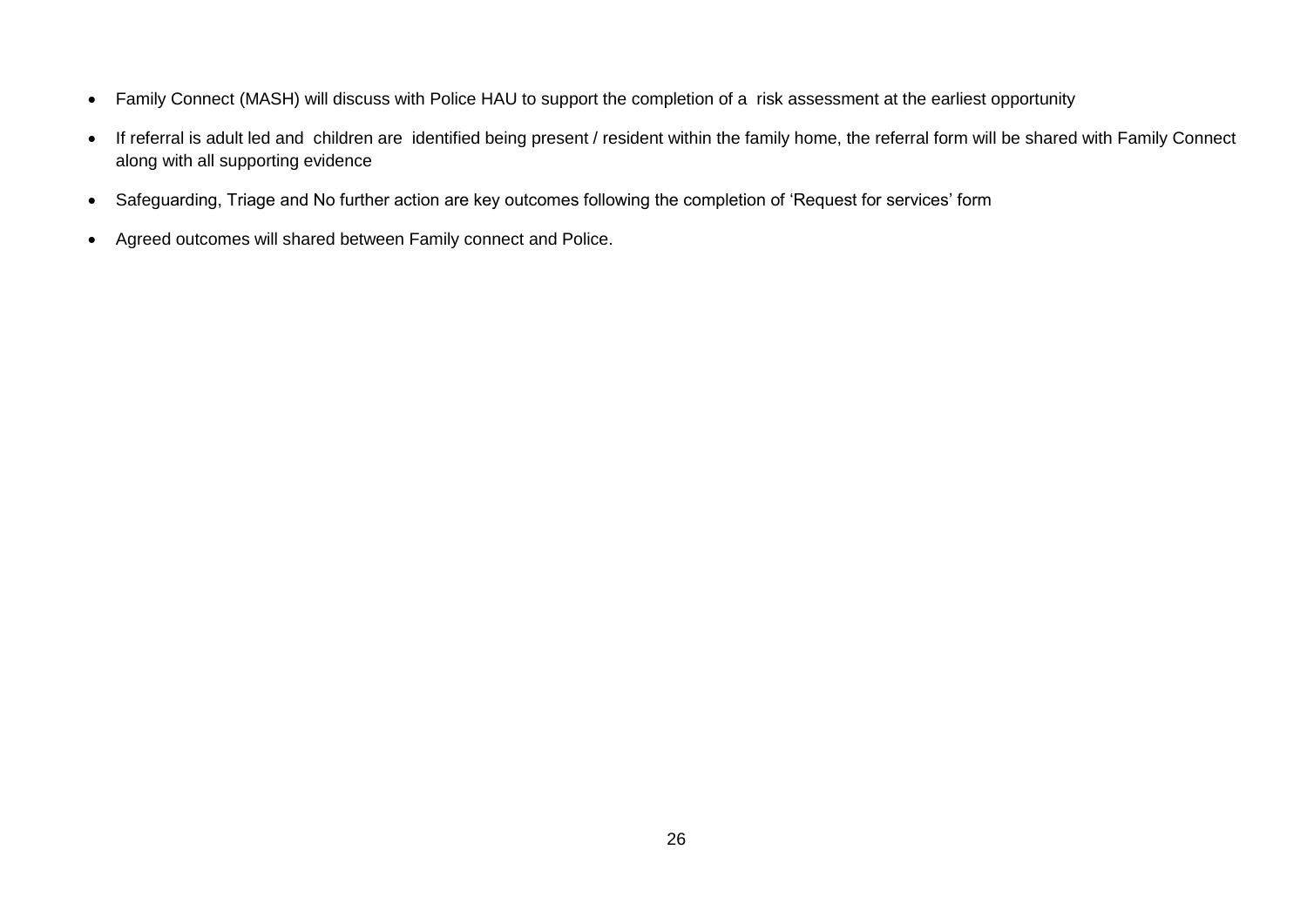# **What to do if you have concerns about a child**

Staff working in our setting maintain the attitude of **'it could happen here'** where safeguarding is concerned and will always act in the **best** interests of the child.

If staff have any **concerns** about a child's welfare, they must act on them **immediately**. The following flow chart sets out the process for staff when they have concerns about a child.



Where someone has a concern about the welfare of a child, they should speak to the DSL (or deputy). Options will then include;

- managing any support for the child internally via our own pastoral support processes;
- undertaking an early help assessment; or
- making a referral to statutory services, for example, as the child is in need or suffering or likely to suffer significant harm. This will involve contacting Family Connect or the local social care team for the child.

NPCC- [When to call the police](https://www.npcc.police.uk/documents/Children%20and%20Young%20people/When%20to%20call%20the%20police%20guidance%20for%20schools%20and%20colleges.pdf) will be considered by the DSL to help them understand when they should consider calling the police and what to expect when they do.

All referrals to the local social team must be followed up in writing using the social care team's relevant referral/request forms. For referrals in Telford & Wrekin we will use the [Request for](https://www.telfordsafeguardingboard.org.uk/downloads/file/391/family_connect_safeguarding_request_for_service_form_2019)  [service form.](https://www.telfordsafeguardingboard.org.uk/downloads/file/391/family_connect_safeguarding_request_for_service_form_2019)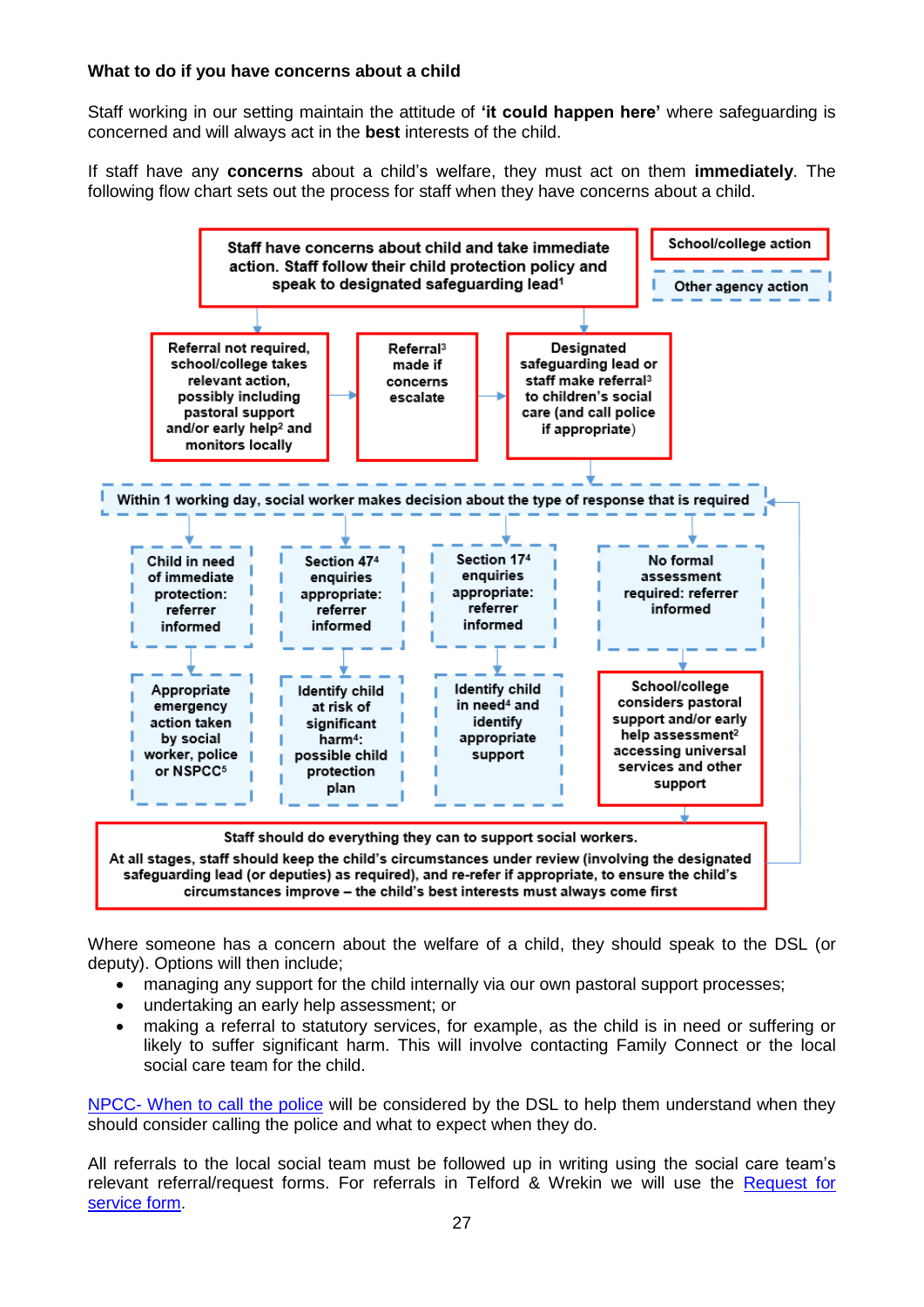If in exceptional circumstances, the DSL or a deputy is not available, the person who has the concern should speak to a member of the senior leadership team and/or take advice from Family Connect or the local social care team for the child. In these circumstances, any action taken should be shared with the DSL (or deputy) as soon as is practically possible.

Staff should not assume a colleague, or another professional will take action and share information that might be critical in keeping children safe. They should be mindful that early information sharing is vital for effective identification, assessment and allocation of appropriate service provision. [Information Sharing: Advice for Practitioners Providing Safeguarding Services to Children, Young](https://www.gov.uk/government/publications/safeguarding-practitioners-information-sharing-advice)  [People, Parents and Carers](https://www.gov.uk/government/publications/safeguarding-practitioners-information-sharing-advice) supports staff who have to make decisions about sharing information. If in any doubt about sharing information, staff should speak to the DSL or a deputy.

# **Referral agencies**

| <b>Telford &amp; Wrekin</b>                                         | <b>Shropshire social</b> | <b>Staffordshire social</b> |  | <b>Wolverhampton</b>                |  |  |
|---------------------------------------------------------------------|--------------------------|-----------------------------|--|-------------------------------------|--|--|
| social care team                                                    | care team                | care team                   |  | social care team                    |  |  |
|                                                                     |                          |                             |  |                                     |  |  |
| <b>Family Connect</b>                                               | <b>First Point of</b>    | <b>First Response</b>       |  | <b>Safeguarding</b>                 |  |  |
| 01952 385385                                                        | <b>Contact</b>           | 0800 1313 126               |  | <b>Together</b>                     |  |  |
| <b>Out of Hours</b>                                                 | 0345 678 9021            | <b>Out of Hours</b>         |  | 01902 555392                        |  |  |
| 01952 676500                                                        | <b>Out of Hours</b>      | 0345 604 2886               |  | <b>Out of Hours</b>                 |  |  |
|                                                                     | 0345 678 9040            |                             |  | 01902 552999                        |  |  |
| If you think a child is in immediate danger, call the police on 999 |                          |                             |  |                                     |  |  |
| <b>Childline</b>                                                    |                          | <b>NSPCC</b>                |  | <b>Protecting Vulnerable People</b> |  |  |
| 0800 1111                                                           | 0800 800 5000            |                             |  | (West Mercia Police): 101           |  |  |

#### **Immediate response to a child or parent**

Staff will follow effective safeguarding practice which includes:

- if possible, managing reports with two members of staff present, (preferably one of them being the designated safeguarding lead or a deputy). However, this might not always be possible;
- where the report includes an online element, we will be aware of searching, screening and confiscation advice (for schools) and UKCCIS sexting advice (for schools and colleges). The key consideration is for staff not to view or forward illegal images of a child. The highlighted advice provides more details on what to do when viewing an image is unavoidable. In some cases, it may be more appropriate to confiscate any devices to preserve any evidence and hand them to the police for inspection;
- not promising confidentiality at this initial stage as it is very likely a concern will have to be shared further (for example, with the DSL or children's social care) to discuss next steps. Staff will only share the report with those people who are necessary in order to progress it. It is important that the victim understands what the next steps will be and who the report will be passed to;
- recognising a child is likely to disclose to someone they trust: this could be **anyone** staff in our setting. It is important that the person to whom the child discloses recognises that the child has placed them in a position of trust. They should be supportive and respectful of the child;
- keeping in mind that certain children may face additional barriers to telling someone because of their vulnerability, disability, sex, ethnicity and/or sexual orientation;
- listening carefully to the child, reflecting back, using the child's language, being nonjudgmental, being clear about boundaries and how the report will be progressed, not asking leading questions and only prompting the child where necessary with open questions – where, when, what, etc or TED 'tell me', 'explain to me' and 'describe'. It is important to note that whilst leading questions should be avoided, staff can ask children if they have been harmed and what the nature of that harm was;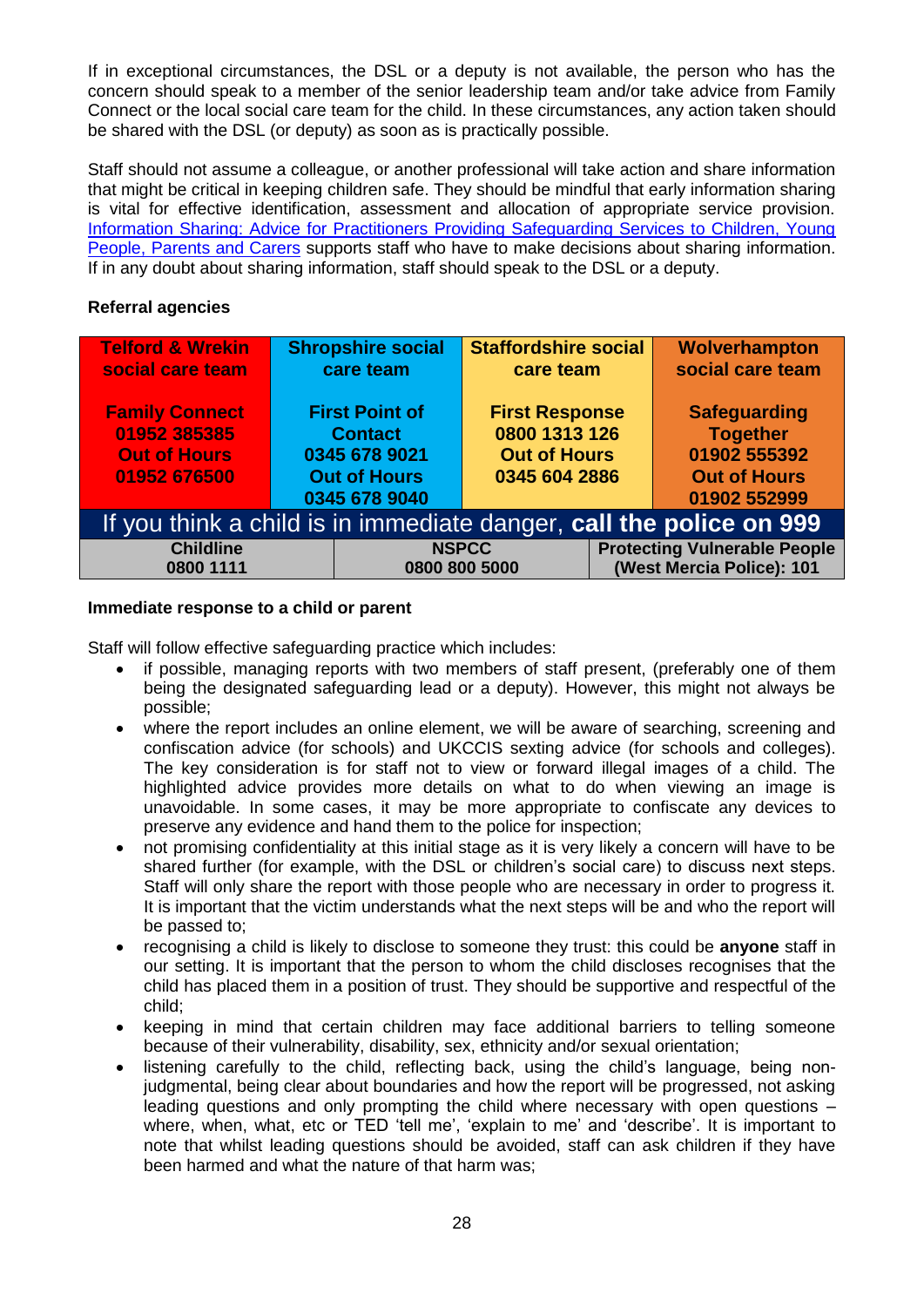- considering the best way to make a record of the report. Best practice is to wait until the end of the report and immediately write up a thorough summary. This allows the staff member to devote their full attention to the child and to listen to what they are saying. It may be appropriate to make notes during the report (especially if a second member of staff is present). However, if making notes, staff should be conscious of the need to remain engaged with the child and not appear distracted by the note taking. Either way, **it is essential a written record is made**;
- only recording the facts as the child presents them. The notes should not reflect the personal opinion of the note taker. We are aware that notes of such reports could become part of a statutory assessment by children's social care and/or part of a criminal investigation; and
- informing the DSL (or deputy), as soon as practically possible, if the DSL (or deputy) is not involved in the initial report.

If conversations need to take place and confidentiality is paramount to welfare, then these conversations will be held in appropriate settings and away from any general areas, where that confidentiality may be compromised.

We will never allow fears about sharing information to stand in the way of the need to promote the welfare, and protect the safety of children. We expect **concerns that arise in a morning will be reported to the DSL (or deputies) by lunchtime that day**. **Concerns that arise in an afternoon should be reported by or as close to the end of the school day, or as soon as reasonably practicable**. Any concerns arising outside of the normal school day should be reported as quickly as possible. If in doubt concerned, parties should talk with the DSL (or deputy). **Delay is unacceptable and may result in disciplinary action**.

**Where a child is suffering, or is likely to suffer from harm, we will make a referral to children's social care (and if appropriate the police) immediately.** If we are unsure which local authority the child, lives in with use the online tool [Report Child Abuse to Your Local](https://www.gov.uk/report-child-abuse-to-local-council) Council to direct us to the relevant local children's social care contact number.

Children's social care assessments should consider where children are being harmed in contexts outside the home. Therefore, we will provide as much information as possible as part of the referral process. This will allow any assessment to consider all the available evidence and enable a contextual approach to address such harm.

Our role is to refer the information received and **under no circumstances** become the investigator.

We will work appropriately with each child, their family and other agencies to protect in all cases the welfare of the child. We will work in partnership and fulfil the ethos and abide by the principles of the [Telford and Wrekin threshold guidance](http://www.telfordsafeguardingboard.org.uk/lscb/info/13/i_work_with_children_young_people_and_parents/20/policies_procedures_and_guidance) or the threshold guidance for the local social care team for the child.

Staff working at this setting may be required to support other agencies and professionals in an early help assessment, in some cases acting as the lead professional. Any such cases will be kept under constant review and consideration given to a referral to children's social care assessment for statutory services if the child's situation does not appear to be improving or is getting worse.

Staff working at this setting will be made aware of the process for making referrals to children's social care and statutory assessments. This is under the Children Act 1989, especially **section 17 (children in need)** and **section 47 (a child suffering, or likely to suffer, significant harm),** that may follow a referral; along with the role staff might be expected to play in such assessments.

A **child in need** is defined under the Children Act 1989 as a child who is unlikely to achieve or maintain a reasonable level of health or development, or whose health and development is likely to be significantly or further impaired, without the provision of services; or a child who is disabled. Local authorities are required to provide services for children in need for the purposes of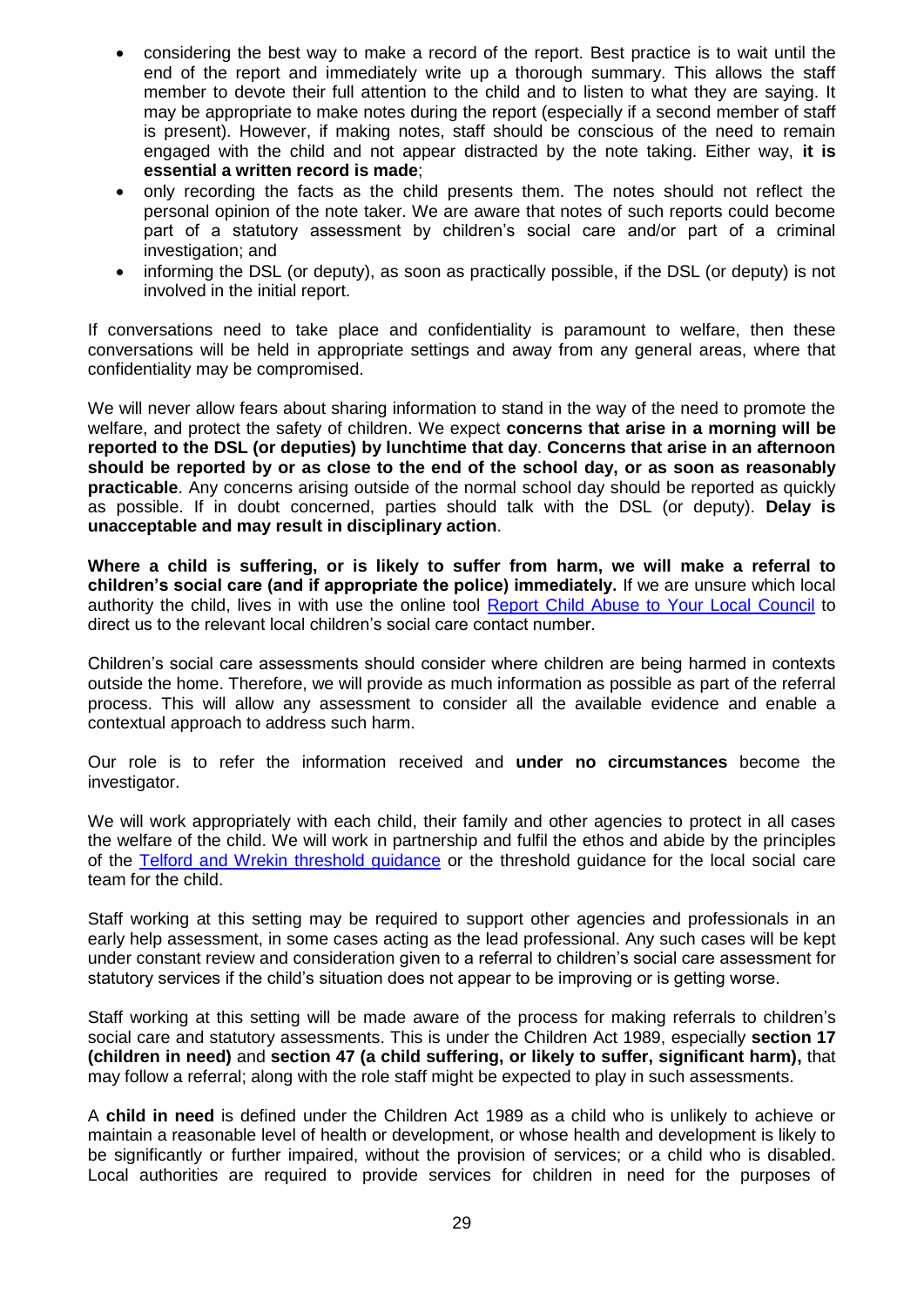safeguarding and promoting their welfare. Children in need may be assessed under section 17 of the Children Act 1989.

Local authorities, with the help of other organisations as appropriate, have a duty to make enquiries under section 47 of the Children Act 1989 if they have reasonable cause to suspect that a **child is suffering, or is likely to suffer, significant harm**. Such enquiries enable them to decide whether they should take any action to safeguard and promote the child's welfare and must be initiated where there are concerns about maltreatment, including all forms of abuse and neglect, female genital mutilation or other so-called honour based violence, and extra-familial threats like radicalisation and sexual exploitation.

Where there are visible injuries all staff should record these on a body map diagram and describe them the best they can. We will assume good evidential practice to get two persons involved who have seen the injury and can account for it on the body map, then immediately follow up with a referral as described above.

Under **no** circumstances will staff photograph injuries seen on children. Our staff are not expert witnesses. If the concern is around non-accidental injury then that is a matter that requires immediate attention on the day resulting in an appropriate referral to Family Connect or the local social care team for the child. Those professionals will control the process of photographic evidence gathering underway and assessment.

For staff to interpret any concerns we will assess each incident as it appears. In respect of assessing any bruising to a child we will refer to the [Bruising of Children guidance produced by the](https://www.telfordsafeguardingpartnership.org.uk/downloads/file/58/bruising-in-children)  [TWSP](https://www.telfordsafeguardingpartnership.org.uk/downloads/file/58/bruising-in-children) to assist their decision making.

# **The role of the local authority**

Within one working day of a referral being made, a local authority social worker should acknowledge receipt to us as the referrer and make a decision about the next steps and the type of response that is required. This will include determining whether:

- the child requires immediate protection and urgent action is required;
- any services are required by the child and family and what type of services;
- the child is in need, and should be assessed under section 17 of the Children Act 1989;
- there is reasonable cause to suspect the child is suffering or likely to suffer significant harm, and whether enquiries must be made and the child assessed under section 47 of the Children Act 1989; and
- further specialist assessments are required to help the local authority to decide what further action to take.

The referrer will, even if they are not the DSL (or deputy), follow up if this information if it is not forthcoming.

If, after a referral, the child's situation does not appear to be improving, we will consider following TWSP [local escalation procedures](http://www.telfordsafeguardingboard.org.uk/lscb/info/13/i_work_with_children_young_people_and_parents/20/policies_procedures_and_guidance) or those for the safeguarding partnership for the child to ensure our concerns have been addressed and, most importantly, that the child's situation improves.

The Telford & Wrekin Council Director of Children's Services is **Jo Britton**.

# **Record keeping**

**All** concerns, discussions and decisions made, and the reasons for those decisions, should be recorded in writing using our electronic recording system. Information will be kept confidential and stored securely. We will keep concerns and referrals in a separate child protection file for each child.

Records should include:

- a clear and comprehensive summary of the concern;
- details of how the concern was followed up and resolved; and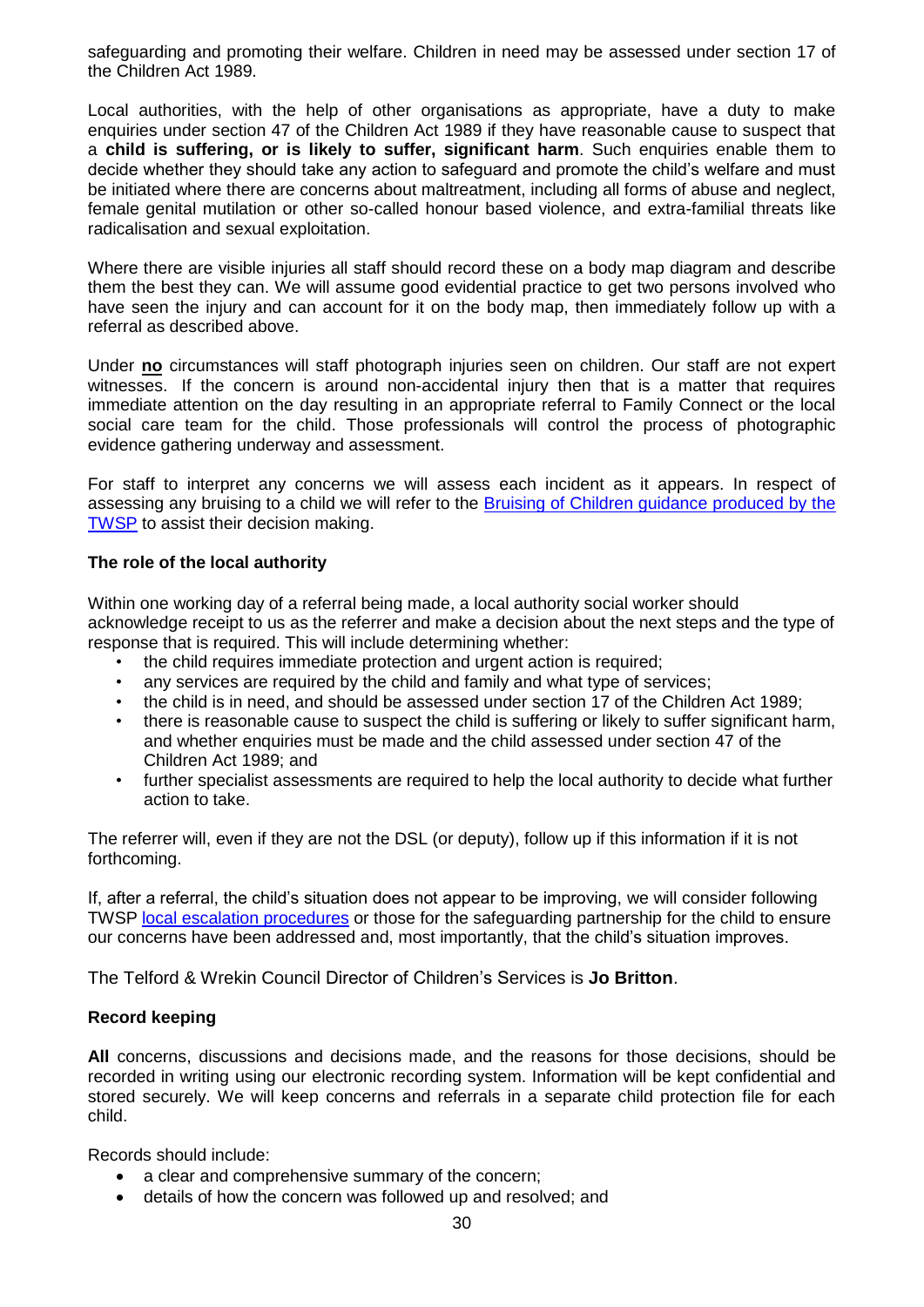a note of any action taken, decisions reached and the outcome.

If in doubt about recording requirements, staff will discuss with DSL (or deputy).

Anyone who has a safeguarding concern should follow these recording principles:

- record the date, time, place and context of the concern, recording facts and who you shared them with;
- record where you spoke with the child or parent and personal safety details, such as 'I discussed the incident with the child in the Headteacher's office with the door open' or justify if it were closed, but naming those who you told this to be the case. If alone, reason that rationale stating 'the child stated they would only confide in me if I was alone';
- if it is observation of bruising or an injury try to record detail, e.g. 'right arm, above elbow', 'bruise approximately 5cm in diameter noticed on back of lower right leg';
- note the non-verbal behaviour and the key words in the language used by the child or parent (try not to translate into 'proper terms' ensuring that you use the child or parent's own words). Body language should be noted and support any record of disclosure; and
- it is important to retain on file signed original handwritten notes and pass them on to the DSL (or deputy) who may ask you to complete a written referral to children's social care.

We adopt guidance from TWSP Workbook for Designated Safeguarding Leads and Governors with responsibility for safeguarding, incorporating: Advice note on Child Protection record keeping.

Concerns are stored chronologically in a electronically held file for that child.

This school has adopted an electronically maintained recording system called Child Protection Online Management System (CPOMS). The CPOMS system is a totally secure system of record keeping which enables us to quickly encapsulate a child journey with us. We will ensure that a restricted number of staff will have full access to this system as named key holders. If concerns have been logged by staff via this process it should not be presumed that this is an instant notification that has been seen immediately. If appropriate the issue should not assume anything and a verbal conversation should also take place if needed for clarification.

# **What to do if you have safeguarding concerns about another staff member**

If staff have safeguarding concerns, or an allegation is made about another member of staff (including supply staff, volunteers and contractors) posing a risk of harm to children, then:

- this should be referred to the Headteacherl;
- where there are concerns/allegations about the Headteacher, this should be referred to the chair of governors

Any allegations that may meet the harms threshold will be addressed as set out in Part four, Section one of KCSIE. Any concerns that do not meet the harm threshold, referred to, as 'low level concerns' will be addressed as in Part four, Section two of KCSIE. When an allegation is made, the DSL will be responsible for ensuring that a child is not at risk and refer cases of suspected abuse to Family Connect or the child's local social care team.

We will **only** undertake basic enquiries to help determine whether is any foundation to the allegation.

**The LADO for Telford & Wrekin Council is Tutsi Selvey** who will be informed of all allegations that come to our attention and appear to the meet the criteria set out in part four, section one of KCSIE, so she can consult police and children's social care services as appropriate. All LADO referrals must be made via Family Connect.

We will make a referral to the Disclosure and Barring Service (DBS) if a person in regulated activity has been dismissed or removed due to safeguarding concerns, or would have been had they not resigned.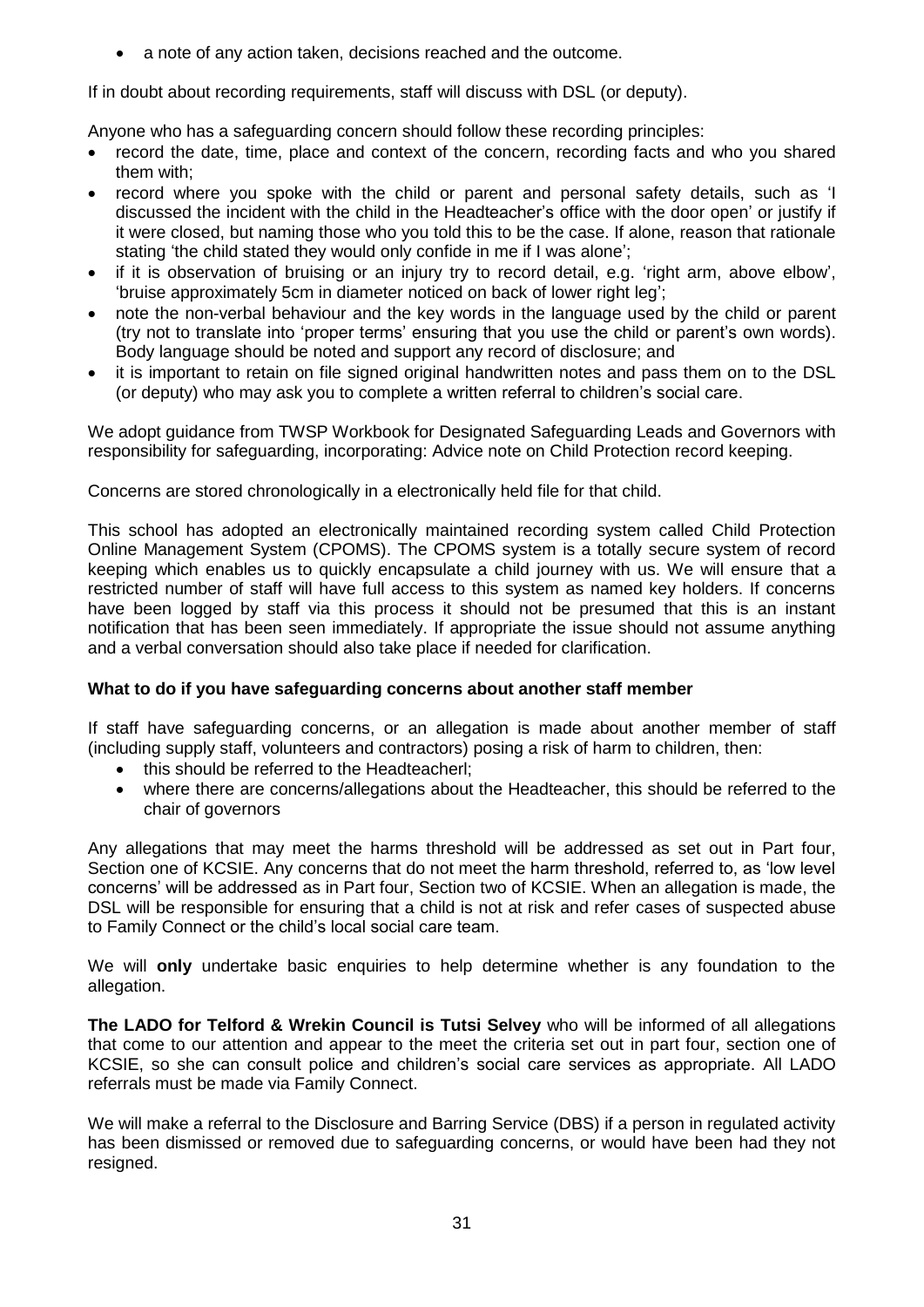We believe that those who work within our community are in positions of trust and as such codes of conduct are based on the underlying principle that the highest standards are expected from all. In line with KCSIE a separate code of conduct policy will be adopted by this setting for staff (including volunteers), and governors.

[Guidance for safer working practice for those working with children and young people in](https://saferrecruitmentconsortium.org/)  [educational settings](https://saferrecruitmentconsortium.org/) produced by the Safer Recruitment Consortium, provides excellent guidance on the expected standards of all those that work with children. We will make all those in our community aware of its existence and this will work alongside the separate code of conduct mentioned above and any established human resources processes currently in place.

To help avoid potential allegations and safeguarding concerns, and for the safety and welfare of pupils and the protection of staff, we will make classrooms highly visible places whereby easy viewing is possible. The masking of windows is forbidden and as such treated as a safeguarding issue for the protection of all. There may be exceptional circumstances where masking of classrooms is needed and justified, for example, for the teaching of drama; in these cases, the Headteacher will make a judgement on a case-by-case basis being appropriate, balanced and proportionate.

Please see our procedure for managing safeguarding concerns, or allegations against staff (including supply staff, volunteers).

# **What to do if you are concerned about another safeguarding practice in the school**

All staff and volunteers should feel able to raise concerns about poor or unsafe practice and potential failures in our safeguarding regime and know that such concerns will be taken seriously by our senior leadership team.

Please refer to our Whistleblowing procedures.

Where staff feel that they cannot report a concern through the above channels general guidance can be found at [Advice on whistleblowing.](https://www.nspcc.org.uk/what-you-can-do/report-abuse/dedicated-helplines/whistleblowing-advice-line/?_t_id=1B2M2Y8AsgTpgAmY7PhCfg%3d%3d&_t_q=whistleblowing&_t_tags=language%3aen%2csiteid%3a7f1b9313-bf5e-4415-abf6-aaf87298c667&_t_ip=10.99.66.5&_t_hit.id=Nspcc_Web_Models_Pages_StandardPage/_f987ad5d-9f65-4e61-884e-47a48b5ac146_en-GB&_t_hit.pos=1) The [NSPCC whistleblowing helpline](https://www.nspcc.org.uk/what-you-can-do/report-abuse/dedicated-helplines/whistleblowing-advice-line/?_t_id=1B2M2Y8AsgTpgAmY7PhCfg%3d%3d&_t_q=whistleblowing&_t_tags=language%3aen%2csiteid%3a7f1b9313-bf5e-4415-abf6-aaf87298c667&_t_ip=10.99.66.5&_t_hit.id=Nspcc_Web_Models_Pages_StandardPage/_f987ad5d-9f65-4e61-884e-47a48b5ac146_en-GB&_t_hit.pos=1) is available for staff who do not feel able to raise concerns regarding child protection failures internally. Staff can call 0800 028 0285 or email [help@nspcc.org.uk](mailto:help@nspcc.org.uk)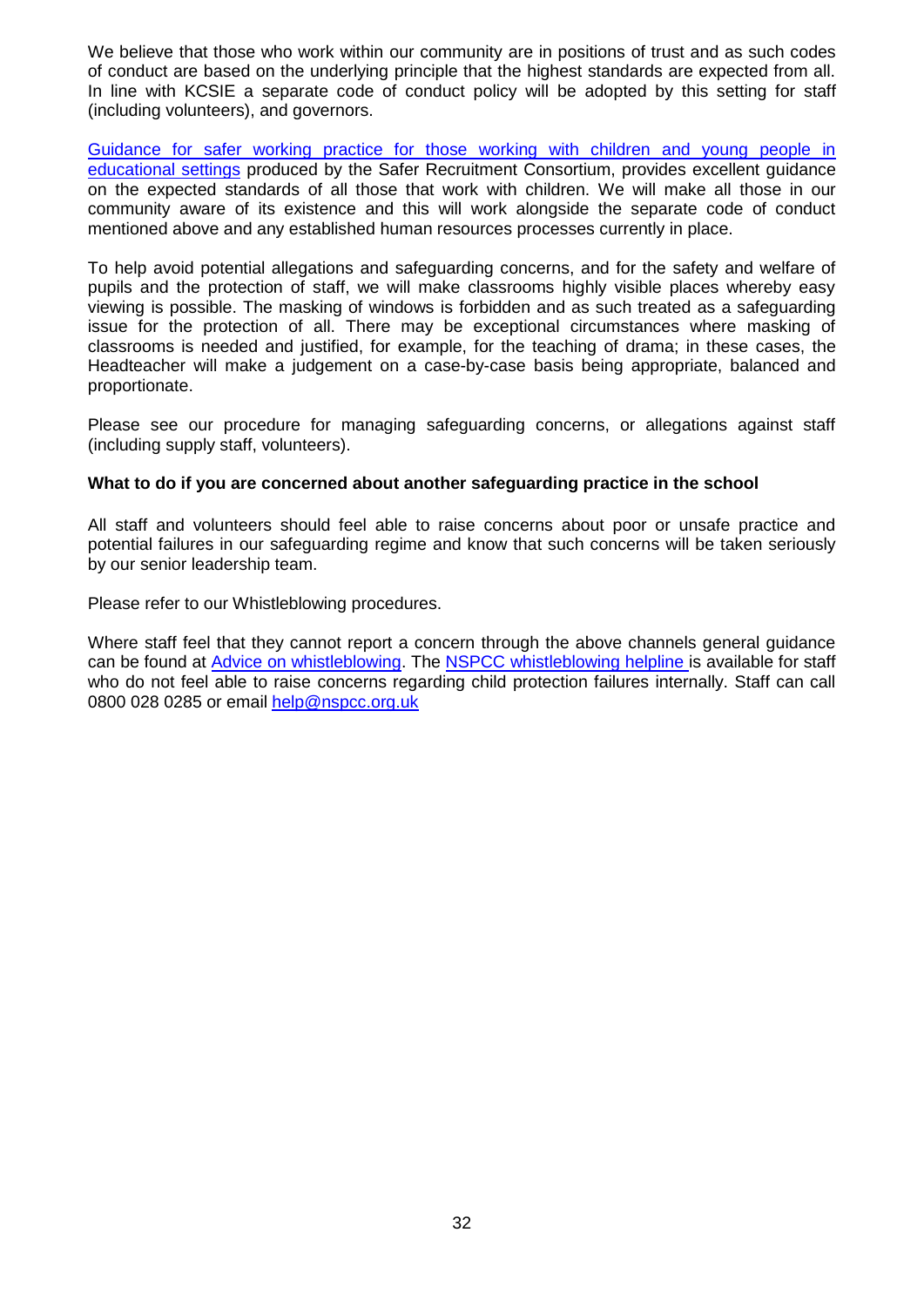# **Part two: The management of safeguarding**

The **designated governor** with responsibility for safeguarding is **Jenny Kiernan**. They have a strategic leadership responsibility for our safeguarding arrangements and must ensure that we comply with their duties under legislation. They must have regard to KCSIE, ensuring our policies, procedures and training in our setting are effective and comply with the law at all times. They have attended TWSP safeguarding governor training. All governors have completed child protection and safeguarding training.

Our Headteacher will ensure that the policies and procedures, adopted by this governing body, are understood, and followed by all staff.

# **Our approach to safeguarding**

This governing body will ensure that we facilitate a whole setting approach to safeguarding. This means ensuring safeguarding and child protection are at the forefront and underpin all relevant aspects of process and our policy development. Ultimately, all systems, processes and policies will operate with the best interests of the child at their heart.

Where there is a safeguarding concern, our governing body and our senior leaders will ensure the child's wishes and feelings are taken into account when determining what action to take and what services to provide. Systems are in place, and they will be well promoted, easily understood and easily accessible for children to confidently report abuse, knowing their concerns will be treated seriously, and knowing they can safely express their views and give feedback.

We will facilitate staff to contribute to and shape our safeguarding arrangements and Child Protection policy.

We will ensure that suitable arrangements are in place to provide access for all staff to access safeguarding supervision. Please see our Safeguarding Supervision policy.

#### **Policies and procedures**

We aim to ensure there are appropriate policies and procedures in place in order for appropriate action to be taken in a timely manner to safeguard and promote children's welfare.

#### Missing from education

The recognised figure for persistent absence is being less than 90%, although concerns may still be raised if above this. We will comply with the statutory guidance [Children Missing Education.](https://www.gov.uk/government/publications/children-missing-education) In respect of this and at a local level, we will require the behaviour and attendance lead to refer to and use the established protocol document of notification to the Local Authority, filling out the appropriate paperwork, policies and procedures for identifying pupils who are missing out on education and policies and procedures for pupils on a modified timetable (available from Telford & Wrekin Council, Access & Inclusion Team). In addition to the above and where reasonably possible we will endeavour to hold more than one emergency contact number for each pupil. This goes beyond the legal minimum and is good practice to give us additional options to make contact with a responsible adult when a child is missing education and poses a potential welfare/safeguarding concern. Where a child is on a Child Protection Plan has been missing from school for two consecutive days we will notify the child's allocated social worker.

Where children leave the classroom or leave our grounds without permission, this is covered within our behaviour management policy and is also set against the backdrop of the legal framework of the Children Act 1989 s3 (5); 'Anyone who has care of a child without parental responsibility may do what is "*reasonable"* in all the circumstances to safeguard and promote the child's welfare. It is likely to be "*reasonable"* to inform the police, or children's services departments, and, if appropriate, their parents, of the child/young person's safety and whereabouts'. However, in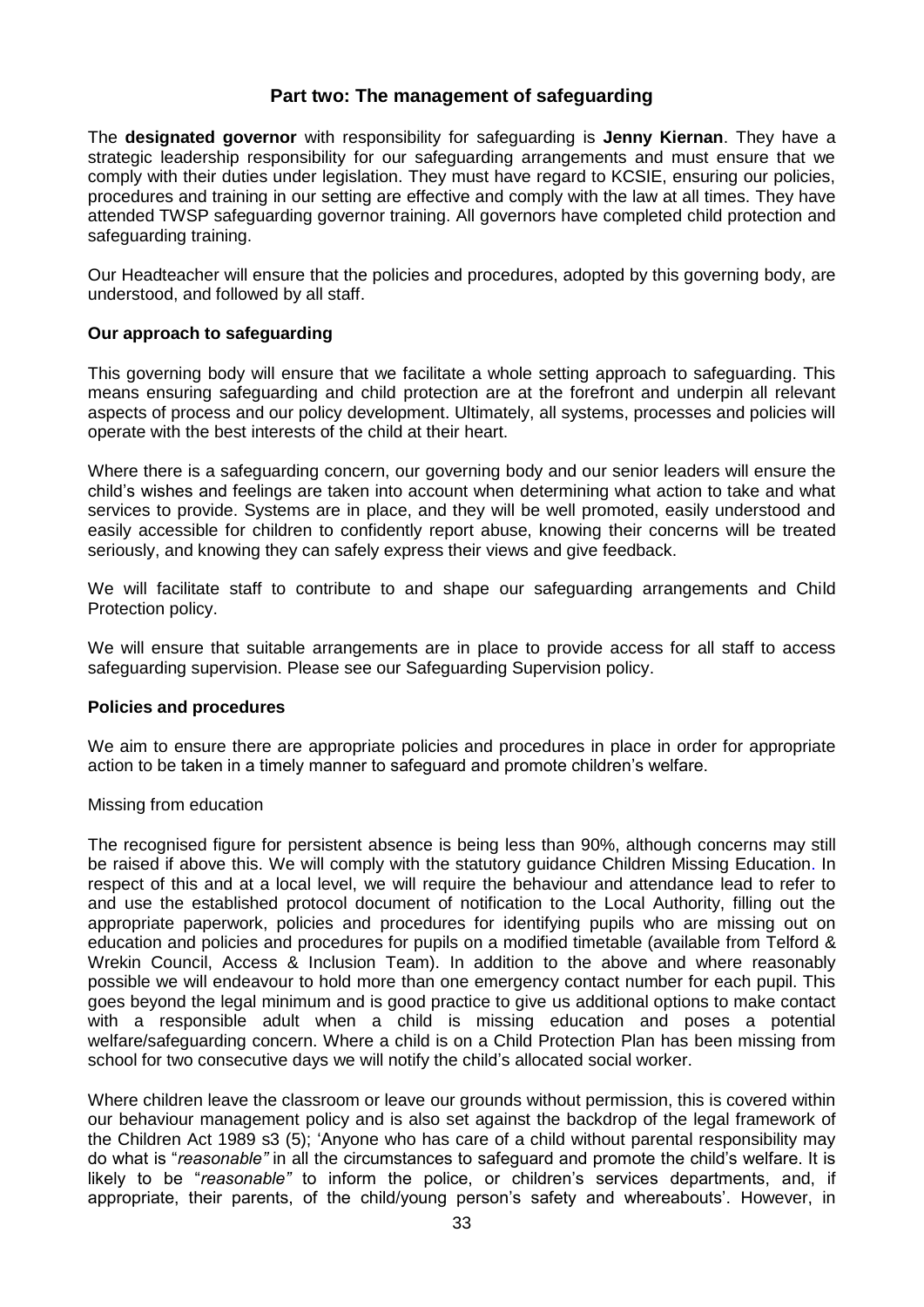principle, if a pupil runs out of class we will establish where he or she has gone. Staff will not run after them but will seek additional support. It is advisable to keep a watchful eye on any children who has taken themselves out of our building and possibly out of our grounds, unless this watchful eye provokes the child to run further. It is and will be a judgement call for staff to take what they feel is **reasonable** action in line with the advice above. If a child is no longer on the premises, we will contact parents in the first instance. If they are not contactable we will inform the police that a pupil has left and is at risk.

# **The designated safeguarding lead (DSL)**

Our governing body has appointed **Sarah Passey** to be the DSL of this school and:

Nicola Weston Diane Jones Claire Watkins Fran Tranter

to be their deputies. We will set out their responsibilities in their job descriptions.

**Sarah Passey** will take ultimate responsibility for safeguarding and child protection, and online safety at our setting as the DSL as an appropriate **senior member** of staff from our **leadership team**.

During term time, the DSL and/or a deputy will always be available (during our normal operating hours) for the staff to discuss any safeguarding concerns with. During out of hours/out of term activities we will provide appropriate cover by ensuring the DSL and/or a deputy is available.

Prior to any education visit, a risk assessment will be completed to consider if the DSL (or a deputy) needs to be present. We will always consider how quickly a DSL can respond to a safeguarding issue if they are not present. Where safeguarding concerns are raised during an educational visit the DSL (or deputy) must be notified immediately, even if they are not physically present at the site of the educational visit. They will liaise with the person responsible for the education visit to manage the concern and refer to the relevant agencies.

The DSL and any deputies will undergo two-day 'newly appointed designated safeguarding lead' training as recognised by TWSP to provide them with the knowledge and skills required to carry out the role. They will attend one-day 'designated safeguard lead refresher training' as recognised by TWSP every two years. In addition to their formal training as set out above, their knowledge and skills will be updated, for example, via Telford & Wrekin Council's Education Safeguarding ebulletins, attending termly designated safeguarding lead refreshers and taking time to read and digest safeguarding developments, at regular intervals, and at least annually, to keep up with any developments relevant to their role. We aim to ensure at least one DSL and any deputies attend each termly update. All designated safeguarding leads and any deputies will disseminate training to all relevant staff and governors.

The designated safeguarding lead will form part of a borough wide network, where information is shared, in a two-way process, with the Telford & Wrekin Council, Education Safeguarding Team.

They will complete the Safeguarding Audit - Education each year and submit to TWSP. The Safeguarding Audit – Education, will be supplied by the Telford & Wrekin Council Education Safeguarding Team.

#### **The DSL and their deputies will fulfil their role and responsibilities as set out in Annex C KCSIE.**

# **Multi-agency working**

The DSL and any deputies will work with other agencies in line with Working Together to Safeguard Children.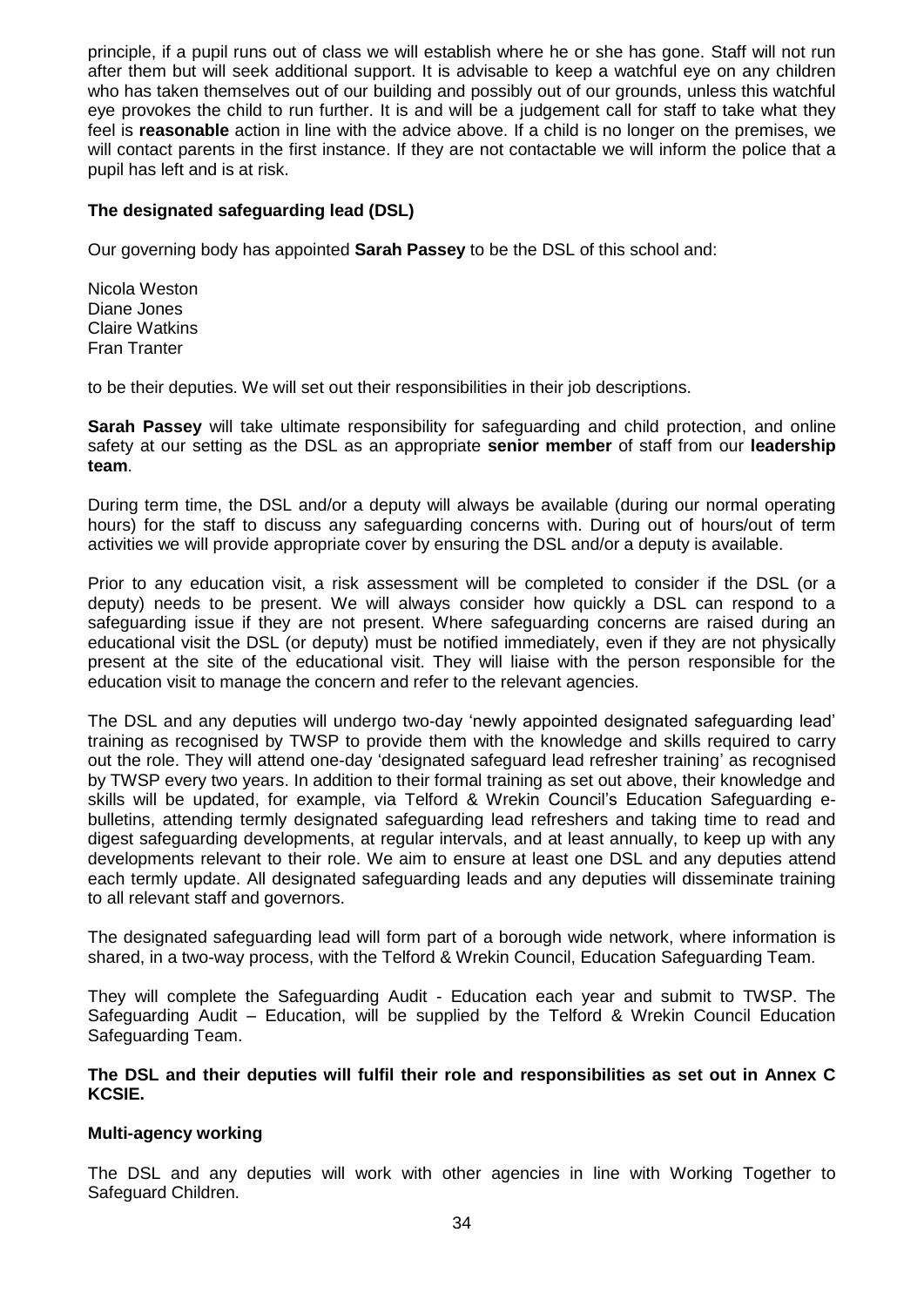Our governing body and the DSL are familiar with the TWSP arrangements. In Telford & Wrekin schools and colleges have been named as relevant agencies by the TWSP. We will engage with the TWSP as required and follow the Telford & Wrekin Threshold Guidance or the appropriate threshold guidance for where the child resides or for who is responsible for the child, to follow the local protocol for assessments.

The governing body of this setting expect staff to work with social care, the police, health services and other services to promote the welfare of children and protect them from harm. This includes us providing a coordinated offer of early help when additional needs are identified by us or another agency. We will never restrict access for children's social care to conduct a section 17 or section 47 assessment.

# **Information sharing**

We recognise that information is vital in identifying and tackling all forms of abuse and neglect, and in promoting children's welfare, including their educational outcomes. Schools and colleges have clear powers to share, hold and use information for these purposes.

We expect all staff to share information with practitioners and local agencies. We are committed to sharing information as early as possible to help identify, assess and respond to risks or concerns about the safety and welfare of children, whether this is when problems are first emerging, or where a child is already known to the local authority children's social care.

All child protection records are clearly marked as such and are kept securely within CPOMS, the nominated persons are responsible, accountable, documented and are identifiable within our setting for total security. Also, procedures are in place when a member of staff leaves the setting or is on long term sick leave for their access to cease. Withdrawal of child protection records from our setting by staff will be noted and signed for, as will files released to professionals.

The child protection file is a separate file to the educational records. It must be noted that if files are asked to be secured, both files are key elements in any processes for which they are needed. It is important that on releasing files they are signed for on release and on return.

Pupil record files must be kept until the individual reaches the age of 25 years or in certain circumstances later. At this point the file should be disposed of confidently.

In respect of files being released when requested by the Police under [Section 29 of the Data](http://www.telfordsafeguardingboard.org.uk/lscb/downloads/file/257/releasing_records_-_t_and_w_guidance_-_section_29_form)  [Protection Act 2018 a form entitled 'Request to external organisation for the disclosure of personal](http://www.telfordsafeguardingboard.org.uk/lscb/downloads/file/257/releasing_records_-_t_and_w_guidance_-_section_29_form)  data to the police-Under Schedule 2 Part 1 Paragraph 2 of the Data Protection Act 2018 and [GDPR Article 6\(1\)\)d\)'](http://www.telfordsafeguardingboard.org.uk/lscb/downloads/file/257/releasing_records_-_t_and_w_guidance_-_section_29_form) should accompany that release and a copy will be retained for our records. This school will also seek advice and adopt the [Information sharing advice for safeguarding](https://www.gov.uk/government/publications/safeguarding-practitioners-information-sharing-advice)  [practitioners.](https://www.gov.uk/government/publications/safeguarding-practitioners-information-sharing-advice) If in any doubt we will seek advice from our **Data Protection Officer.** Upon releasing records the school will request ID Badges for release. If the Police are only after minimal data e.g. address or phone number, we will ensure we check the police ID and we will record what information was asked for and the name of the police officer requesting it. A permission form may not be required on these occasions.

No named statistics in relation to child protection are an important part of performance information. These may be shared by the DSL with staff, other agencies or the governing body/proprietor/management committee.

In our management of information sharing we will use the following:

- Chapter one of [Working Together to Safeguard Children,](https://www.gov.uk/government/publications/working-together-to-safeguard-children--2) which includes a myth-busting guide to information sharing;
- Information Sharing: Advice for Practitioners Providing Safeguarding Services to Children, [Young People, Parents and Carers.](https://www.gov.uk/government/publications/safeguarding-practitioners-information-sharing-advice) The seven golden rules for sharing information will be especially useful;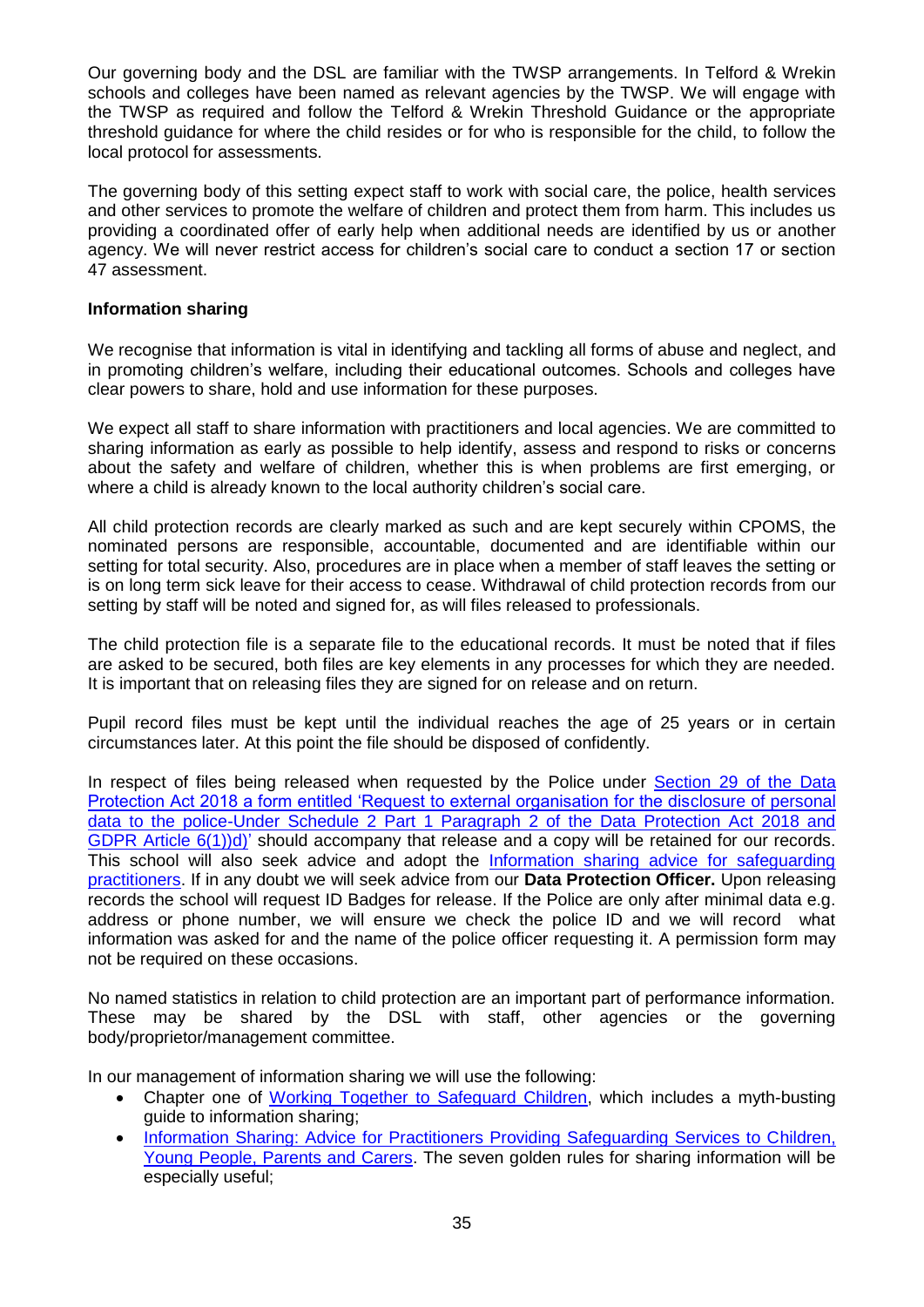- The [Information Commissioner's Office \(ICO\)](https://ico.org.uk/for-organisations/business/), which includes ICO GDPR FAQs and guidance from the department; and
- [Data protection: toolkit for schools](https://www.gov.uk/government/publications/data-protection-toolkit-for-schools) Guidance to support schools with data protection activity, including compliance with the GDPR.

When a child leaves the school , the DSL will ensure their child protection file is transferred to the new school or college as soon as possible (within five working days of the child starting at their new school or college), ensuring secure transit, and confirmation of receipt will be obtained. We will transfer the child protection file separately from the main pupil file. As a receiving school we will ensure key staff such as DSL's and SENDCO's, are aware as required. In addition to the child protection file, the DSL will also consider if it would be appropriate to share any information with the new school or college in advance of a child leaving. If we are the current host school we will **not** photocopy and retain child protection records. This is deemed from the Information Commissioners Office that this would contravene The Data Protection Act 2018, but rather produce a chronology to pass on with the child protection records and retain a copy of this chronology for themselves for audit purposes, this would be deemed as best practice.

All child protection records are reviewed annually in the summer term by the DSL (or deputy) and checked to be chronological, tidy, legible and factual in content. This should be undertaken each year, as records may sometimes be immediately required by professionals. Where reports are needed for child protection and safeguarding meetings, these should include attendance figures.

## **Fears about sharing information must not be allowed to stand in the way of the need to safeguard and promote the welfare of children.**

We will follow the guidance on the child protection file set out in Annex C KCSIE.

# **Opportunities to teach safeguarding**

We will teach safeguarding, including online safety. We endeavour to provide a more personalised or contextualised approach for more vulnerable children, victims of abuse and some SEND children. We will do this through our Relationships and Sex Education.

We will ensure that appropriate filters and monitoring systems that are in place, does not lead to unreasonable restrictions as to what children can be taught with regard to online teaching and safeguarding.

# **Online safety**

We recognise online safety is a major concern for all professionals'. For information and support, staff will refer to the 'information and support' section of Annex D: Online safety KCSIE.

We believe it is essential that children are safeguarded from potentially harmful and inappropriate online material. We will take an effective whole setting approach to online safety to empower us to protect and educate our pupils, students, and staff in their use of technology.

The breadth of issues classified within online safety is considerable, but can be categorised into four areas of risk:

- **content:** being exposed to illegal, inappropriate or harmful content, for example: pornography, fake news, racism, misogyny, self-harm, suicide, anti-Semitism, radicalisation and extremism.
- **contact:** being subjected to harmful online interaction with other users; for example: peer to peer pressure, commercial advertising and adults posing as children or young adults with the intention to groom or exploit them for sexual, criminal, financial or other purposes'.
- **conduct:** personal online behaviour that increases the likelihood of, or causes, harm; for example, making, sending and receiving explicit images (e.g. consensual and non-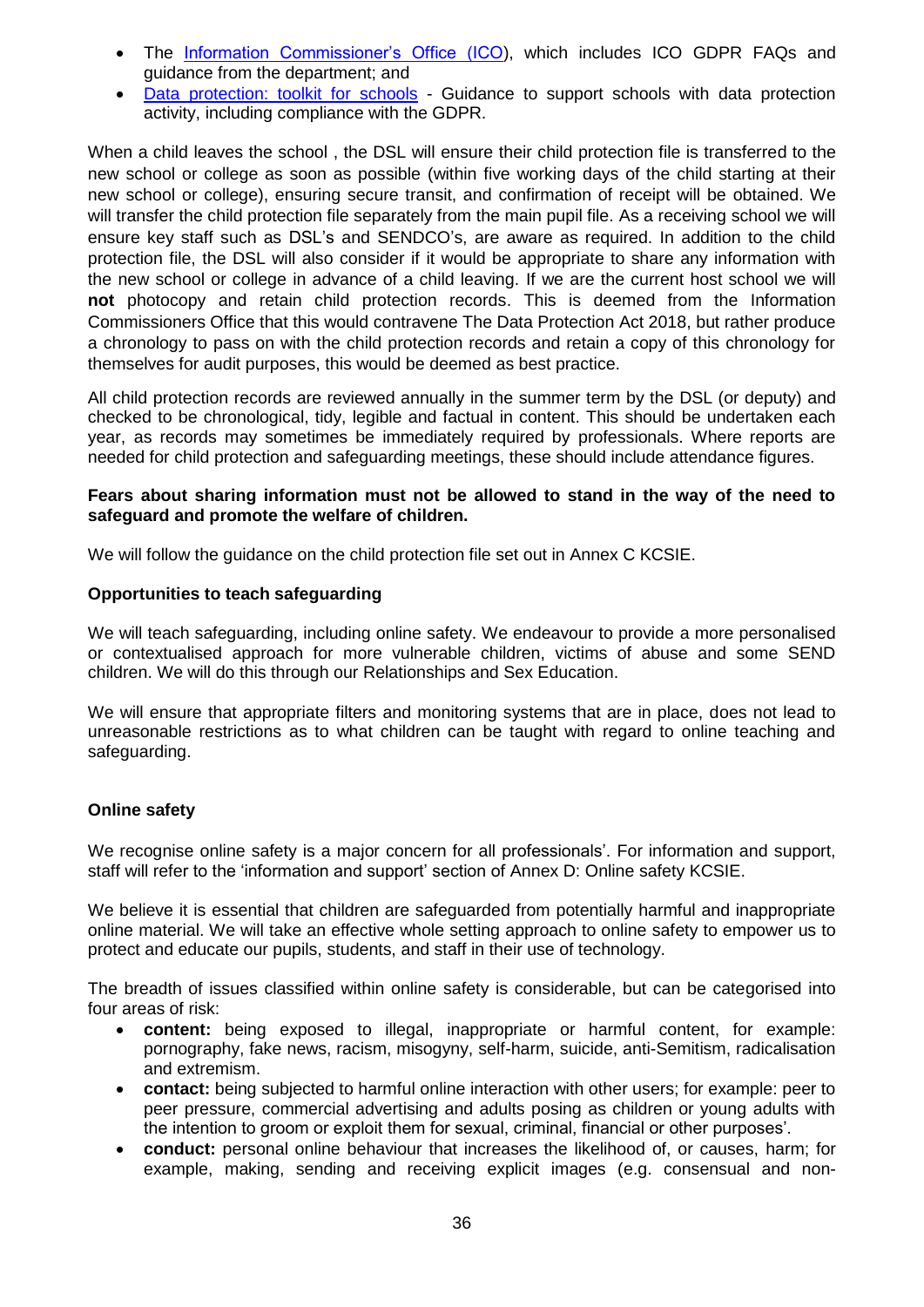consensual sharing of nudes and semi-nudes and/or pornography, sharing other explicit images and online bullying; and

 **commerce:** risks such as online gambling, inappropriate advertising, phishing and or financial scams. If we feel our pupils, students or staff are at risk, we will report it to the Anti-Phishing Working Group [\(https://apwg.org/\)](https://apwg.org/).

We will ensure online safety is a running and interrelated theme whilst devising and implementing policies and procedures. This will include considering how online safety is reflected as required in all relevant policies and considering online safety whilst planning the curriculum, any teacher training, the role and responsibilities of the DSL and any parental engagement.

We take seriously our duties to assist parents and help them with on line safeguarding resources. As such, we will make them aware of relevant support services, including those listed on pages 151-152 of KCSIE 2021.

We accept that many children have unlimited and unrestricted access to the internet via mobile phone networks. This access means some children, whilst in our setting, sexually harass their peers via their mobile and smart technology, share indecent images: consensually and nonconsensually, view, share pornography, and other harmful content. Our management of this in included in our mobile and smart technology policy. These incidents will be managed in line with our peer on peer procedures.

Where children are being asked to learn online at home we will follow the advice to support schools and colleges do so safely: [safeguarding in schools colleges and other providers](https://www.gov.uk/government/publications/covid-19-safeguarding-in-schools-colleges-and-other-providers/coronavirus-covid-19-safeguarding-in-schools-colleges-and-other-providers) and [safeguarding and remote education.](https://www.gov.uk/guidance/safeguarding-and-remote-education-during-coronavirus-covid-19) We recognise the NSPCC and PSHE Association also provide helpful advice.

Whilst considering our responsibility to safeguard and promote the welfare of children and provide them with a safe environment in which to learn, we will do all that we reasonably can to limit children's exposure to risks from our IT system. We will ensure we have appropriate filters and monitoring systems in place. We will do this by considering the age range of our children, the number of children, how often they access the IT system and the proportionality of costs versus risks.

The appropriateness of our filters and monitoring systems have been informed in part, by the risk assessment required by the Prevent Duty.

We have the appropriate level of security protection in place, in order to safequard our systems, staff and learners and we will review the effectiveness of these procedures periodically to keep up with evolving cyber-crime technologies.

We will carry out an annual review of our approach to online safety, supported by an annual risk assessment that considers and reflects the risks their children face.

Our governing body will question school leaders to gain a basic understanding of our approach to keeping children safe online; learn how to improve this approach where appropriate; and find out about tools, which can be used to improve the approach.

Mentors of trainee teachers and newly qualified teachers induct mentees and provide ongoing support, development and monitoring on online safety.

As a maintained/controlled school we adhere to The Corporate Information Security Policy (CISP) including Acceptable Use of Equipment and the Social Media Policy-Acceptable Use for Employees. We will make all aware of its existence and importance. Where appropriate, intervention will take place when anyone uses e-technology in an unacceptable fashion.

Please see our policy on the safe use of mobile and smart technology in the school.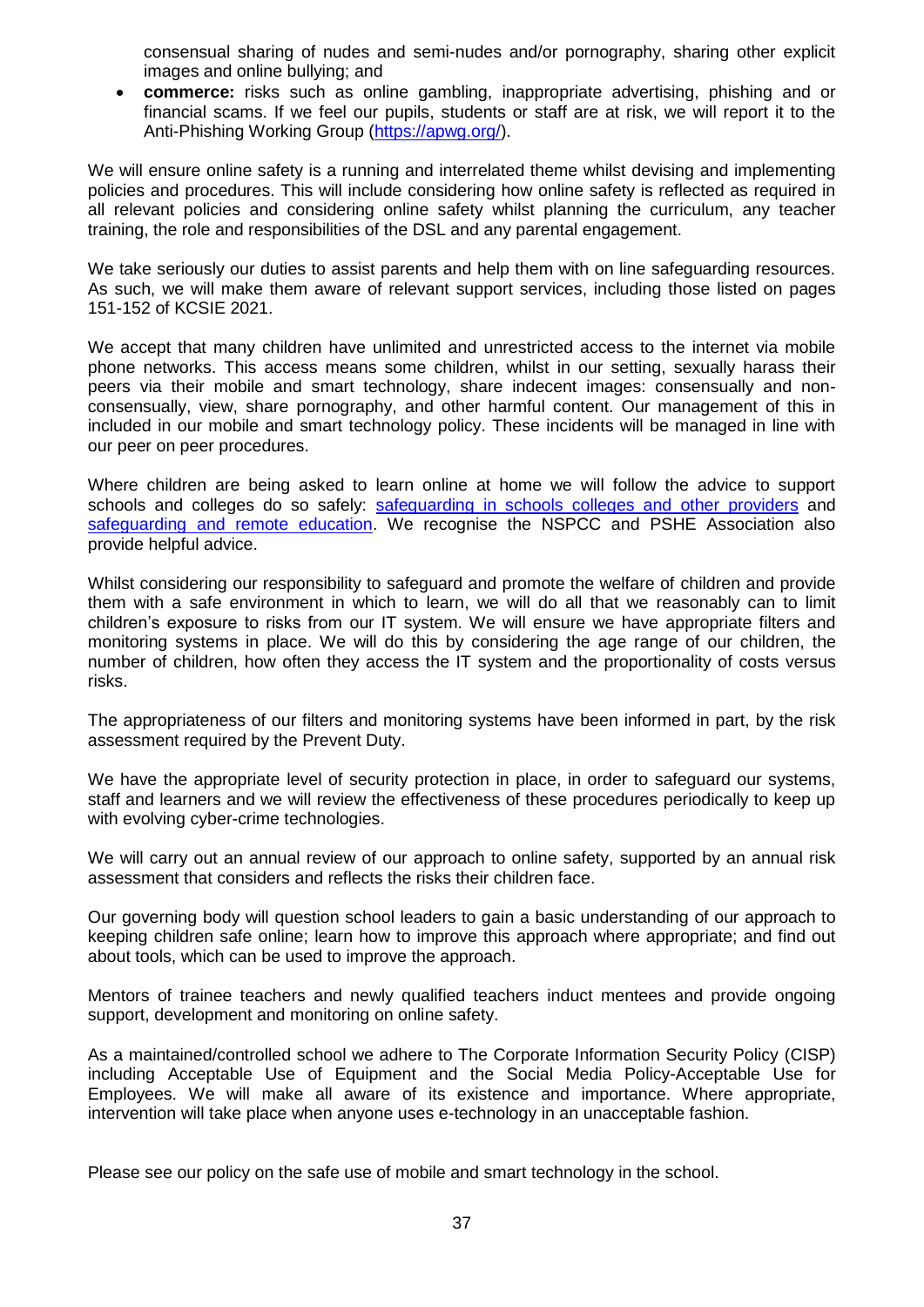## **Safe use of electronic devices**

We will ensure the safety and welfare of our children in our care. All personal electronic devices are not permitted within this setting, when in the presence of children.

Please see our policy on the use of electronic devices.

#### **Inspection**

We recognise our responsibilities for safeguarding within the remit of Ofsted.

## **The use of 'reasonable force'**

There are circumstances when it is appropriate for staff in our setting to use reasonable force to safeguard children and young people. The term 'reasonable force' covers the broad range of actions used by staff that involve a degree of physical contact to control or restrain children. This can range from guiding a child to safety by the arm, to more extreme circumstances such as breaking up a fight or where a young person needs to be restrained to prevent violence or injury. 'Reasonable' in these circumstances means us 'using no more than is needed'. Our use of force my involve either passive physical contact, such as standing between pupils or blocking a pupil's path, or active physical contact such as leading a pupil by the arm out of the classroom.

We will always follow the advice for schools on the Use of [Reasonable Force in Schools.](https://www.gov.uk/government/publications/use-of-reasonable-force-in-schools) We will also have regard to additional guidance Reducing the Need for Restraint and Restrictive [Intervention](https://www.gov.uk/government/publications/reducing-the-need-for-restraint-and-restrictive-intervention) for children and young people with learning disabilities, autistic spectrum conditions and mental health difficulties in health and social care services and special education settings.

We believe that the adoption of a 'no contact' policy in our setting could leave staff unable to fully support and protect our pupils and students. We will adopt a sensible approach allowing staff to make appropriate physical contact. The decision on whether to or not to use reasonable force to control or restrain a child is down to the professional judgement of the staff concerned and should always depend on individual circumstances.

When using reasonable force in response to risks presented by incidents involving children with SEND, mental health or with medical conditions, we will consider the risks carefully because we recognise the additional vulnerability of these groups. We will consider our duties under the Equality Act 2010 in relation to making reasonable adjustments, non-discrimination and our Public Sector Equality Duty.

We will plan positive and proactive behaviour support, for instance through drawing up individual behaviour plans for more vulnerable children, and agreeing them with parents and carers, we aim to reduce the occurrence of challenging behaviour and the need to use reasonable force. We will only use reasonable force where de-escalation processes have failed.

#### **Hiring out our facilities and premises**

If we were to hire or rent out our facilities/premises to organisations or individuals (for example to community groups, sports associations, and service providers to run community or extra-curricular activities) we will ensure that appropriate arrangements are in place to keep children safe.

When services or activities are provided by us, under our own direct supervision or management, our own arrangements for child protection will apply. However, where services or activities are provided separately by another body this is not necessarily the case. We will therefore seek assurance that the body concerned has appropriate safeguarding and child protection policies and procedures in place including inspecting these; and ensure that there are arrangements in place to liaise with us on these matters where appropriate. We will also ensure safeguarding requirements are included in any transfer of control agreement (i.e. lease or hire agreement), as a condition of use and occupation of the premises; and that failure to comply with this may lead to termination of the agreement.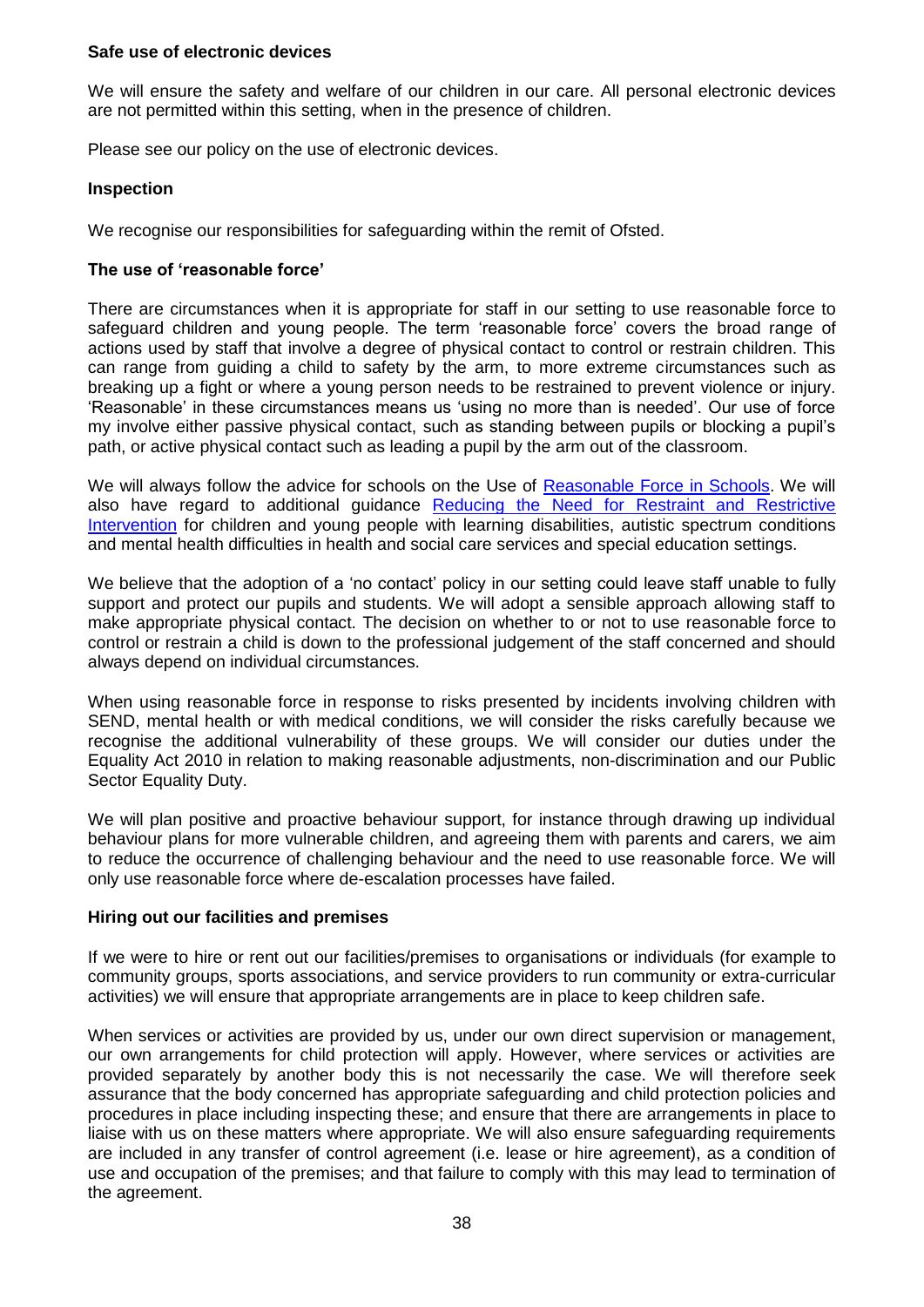# **Children who need a social worker (Child in Need and Child Protection Plans)**

Children may need a social worker due to safeguarding or welfare needs. Children may need this help due to abuse, neglect and complex family circumstances. A child's experiences of adversity and trauma can leave them vulnerable to further harm, as well as educationally disadvantaged in facing barriers to attendance, learning, behaviour and mental health.

Local authorities should share the fact a child has a social worker, and the DSL will hold and use this information so that decisions can be made in the best interests of the child's safety, welfare and educational outcomes.

Where children need a social worker, this information will be used by the DSL (or deputies) to inform decisions about safeguarding (for example, responding to unauthorised absence or missing education where there are known safeguarding risks) and about promoting welfare (for example, considering the provision of pastoral and/or academic support, alongside action by statutory services).

# **Children requiring mental health support**

We recognise that we have an important role to play in supporting the mental health and wellbeing of our pupils.

Mental health problems can, in some cases, be an indicator that a child has suffered or is at risk of suffering abuse, neglect or exploitation. The governing body have put clear systems and processes in place for identifying possible mental health problems, including routes to escalate and clear referral and accountability systems.

We will help prevent mental health problems by promoting resilience as part of our integrated, whole setting approach to social and emotional wellbeing, which is tailored to the needs of our pupils.

**Our senior mental health lead is Sarah Passey.** She is a member of our senior leadership team. The appointed member of our senior leadership team who supports our senior mental health lead is **Nicola Weston**

Please see our mental health and well-being policy.

# **Suicide Intervention**

We accept and understand that thoughts of suicide are common and the leading cause of death in young people. As such, suicide intervention is our business too. We to work with our pupils and work in partnership to support anyone in our community that may have thoughts of suicide. We will follow our [Suicide Intervention Policy](http://www.telfordsafeguardingboard.org.uk/lscb/downloads/file/343/suicide_intervention_policy) to assist wherever we can in making those in our care as safe as is possible. We will also make staff aware of the following useful link in raising awareness of the subject <http://zerosuicidealliance.com/>

# **Looked after children and previously looked after children**

We recognise that the most common reason for children becoming looked after is as a result of abuse and/or neglect. All staff at our setting have the knowledge and skills to keep looked after children safe. The DSL will hold the details of each child's social worker and the name of the virtual school head in the authority that looks after the child. They are responsible for ensuring all staff have the information they need in relation to a child's looked after status and the child's contact arrangements with birth parents of those with parental responsibility. They will also have information about the child's care arrangements and the levels of authority delegated to the carer by the authority looking after him/her.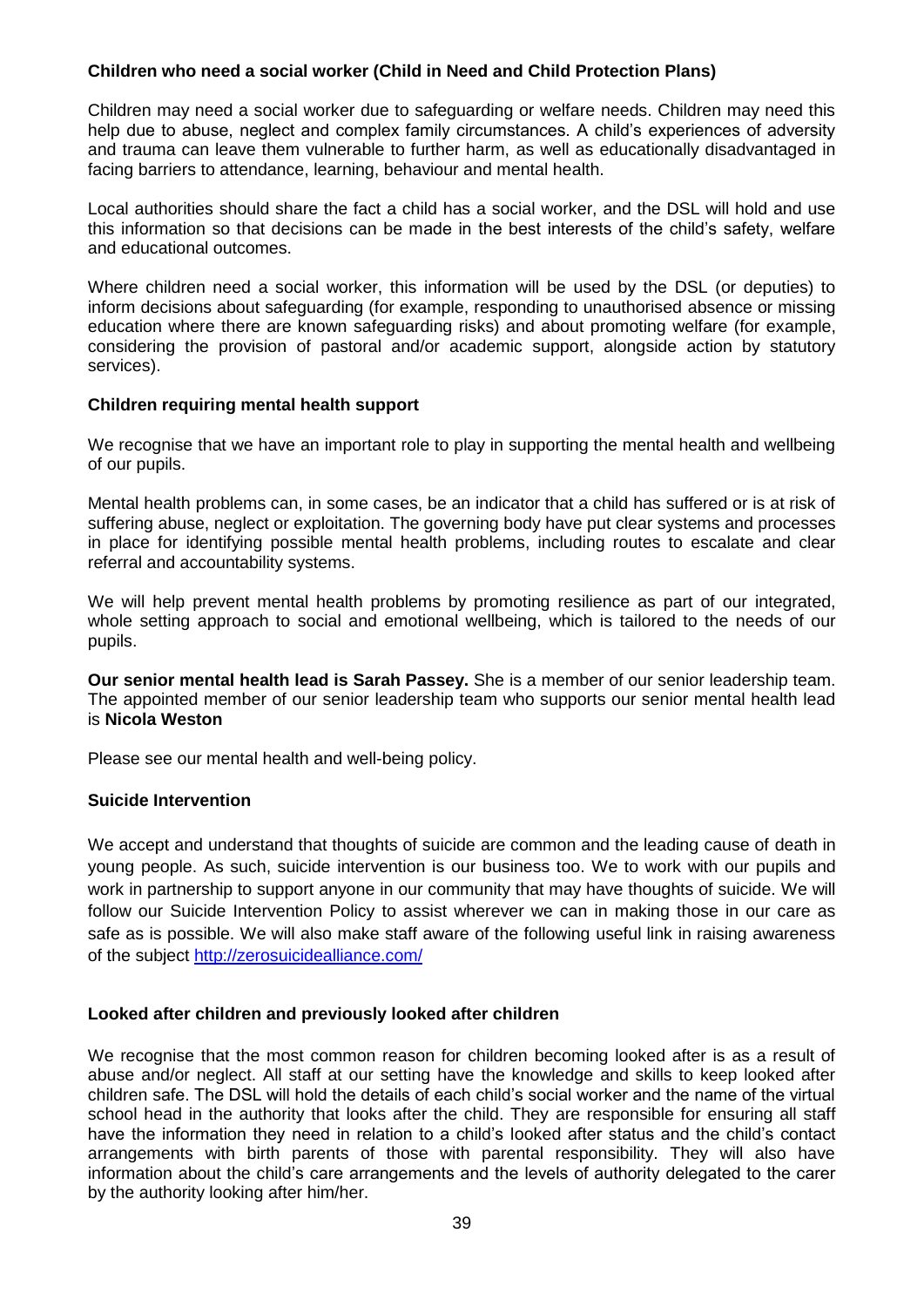We recognise a previously looked after child potentially remains vulnerable.

When dealing with looked after children and previously looked after children we will work with all agencies to take prompt action where necessary to safeguard these children.

#### **The designated teacher**

The governing body/proprietor appoint **Sarah Passey as the designated teacher** to work with the local authorities to promote the educational achievement of registered pupils who are looked after. With the commencement of sections 4 to 6 of the Children and Social Work Act 2017, designated teachers have responsibility for promoting the educational achievement of children who have left care through adoption, special guardianship or child arrangement orders or who were adopted from state care outside England and Wales. The designated teacher has appropriate training and relevant qualifications and experiences to fulfil this role.

We will follow the statutory quidance on The Roles and Responsibilities of the Designated [Teacher.](https://www.gov.uk/government/publications/designated-teacher-for-looked-after-children)

#### **Virtual school heads**

As a maintained school, the designated teacher should work with the virtual school head to discuss how funding can be best used to support the progress of looked after children in the school and meet the needs identified in the child's personal education plan. The designated teacher also works with the virtual school head to promote the educational achievement of previously looked after children.

We will follow the statutory guidance on [Promoting the Education of Looked After Children.](https://www.gov.uk/government/publications/promoting-the-education-of-looked-after-children)

#### **Children who have special educational needs and disabilities (SEND) or physical health issues**

We recognise that children who have SEND or certain health conditions can face additional safeguarding challenges. We accept the additional barriers that can exist when recognising abuse and neglect of children in this group of children. These can include:

- assumptions that indicators of possible abuse such as behaviour, mood and injury relate to the child's disability without further exploration;
- being more prone to peer group isolation than other children;
- the potential for children with SEND being disproportionally impacted by behaviours such as bullying, without outwardly showing any signs; and
- communication barriers and difficulties in overcoming these barriers.

To help address these additional challenges we will provide extra pastoral support for children with SEND.

# **Staff**

All staff, supply staff, contractors and visitors, are informed of the name of the DSL and deputies and the our procedures for protecting children, for example, how to report their concerns, suspicions and how to receive, record and report disclosures.

Staff should not accept personal invitation visits to the homes of children unless permission or instruction has been sought from the Headteacher and it is viewed as a professional appointment, for example, supporting education welfare issues etc. This should be viewed on a case by case basis. To support this, guidance from the Department of Education (September 2010) states 'Meetings with pupils away from the school premises should only be arranged with the specified approval of the head teacher and the prior permission of the pupil in question'. We accept this guidance from the Department of Education (September 2010) stating that in the case of private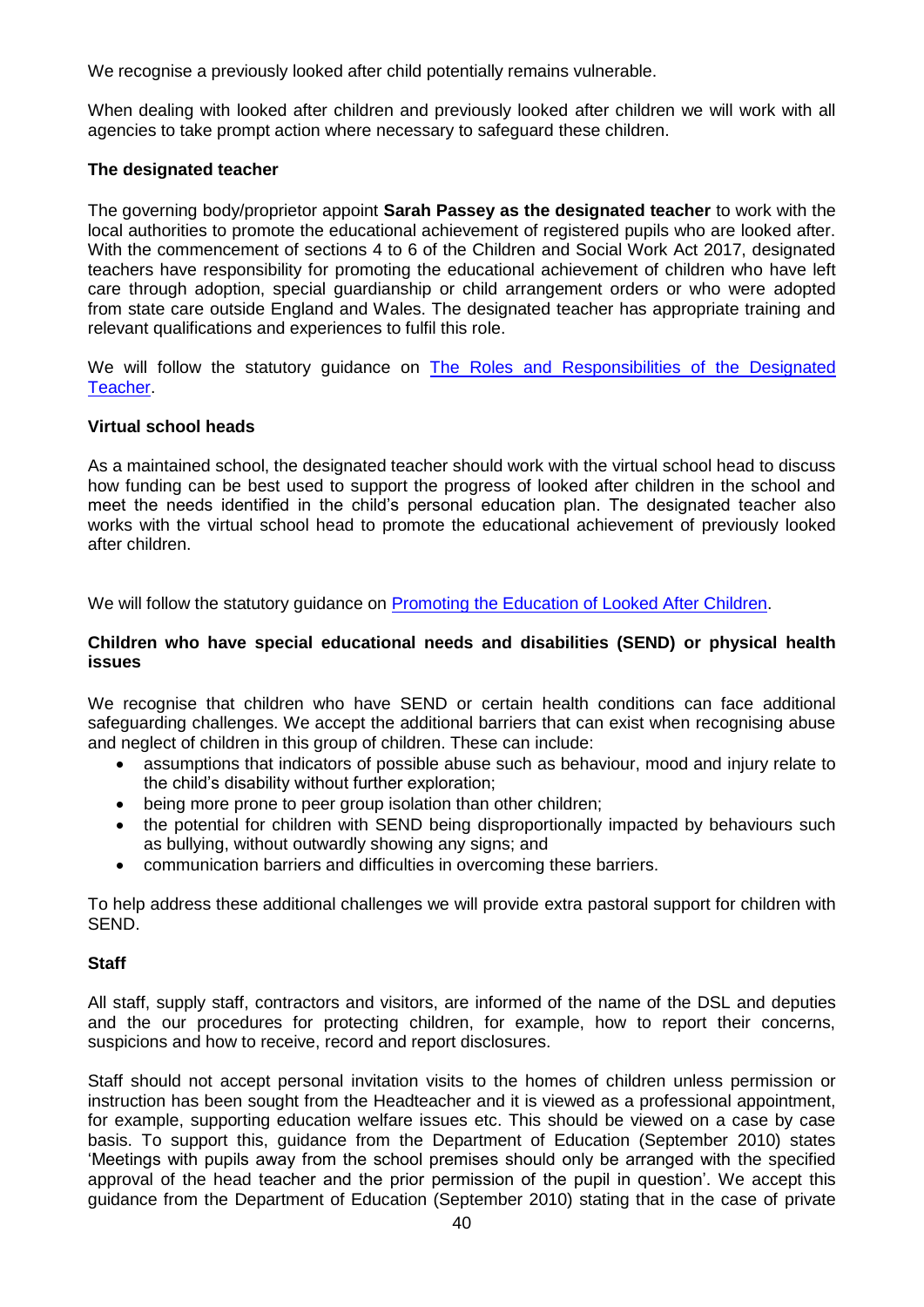meetings; 'Staff and volunteers should be aware that private meetings with individual pupils could give cause for concern. There will be occasions when a confidential interview or a one-to-one meeting is necessary. Such interviews should be conducted in a room with visual access or an area which is likely to be frequented by other people. Another pupil or adult should be present or nearby. Where conditions cannot apply, staff should ensure that another adult knows that the interview is taking place'.

# **Parents**

Parents play an important role in protecting their children from abuse. We are required to consider the safety of the child and should a concern arise, professional advice may be sought prior to contacting parents. If deemed appropriate, parents will be contacted, and we will continue to work with them to support the needs of their child. Consent from the parents will be sought, although in exceptional circumstances and with the best interests of the child being considered, this may be overridden.

We aim to help parents understand their responsibility for the welfare of all children, which includes their duty to refer cases to social care services and/or police in the interests of the child. The governing body will include a child protection statement in our prospectus and all parents can view a copy of this policy.

Parents that have concerns regarding a member of staff can in the first instance raise those with the Headteacher. This may involve sharing those concerns with the relevant agencies. Where the parent has concerns regarding the Headteacher, the chair of governors should be consulted in the first instance.

Parents can liaise with Ofsted on such conduct issues or regulatory concerns, advice can be found on its website [www.ofsted.gov.uk](http://www.ofsted.gov.uk/)**.**

On occasions Ofsted may forward complaints that may raise a safeguarding concern about our school via Family Connect. In such instances, we will work with all agencies within Family Connect to clearly respond to Ofsted on a case by case basis.

Parents/Carers can also access Ofsted [Parent View](https://parentview.ofsted.gov.uk/) which is an online survey questionnaire where parents can give their views. Where possible, this will be monitored regularly by the school to quickly address any concerns.

# **All complaints should be made via our complaints procedures**.

We will keep parents informed of all areas of safeguarding and child protection through the regular methods of communication.

We wish to make it clear to parents the standards, behaviour and respect we expect from them and conversely from us. If a parent's behaviour is a cause for concern, then we will ask them to leave our premises. We wish to make it clear that in serious cases, the head teacher can/will notify parents in writing that their implied licence to be on our premises is temporarily revoked, subject to any representations that the parent may wish to make. This setting will give parents the opportunity to formally express their views on the decision to bar in writing and this will be reviewed via the complaints policy.

Our setting is private place. We will therefore act to ensure they remain a safe place for all. The public has no automatic right of entry.

We expect parents to talk to us about any concerns they have about care and education provided by us in the first instance. We urge all parents not to express these concerns on social media platforms, at least not before sharing these concerns with us first.

# **Changing in school**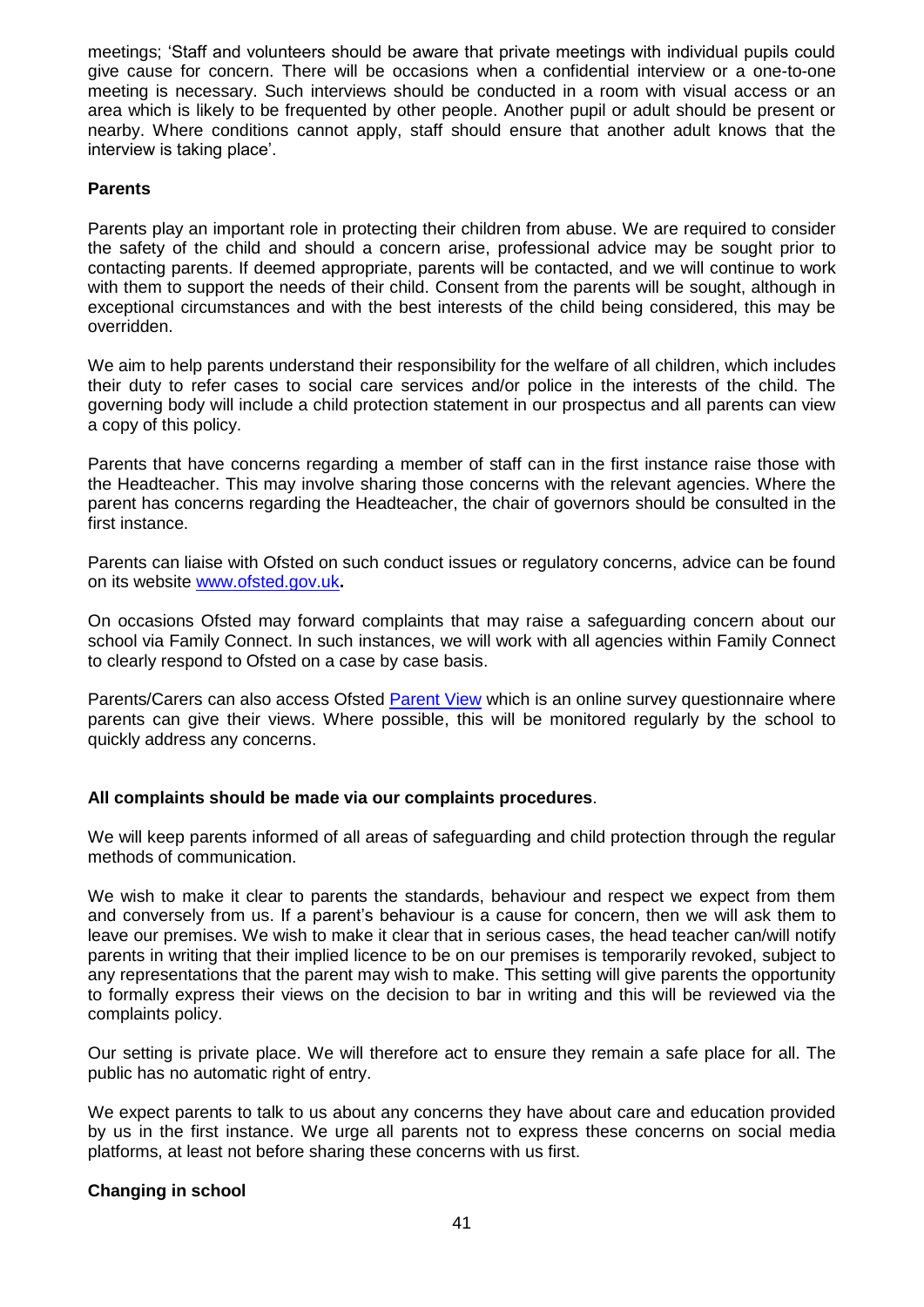We consider arrangements for safe changing of children for physical education (PE). We will be guided by the NSPCC guidance Best Practice for PE Changing Rooms. This consideration will come under our duty and remit of health & safety and in the context of children's welfare. We follow the guidance and do what we need to do in relation to organising changing facilities for children; staff supervision; changing areas for children with additional needs; changing considerations for drama productions and using off-site changing rooms. [NSPCC factsheet](https://www.nspcc.org.uk/globalassets/documents/information-service/schools-factsheet-best-practice-for-pe-changing-rooms.pdf)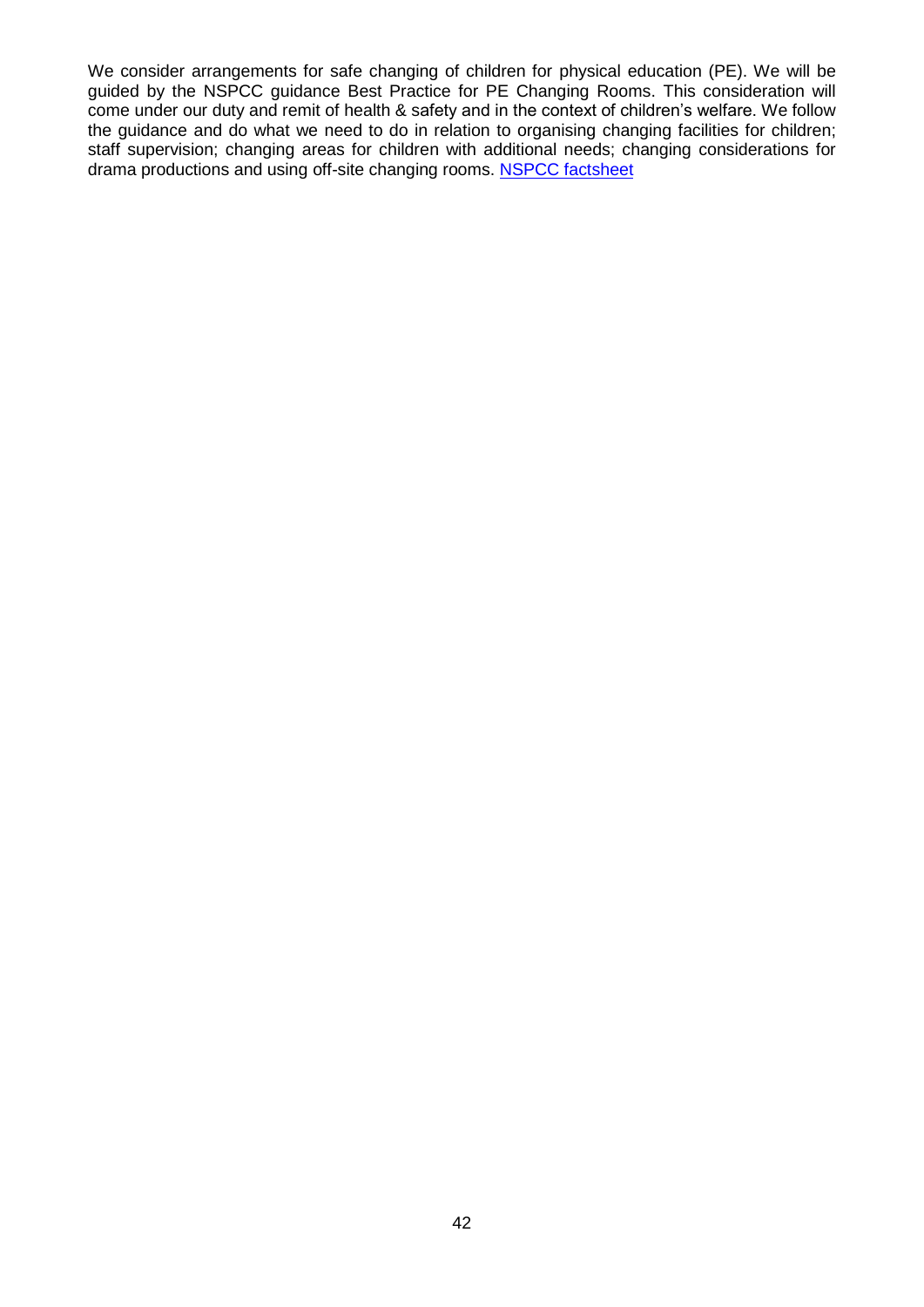# **Part three: Safer Recruitment**

We will meet all requirements as set out in Part three: Safer recruitment KCISE.

We commission Telford and Wrekin LA human resources service to assist in the management of safer recruitment procedures.

Please see our safer recruitment procedures.

#### **Recruitment and selection process**

We aim to create a culture that safeguards and promotes the welfare of all children. As part of this culture, we will adopt robust recruitment procedures that help to deter and prevent people who are unsuitable to work with children from applying for or securing employment, or volunteering opportunities in our setting.

We will ensure that those involved with the recruitment and employment of staff to work with children have received appropriate safer recruitment training. At least one person on each interview panel have completed safer recruitment training. These persons will complete the TWSP recommended Safer Recruitment Consortium training.

The following persons have completed safer recruitment training in our setting:

**Sarah Passey (Headteacher) Lynn Sanderson (School Business Manager) Lyn Hough (Governor) Mark Chetwood (Governor)**

#### **Pre-appointment vetting checks, regulated activity and recording information**

We will abide by the legal requirements when appointing individuals to engage in regulated activity relating to children. We understand the importance of ensuring the correct pre-appointment checks are carried out. These checks will help us to identify whether a person may be unsuitable to work with children (and in some cases is legally prohibited from working with children and/or working as a teacher). We see this as part of our wider safeguarding regime which will carry on following appointment.

# **Other checks that may be necessary for staff, volunteers and others**

We will carry out the checks that are necessary for individuals who have lived or worked outside the UK; agency and third-party staff; contractors; trainee teachers; volunteers; governors and proprietors. We will fulfil our responsibilities in relation to other settings, including alternative provision, work experience and host families.

#### **Visitors**

We have different types of visitors, those with a professional role, those connected with the building, grounds maintenance, children's relatives or other visitors attending an activity.

We will not request DBS checks or barred list checks, or ask to see existing DBS certificates, for visitors such as children's relatives or other visitors attending a sports day. The Headteacher will use their professional judgment about the need to escort or supervise such visitors.

For visitors who attend our setting in a professional capacity we will check their ID and seek assurance that the visitor has had the appropriate DBS check (or the visitor's employers have confirmed that their staff have appropriate checks).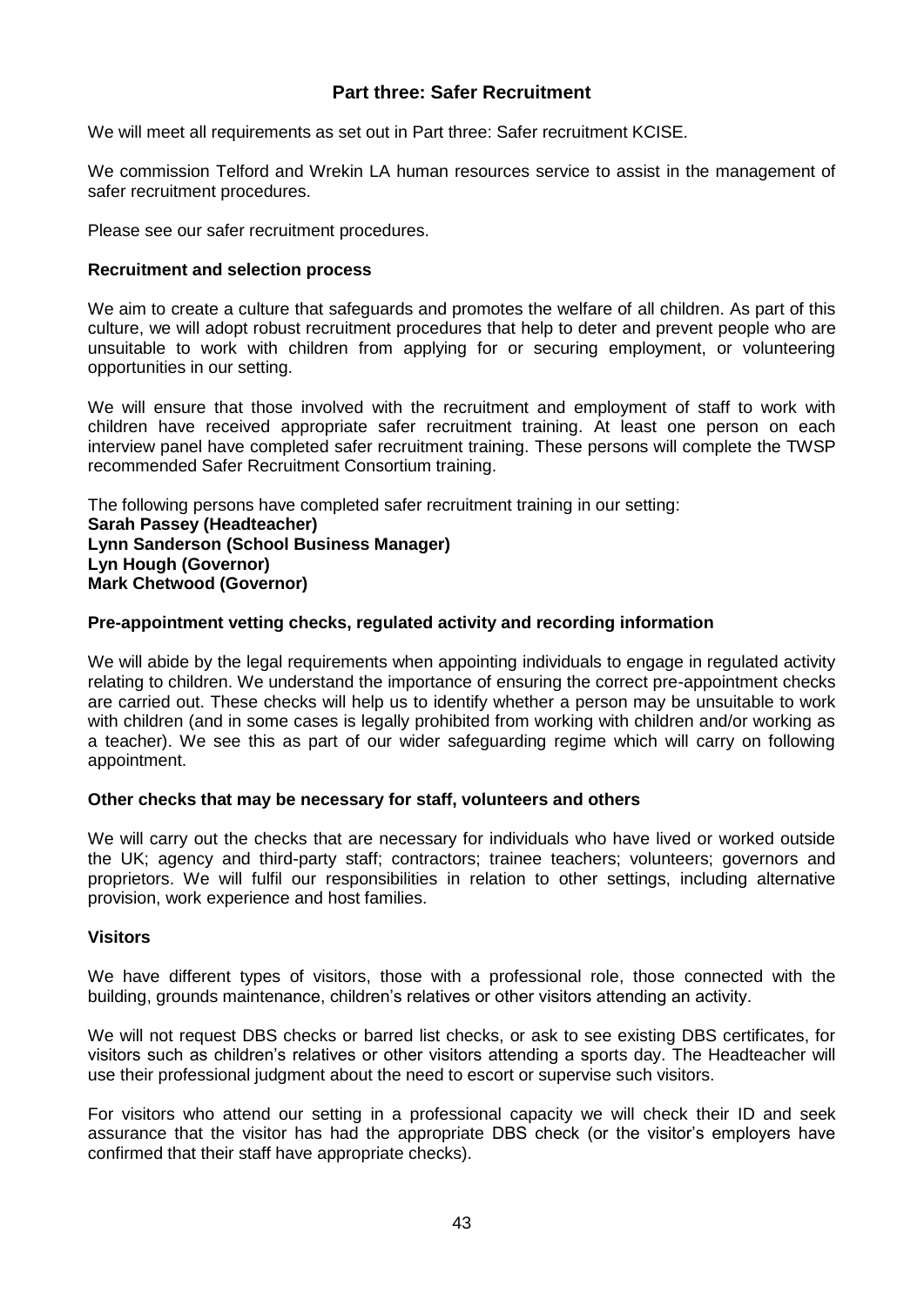Whilst external organisations can provide a varied and useful range of information, resources and speakers that can help us enrich children's education; careful consideration will be given to the suitability of any external organisations.

# **Alternative provision**

Where we place a pupil with an alternative provision provider, we continue to be responsible for the safeguarding of that pupil and will undertake checks to be satisfied that the provider meets the needs of the pupil.

We will obtain written confirmation from the alternative provider that appropriate safeguarding checks have been carried out on individuals working at the establishment.

Please see our Alternative provision policy.

#### **Adults who supervise children on work experience**

When organising work experience placements we will ensure that the placement provider has policies and procedures in place to protect children from harm. We will ensure that relevant checks, including barred list checks have been obtained for people who supervise any children under the age of 16 on a work experience placement.

#### **Children staying with host families (homestay)**

If we arrange a homestay, we will consider the suitability of the adults in the respective families who will be responsible for the visiting child during the stay.

We will always consider what intelligence/information will best inform our assessment of the suitability of the adults in those families who will be responsible for the visiting child during the stay. We will use our professional judgement to decide what will be relevant. To help inform our assessment, we will obtain a DBS enhanced certificate with barred list information. This check will not only establish whether the adults are barred from engaging in regulated activity relating to children, but where criminal record information is disclosed it will also allow us to consider, alongside all other intelligence that we have obtained, whether the adults would be a suitable host for a child. We will also decide whether it is necessary to obtain a DBS enhanced certificate in respect of anyone aged 16 or over in the household where the child will be staying.

#### **Host families – homestay during exchange visits**

We have a duty to safeguard and promote children's welfare. This extends to considering their safety and how best to minimise risk of harm to those children during any exchange visit we arrange, and when organising for the care and accommodation of a child with a host family (known as homestays) as part of the exchange.

We will follow the guidance set out in Annex E of KCSIE with regard to arranging homestay – suitability of adults in UK host families, homestay – suitability of adults in host families abroad and the additional action for extended homestays.

We will always ensure pupils understand who to contact during a homestay, should an emergency occur or a situation arise which makes them feel uncomfortable.

# **Private fostering**

We recognise that a private fostering occurs when a child under the age of 16 (under 18, if disabled) is provided with care and accommodation by a person who is not a parent, person with parental responsibility for them or a relative in their own home.

A child is not privately fostered if the person caring for and accommodating them has done so for less than 28 days and does not intend to do so for longer. Such arrangements may come to the